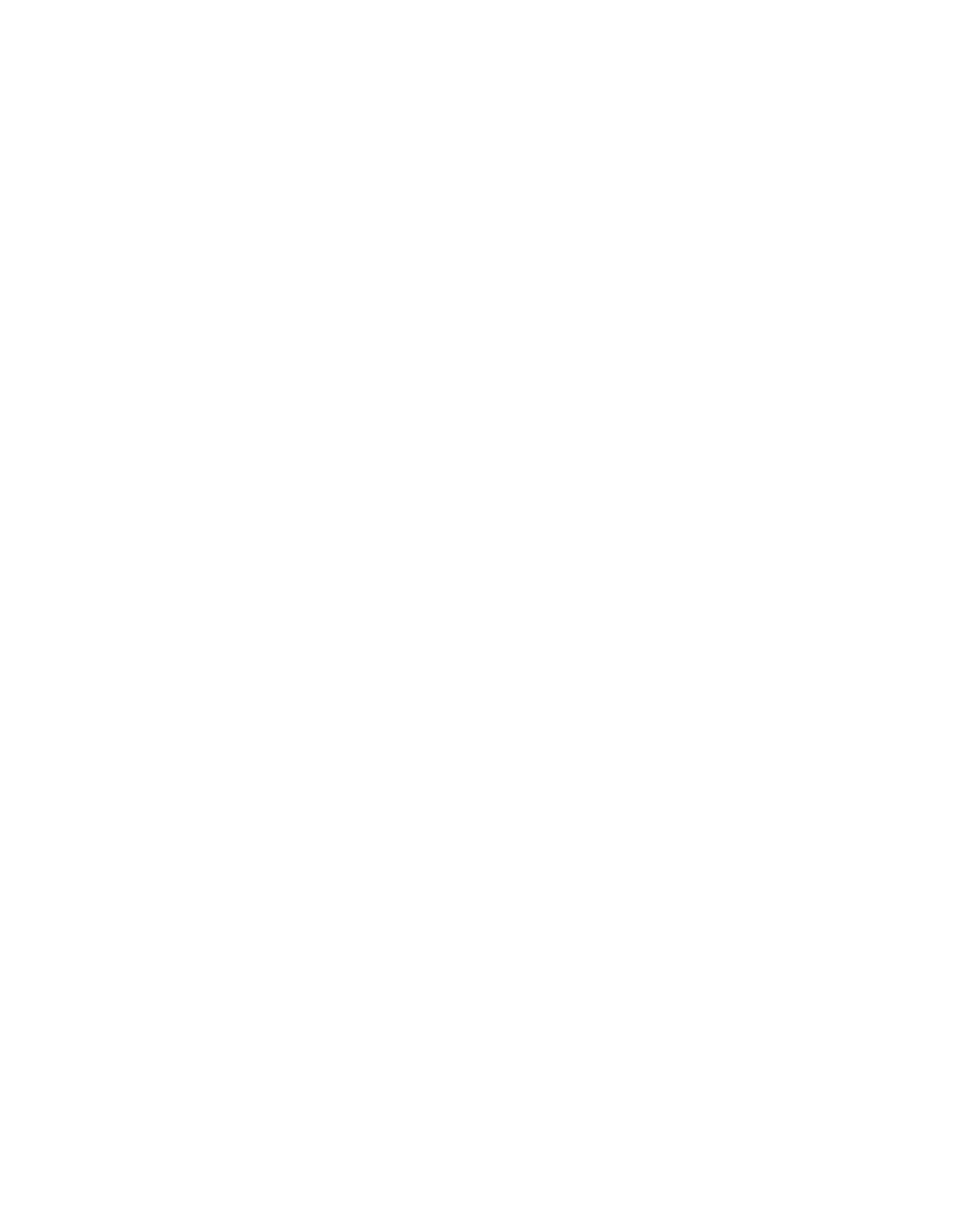# EXPLORING PARENTS' PERCEPTIONS OF EXTERNALIZING AND INTERNALIZING BEHAVIORS AND THEIR CHOICE OF THERAPY

A Thesis

Presented to the Faculty of the Department of Human Development and Family Science

East Carolina University

In Partial Fulfillment of the Requirements for the Degree

Master of Science in Marriage and Family Therapy

by

Rachel Williams

March, 2017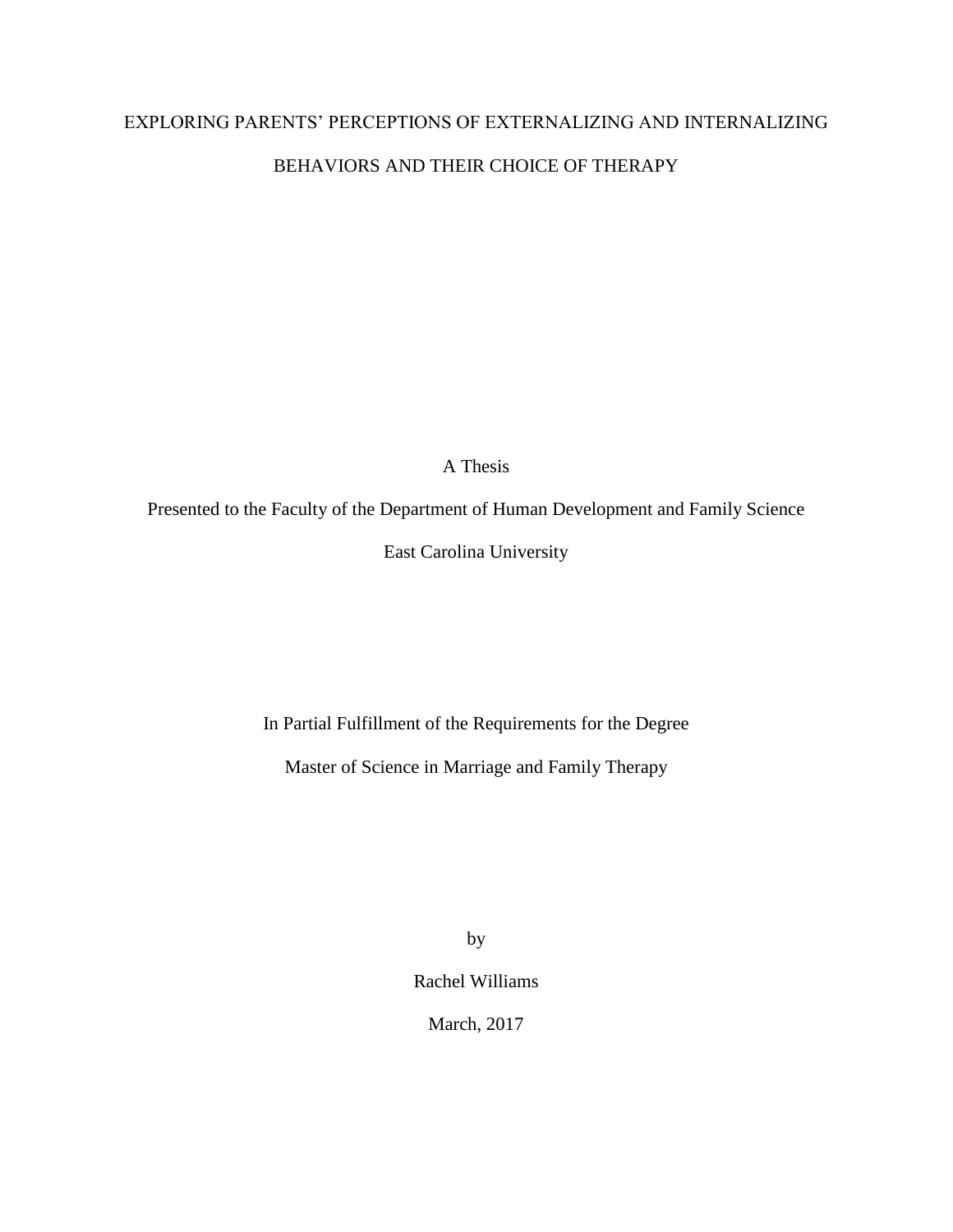© Rachel Williams, 2017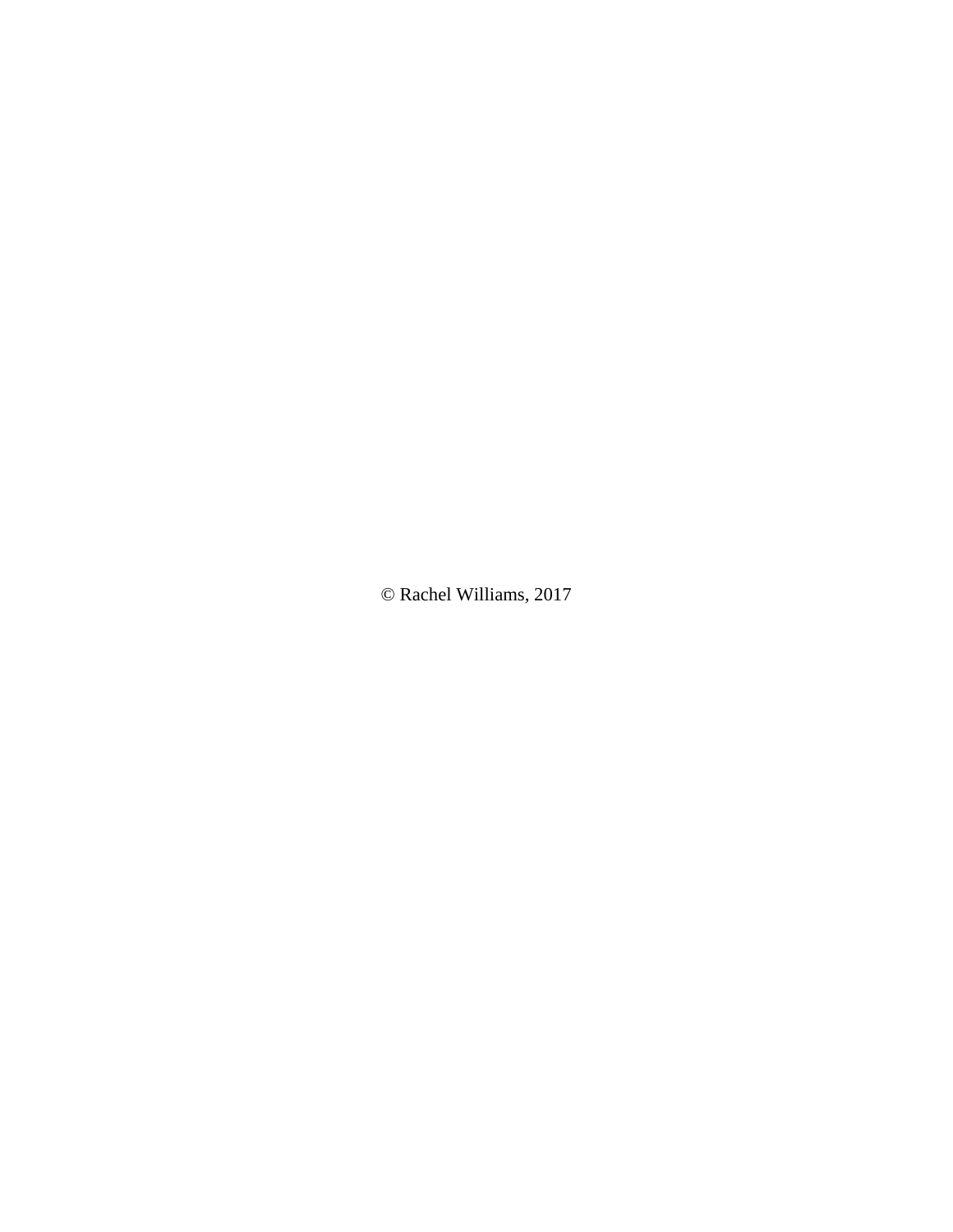# EXPLORING PARENTS' PERCEPTIONS OF EXTERNALIZING AND INTERNALIZING

# BEHAVIORS AND THEIR CHOICE OF THERAPY

by

Rachel Williams

| <b>APPROVED BY:</b>                                                                                                                                                                                                                 |                               |
|-------------------------------------------------------------------------------------------------------------------------------------------------------------------------------------------------------------------------------------|-------------------------------|
|                                                                                                                                                                                                                                     |                               |
|                                                                                                                                                                                                                                     | Andrew Brimhall, Ph. D.       |
|                                                                                                                                                                                                                                     |                               |
|                                                                                                                                                                                                                                     | Katharine Didericksen, Ph. D. |
| <b>COMMITTEE MEMBER:</b> THE RESERVE TO A 200 FOR THE RESERVE TO A 200 FOR THE RESERVE TO A 200 FOR THE RESERVE TO A 200 FOR THE RESERVE TO A 200 FOR THE RESERVE TO A 200 FOR THE RESERVE TO A 200 FOR THE RESERVE TO A 200 FOR TH |                               |
|                                                                                                                                                                                                                                     | Sandra Lookabaugh, Ph. D      |
| <b>CHAIR OF THE DEPARTMENT</b><br>OF HUMAN DEVELOPMENT                                                                                                                                                                              |                               |
|                                                                                                                                                                                                                                     | Sharon Ballard, Ph. D         |
| <b>DEAN OF THE</b><br>GRADUATE SCHOOL: UNITED ASSESSED.                                                                                                                                                                             |                               |

Paul J. Gemperline, Ph. D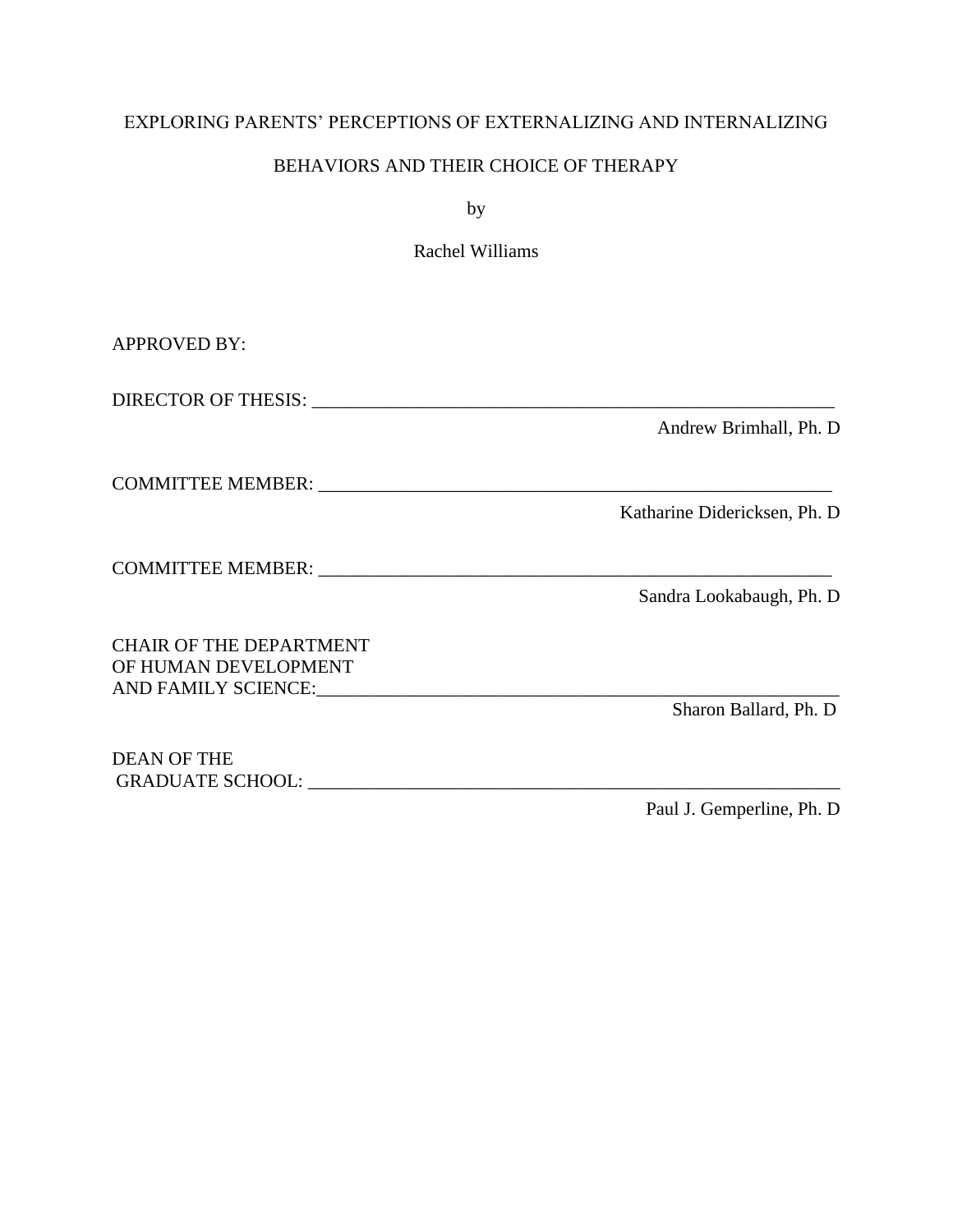## ACKNOWLEDGEMENTS

I would like to express my deepest gratitude to the director of my thesis, Dr. Andrew Brimhall, for his excellent guidance, patience, motivation, and continuous support. His continued support and knowledge allowed me the opportunity for significant growth in my research and writing abilities. Thank you for continuously pushing me to always give a little more than my best.

I would also like to thank my other committee members, Dr. Katharine Didericksen and Dr. Sandra Lookabaugh, for their continued patience, encouragement, and insightful feedback.

I am thankful for the support and encouragement from my entire cohort. Thank you for continuing to encourage me when it seemed as though the end would be forever out of reach.

Most importantly I would like to thank my family. Thank you to my parents for encouraging me to continue to follow my dreams, even when it seemed as though my dreams were out of reach. You have always been my biggest fans. Finally, I am forever grateful for the support and encouragement I have received from Will. Thank you for your patience, encouragement, support, and all of the sacrifices you've made that have allowed me to succeed.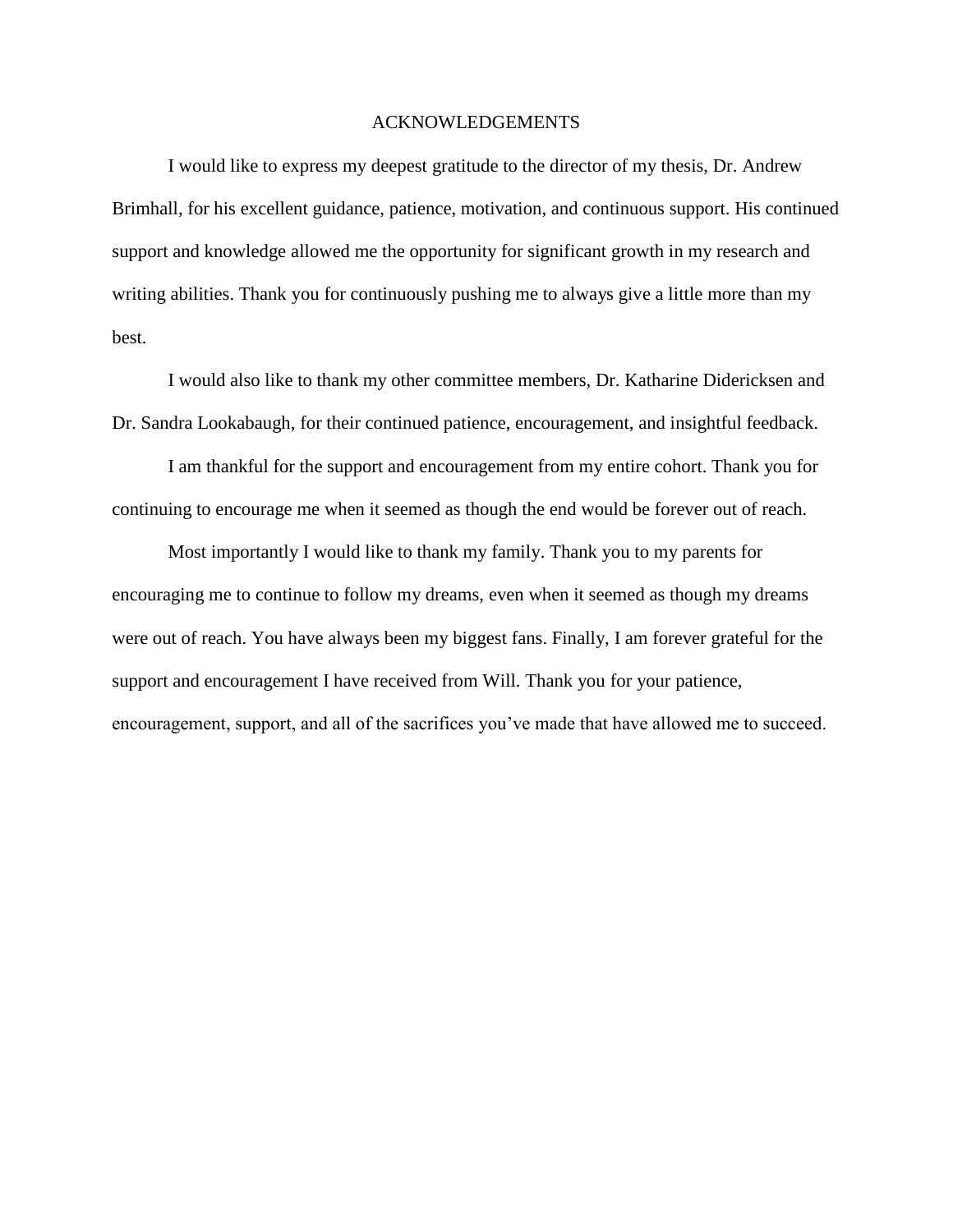| Long Term Effects of Externalizing and Internalizing Behaviors  3 |
|-------------------------------------------------------------------|
|                                                                   |
|                                                                   |
|                                                                   |
|                                                                   |
|                                                                   |
|                                                                   |
|                                                                   |
| Increased Marital Tension due to Nonstandard Work Schedules  10   |
|                                                                   |
|                                                                   |
|                                                                   |
|                                                                   |

# **TABLE OF CONTENTS**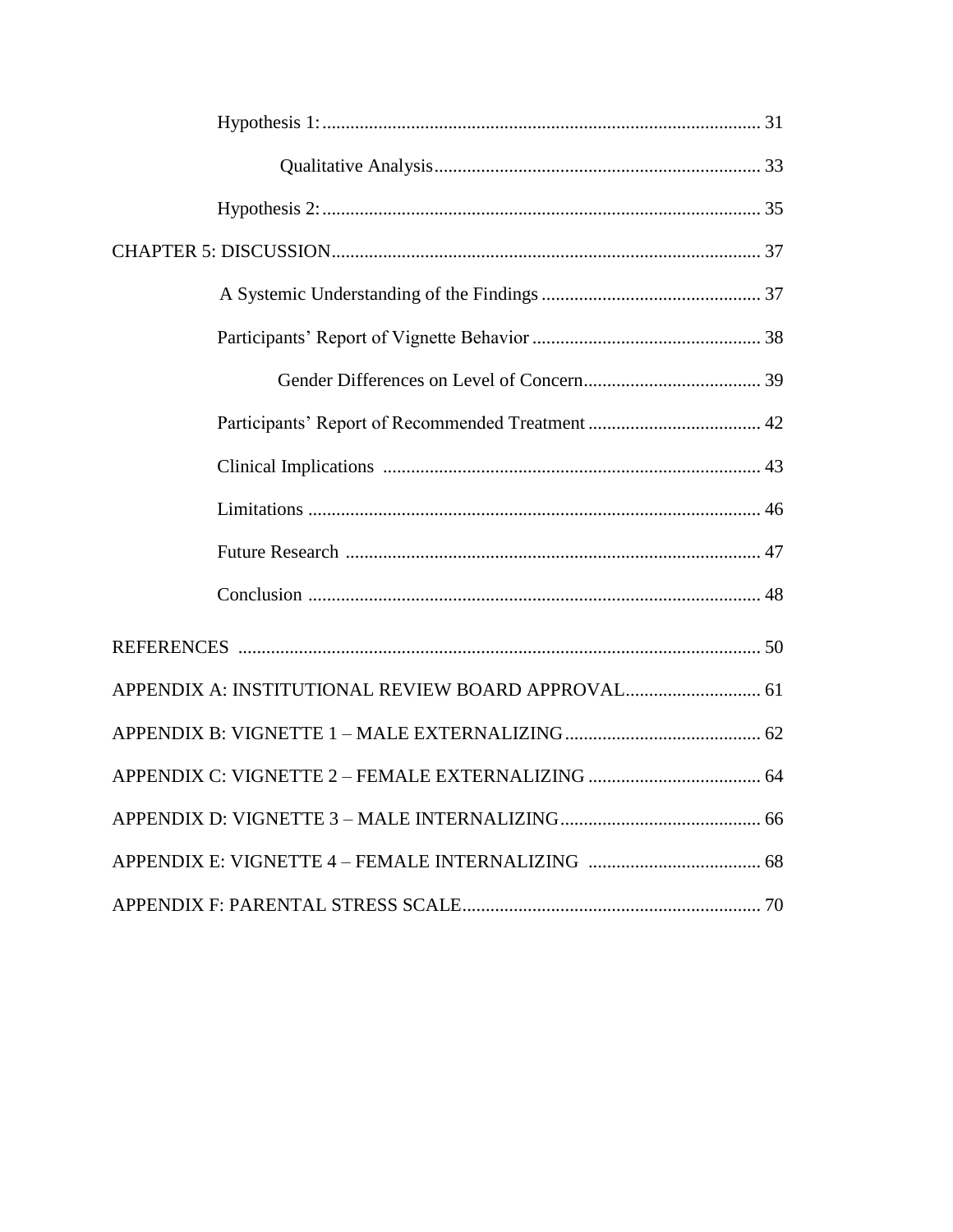# LIST OF TABLES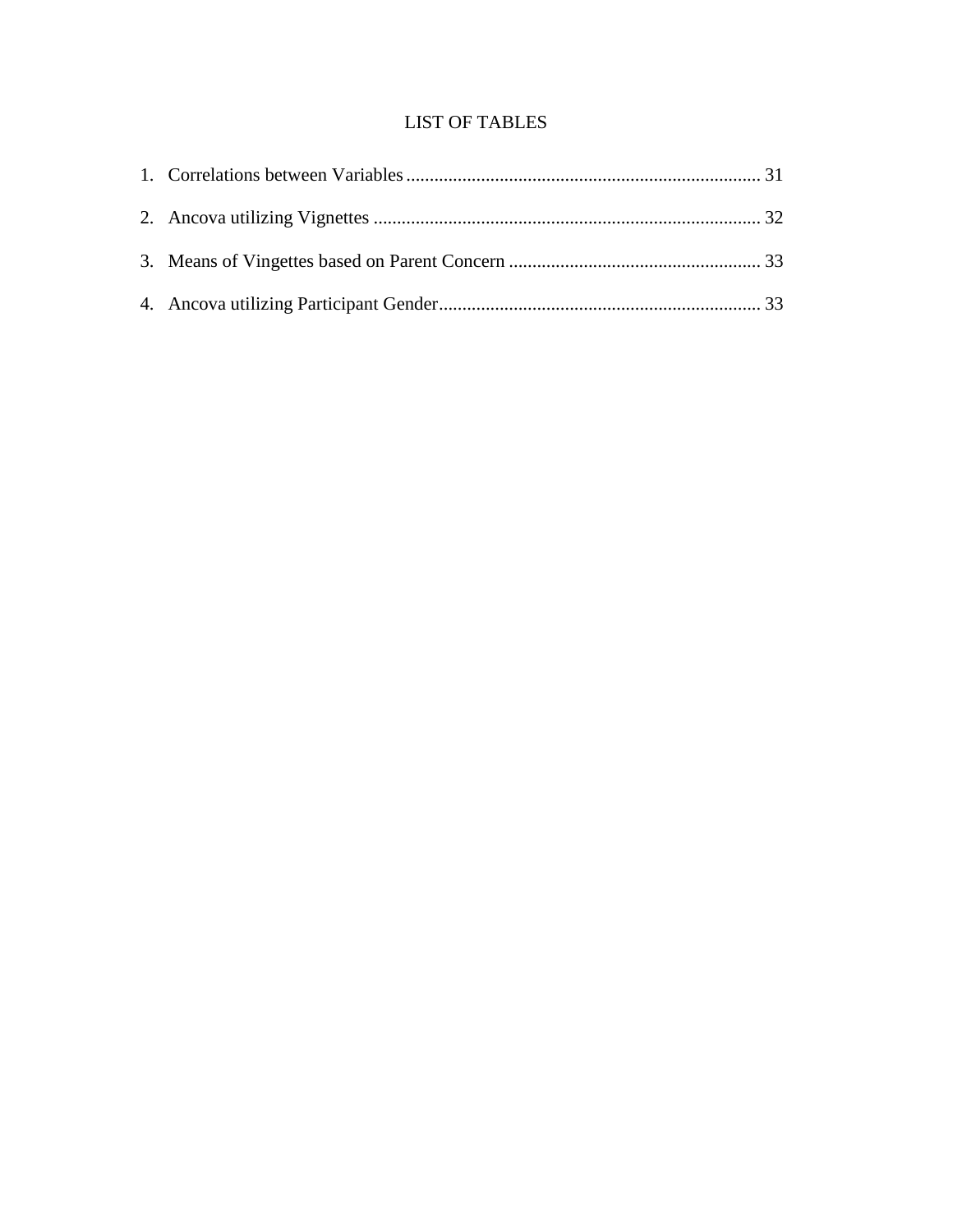### **CHAPTER 1: INTRODUCTION**

#### **Childhood Mental Health**

Mental health communities have focused on the need for effective interventions for young children for more than a decade (Ray, Armstrong, Balkin, & Jayne, 2014). It has frequently been declared that the need for intervention is apparent because children's mental health is a growing crisis in the United States (Ray, Armstrong, Balkin, & Jayne, 2014; Jordans, Tol, & Komproe, 2011; Jabbour et al., 2016). Despite this growing crisis, as many as 80 % of children and youth with mental health problems do not receive any mental health services (Jabbour et al., 2016). Mental health problems in young children, such as externalizing and internalizing behavior problems that remain untreated can lead to more severe problems in later childhood, adolescence, and even adulthood (Chen, 2010).

However, research confirms that when children receive treatment for externalizing and internalizing behaviors that positive change occurs and is effective in preventing these behaviors during later years (Karcher & Lewis, 2002; Edwards & Hans, 2014; Meany-Walen, Kottman, Bullis, & Dillman Taylor, 2015). Without treatment, these problems can negatively affect family relationships (Marshall, Arnold, Rolon-Arroyo, & Griffith, 2015). Specifically, internalizing problems often results in withdrawal, fearfulness, and irritability, which can often lead to isolation and loneliness (Marshall, Arnold, Rolon-Arroyo, & Griffith, 2015). Externalizing problems, such as hyperactivity and aggression, are likely to result in over reactive parenting, harsher disciplining, and subsequent aggression from the children towards the relationship (Chen, 2010).

While these are common reactions to these problems, families do not respond to all problems in the same way and it is assumed that parents might react more overtly to boys'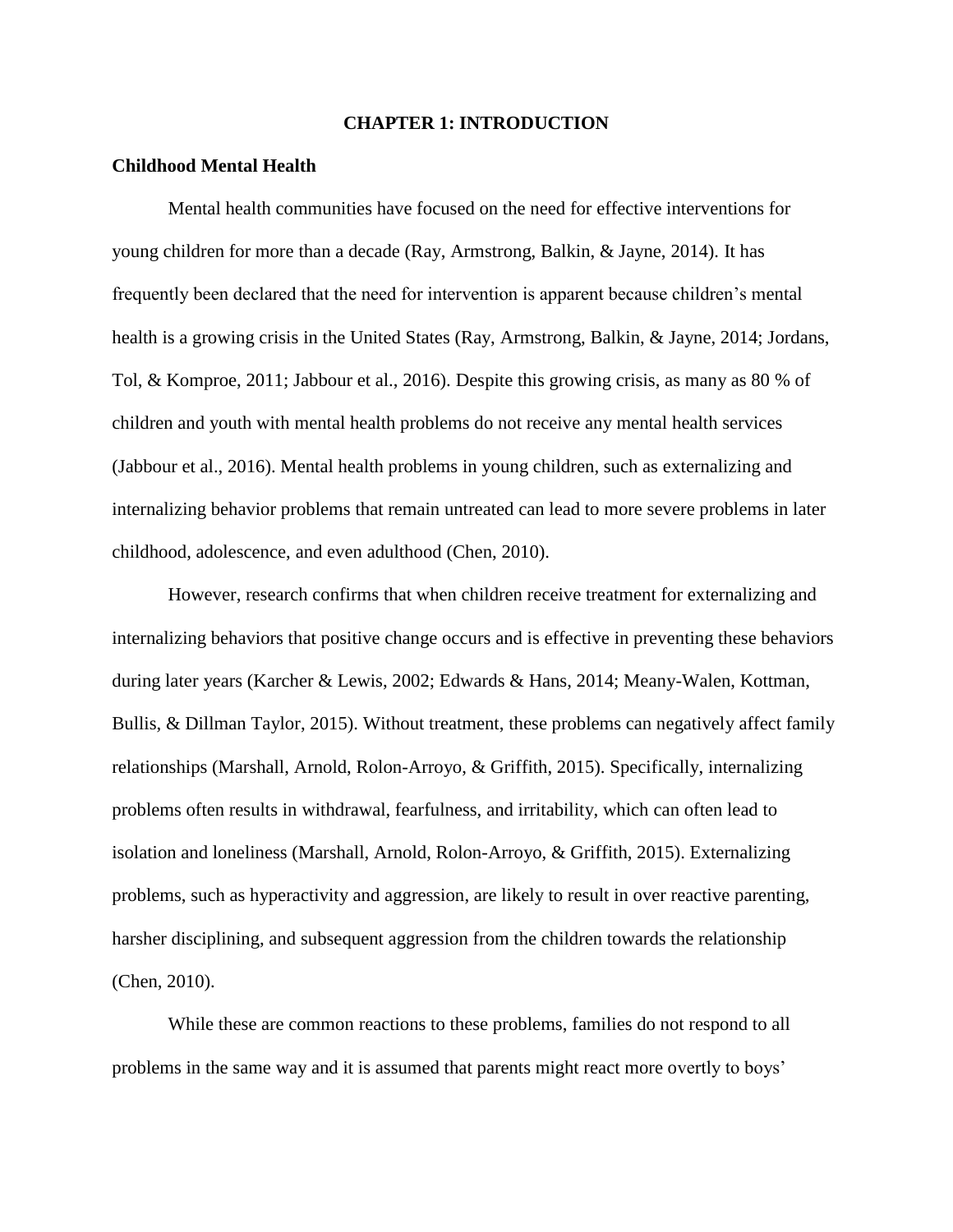problems because boys tend to exhibit mental health problems more externally (Peter & Roberts, 2010). Play therapy is a developmentally appropriate approach that has demonstrated effectiveness for working with children who present a variety of concerns (Meany-Walen, Kottman, Bullis, & Dillman Taylor, 2015). When parents do seek treatment for their children, they are likely to reject some of the treatments that are recommended for externalizing and internalizing behaviors such as filial play therapy because of their negative perceptions of play (Kane, 2016; VanFleet, 2000). The following section will highlight some of the emotional and behavioral problems experienced by children, specifically in relation to gender differences.

#### **Emotional and Behavioral Problems in Children**

Strong evidence exists to support the notion that behavioral problems emerge in the first few years of life, and that these problems are exacerbated in later childhood and adolescence (Edwards & Hans, 2015; Briggs-Gowan,Carter, Bosson-Heenan, Guyer, & Horwitz, 2006; Wilens et al., 2002; Chen, 2010). Behavioral problems have been conceptualized along two broad spectrums to include internalizing and externalizing problems. Internalizing problems are expressed in intrapersonal manifestations such as anxiety, depression and withdrawal. Externalizing problems are expressed in interpersonal manifestation such as hyperactivity and aggression (Meany-Walen, Kottman, Bullis, & Dillman Taylor, 2015). While some children may exhibit only one form of behavior, it is not uncommon for children to exhibit co-occurring problems (Edwards & Hans, 2015). Children who exhibit internalizing, externalizing, and cooccurring behaviors and do not receive interventions are more likely to experience continued behavior problems throughout their lives such as anxiety, depression, and substance abuse (Meany-Walen, Kottman, Bullis, & Dillman Taylor, 2015).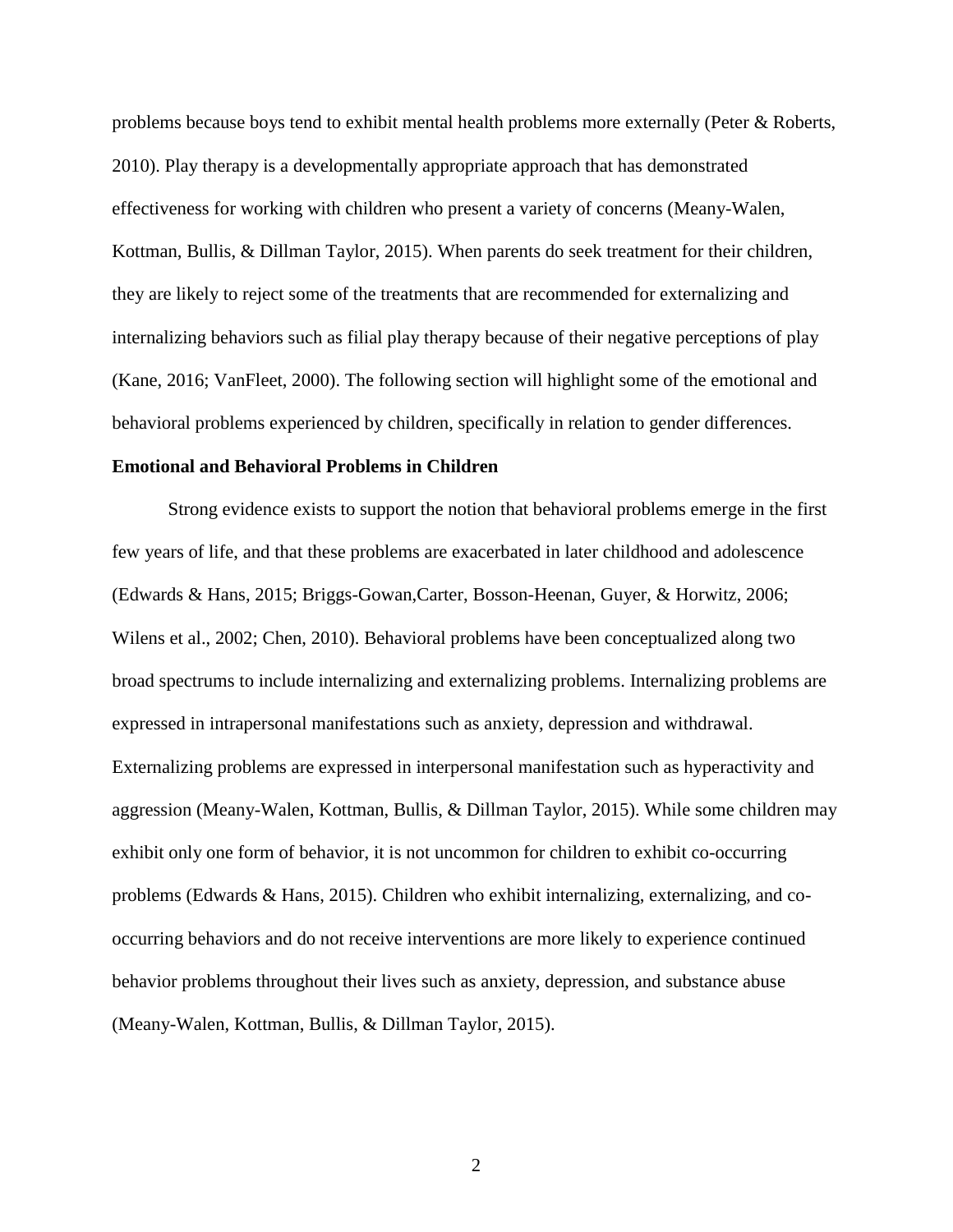**Gender differences.** In addition to the significant evidence that demonstrates that children who display internalizing and externalizing behaviors experience continuous behavior problems throughout their lives, there is also evidence that there are gender differences in behavior problems. It should be noted that before age four, boys and girls show little difference in levels of disruptive behaviors, but after age four significant gender differences have been documented (Olson, Sameroff, Kerr, Lopez & Wellman, 2005). It has been reported that after age four boys tend to display externalizing behaviors more often than girls, while the rates of internalizing behaviors are relatively similar in both boys and girls (Chen, 2010). Furthermore, girls tend to display higher rates of co-occurring behavior problems than boys, by frequently expressing anger, aggression and other externalizing behaviors simultaneously with depression and other internalizing problems (De Coster & Cornell Zito, 2010; Francis, 2014).

These behavior patterns have been found to persist throughout childhood (Chen, 2010). Furthermore, girls may display fewer disruptive externalizing behaviors than boys, perhaps because they are more emotionally mature than boys in their ability to control aggression and impulsivity (Olson, Sameroff, Kerr, Lopez & Wellman, 2005). When these behaviors continue without treatment they are likely to lead to further problems in adolescence and adulthood. The long-term effects of externalizing and internalizing behaviors in children can be detrimental to their development (Meany-Walen, Kottman, Bullis, & Dillman Taylor, 2015).

**Long-term effects of externalizing and internalizing behaviors.** Children, who manifest problem behaviors, may continue to grow and develop believing that their problems are a characteristic of their identity and that they are irreparable (Turns & Kimmes, 2014). Behavior problems in early childhood are predictors of more serious externalizing and internalizing behaviors in later childhood and adolescence (Graziano et al., 2015). These behaviors can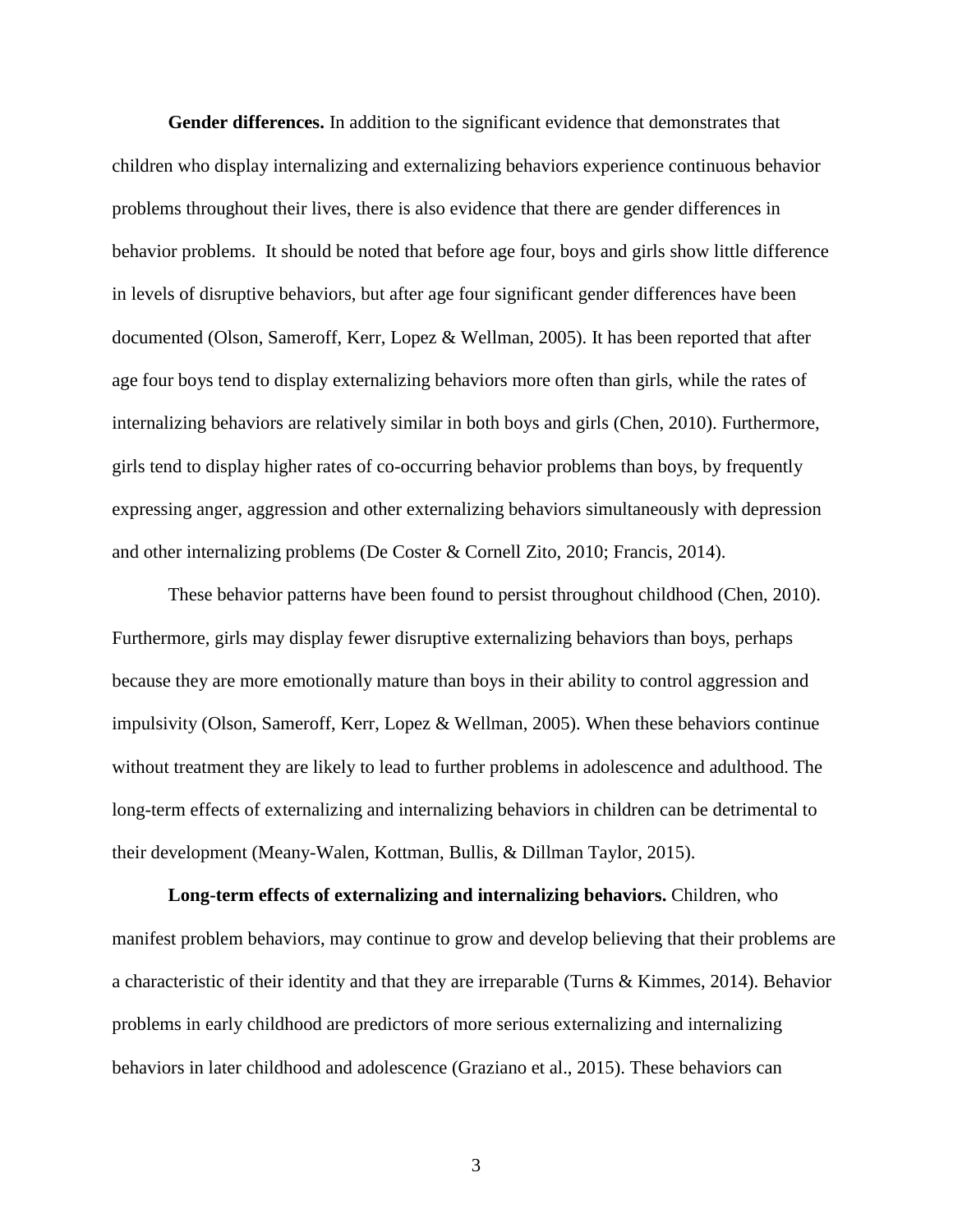include depression, substance abuse, and anxiety, and tend to remain stable throughout adulthood (Meany‐Walen, Kottman, Bullis, & Dillman Taylor, 2015).

Both externalizing and internalizing behaviors seem to be predictable of developmental deficits (Karcher & Lewis, 2002). The presence of these problems demonstrates trends that may lead to rejection by peers and potential conflict with parents and other meaningful people (Olson, Sameroff, Kerr, Lopez, & Wellman, 2005). Similar to the existence of only internalizing or externalizing behaviors, evidence of co-occurring behavior problems at earlier ages also often demonstrates disruptive developmental patterns (Mardigan, Brumariu, Villani, Atkinson, & Lyons-Ruth, 2015).

# **Filial Play Therapy**

Filial play therapy is strongly supported as an effective treatment for childhood behavioral problems (Bratton, Ray, Rhine, & Jones, 2005). Filial play therapy, first developed in the early 1960's by Bernard Guerney, is a therapeutic approach in which parents of young children are trained to be therapeutic agents of change by learning how to apply basic play therapy skills during play sessions with their children (Cornett, 2012). Prior research supports the effectiveness of filial play therapy, revealing that it has proven successful in decreasing child behavior problems, decreasing parent-child relationship distress, and improving empathic responsiveness of parents towards their children (Bratton, Ray, Rhine, & Jones, 2005; Bratton, Landreth, & Lin, 2010).

Cornett (2012) reported that filial play therapy appears to bring about change within children and parents, between children and parents, and between the relationships of others in the family system. Bratton, Ray, Rhine, and Jones (2005) reported that of 67 studies utilizing filial therapy methods, filial therapy displayed greater effectiveness than traditional play therapy. This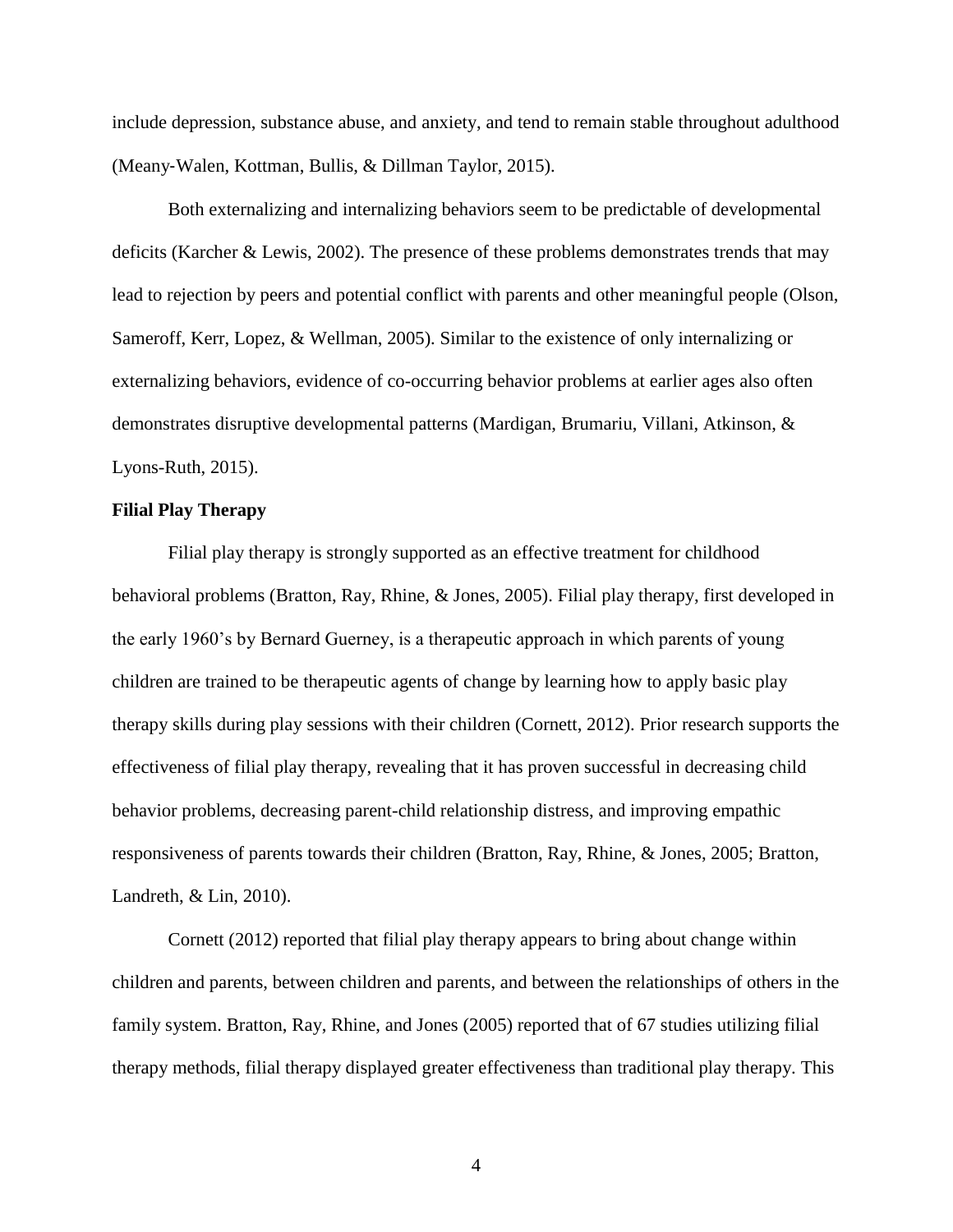may be due to the incorporation of the parents as the therapeutic agents of change and due to the combination of individual child therapy and family therapy (Johnson, 1995). Filial play therapy has also been found to lead to statistically significant positive changes in child behavior problems (Cornett & Bratton, 2015).

**Parent perceptions of filial play therapy.** Although the importance of children's play and filial play therapy are empirically supported, the use of filial play therapy has often been scrutinized by parents (Boswell, 2014; Vanfleet, 2000). Many parents often have difficulty understanding the rationale and effectiveness of play therapy because it does not align with their own individual cultural values or lifestyles (Socarras, Smith-Adcock, & Min Shin, 2015). Parents have expressed uncertainty over their child not responding in a desired way, that the changes would not be lasting, and that the changes may not be appropriately aligned with their child's issues (Boswell, 2014).

Parental apprehensiveness towards filial play therapy is important to investigate because parents who do not understand the benefits of play therapy are more likely to end therapeutic services early (Post, Ceballos, & Penn, 2012). Eliana Gil, a registered play therapy supervisor,f reported that parental misconceptions of play therapy may stem from the idea that many parents of children who receive play services have never been given the opportunity to play themselves (Christensen & Thorngren, 2000). These parents often come from backgrounds where they were the parents to their parents rather than being allowed to be a child (Christensen & Thorngren, 2000).

Parents' negative perceptions of play and subsequent concerns about filial play therapy are likely to prevent them from seeking out a service that has been shown to be effective when dealing with emotional and behavioral problems in children. Through the use of clinical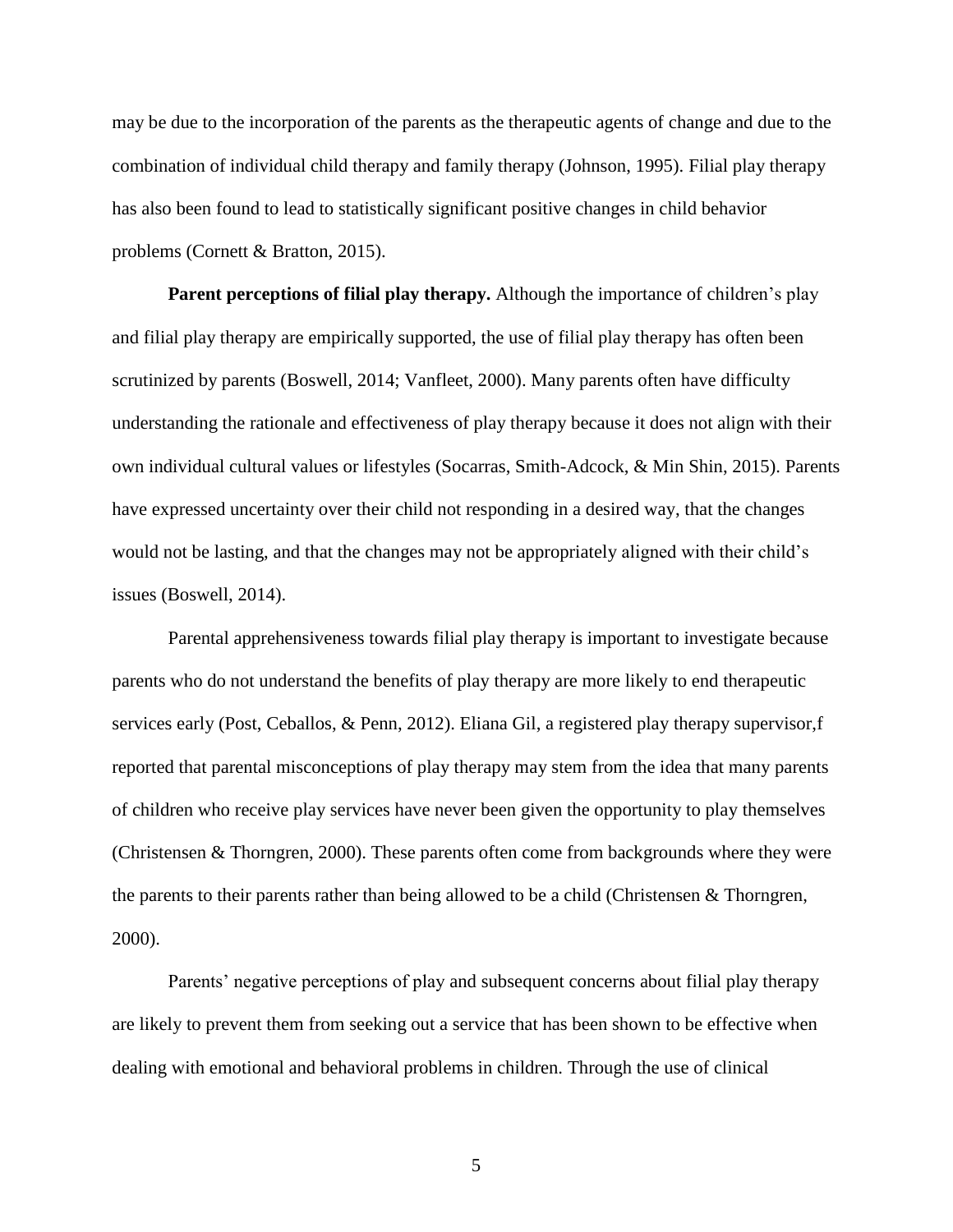vignettes, the purpose of this study is to evaluate how parents perceive problematic behaviors in children. Specifically, the research questions are:

- 1. How do parents perceive problematic behaviors in their children?
- 2. How do parents view these behaviors based on gender and type of problematic behavior, either externalizing or internalizing?
- 3. How would parents respond to the recommendation of filial play therapy as an appropriate course of therapeutic treatment?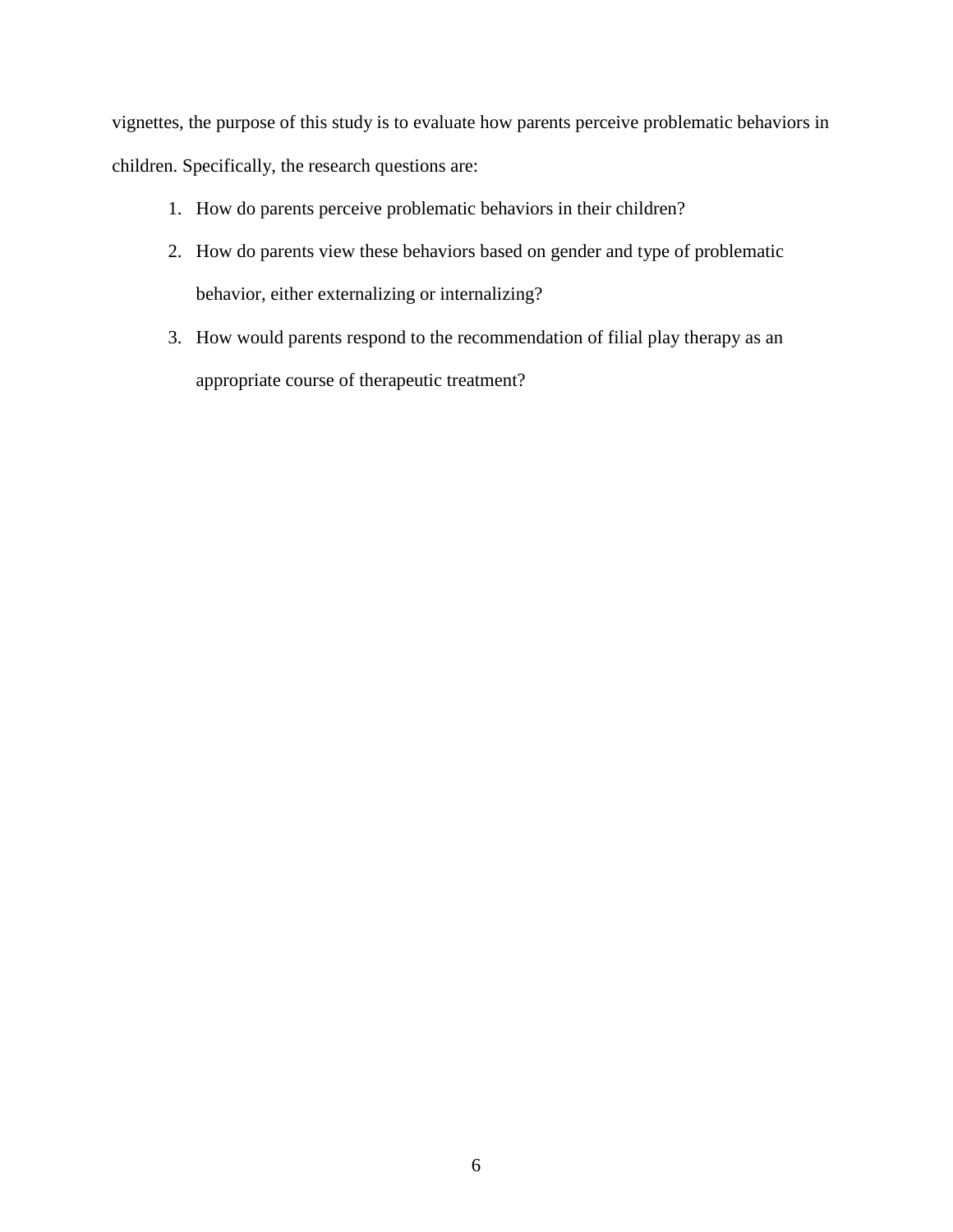#### **CHAPTER 2: LITERATURE REVIEW**

There is adequate evidence to support the need to research childhood externalizing and internalizing behaviors, parental perceptions of these behaviors, and parental perceptions of play based therapy (Goleman, 1998; Vanfleet, 2000; Boswell, 2014). Given the need for more research understanding the link between childhood behaviors, parents perceptions of these behaviors, and how they perceive play based behaviors, this review of the literature will focus on social factors that are contributing to an increase in maladaptive behaviors and discuss how parents are reacting to those behaviors. Next it will explore the literature around problematic behaviors and highlight how they impact children. Finally it will provide an overview of how parents react to these negative behaviors and how treatment options are often influenced by parents' beliefs and assumptions surrounding play.

## **Social Factors Increasing Child Maladaptive Behaviors**

A nationwide sample of more than two thousand American children, rated by their parents and teachers, found that children display negative behaviors on more than forty indices. In recent decades the number of homicides among teenagers had quadrupled, suicides had tripled, and forcible rapes had doubled. Children were found to be dropping in basic emotional and social skills and on average are more nervous and irritable, more sulky and moody, more depressed and lonely, more impulsive and disobedient (Goleman, 1998).

There are multiple assumptions as to why childhood maladaptive behaviors have significantly increased (Reijneveld et al., 2014; Gruhn et al., 2016). The decrease in economic stability has had an impact on the time that parents spend working and away from home, meaning that they are spending less time with their children (Goleman, 1998; Heymann & Earle, 2001;Vieira, Matias, Ferreira, Lopez, & Matos, 2016). Less time spent with children indicates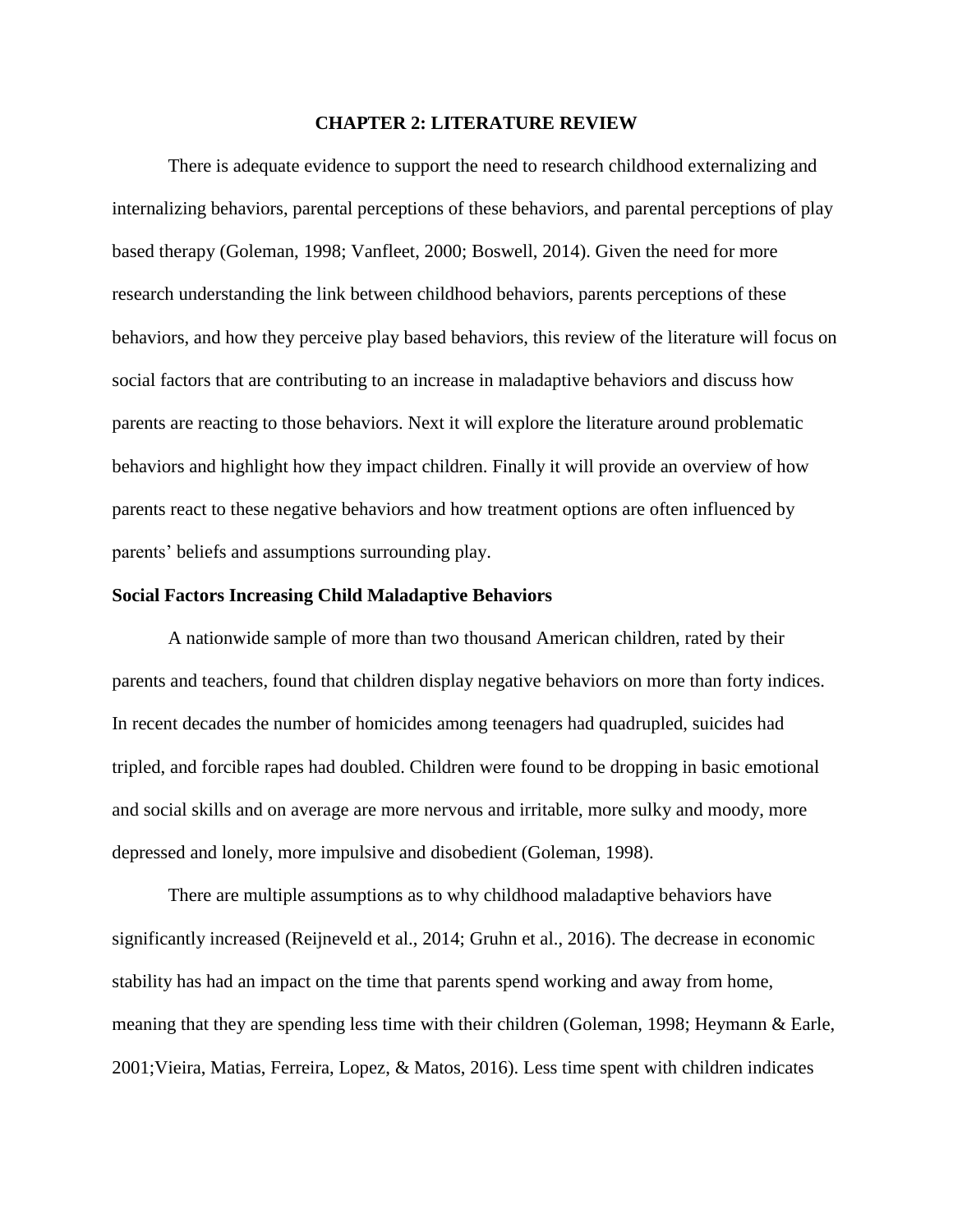that there is less time for parents to teach basic emotional and social skills. Increased working hours and job stress have also negatively impacted a parent's mental health, which in turn impacts how they parent their children (Mistry, Vandewater, Huston, & McLoyd, 2002; Vieira et al., 2016). Negative parenting techniques have been found to lead to maladaptive behaviors (Vieira et al., 2016). Finally, an increase in divorce and family transitions has been found to lead to maladaptive behaviors including externalizing and internalizing behaviors. Understanding the impact of increased working hours, parent's mental health, and family transitions on child stress and externalizing and internalizing behaviors has become increasingly important. This section will focus on each of these factors and illustrate how they are impacting children and families.

**Parents' increased work hours***.* Approximately sixty years ago, the standard workday was defined as 8 hours per day for 5 days a week (Strazdins, Clements, Korda, Broom, & D'Souza, 2006). No work was completed on Sunday and any work on Saturday or during evening hours required extra pay. Recent changes in the economy due to technological advances, growth in services, and economic uncertainties have required that businesses be open on the weekends, many opting to stay open 24 hours a day, 7 days a week (Strazdins et al., 2006). These new standards in hours of operation have resulted in working times that are outside of the regular nine-to-five weekday.

Two in five employees in the United States are working on the weekends, evenings, or nights. Families have embraced these new working hours as a defensive economic behavior that allows them to remain in their preferred class standing although economic uncertainties are high (Edwards, 2001). In order to adjust to these economic uncertainties, families have also resorted to becoming dual-earner families, in which both parents are employed (Strazdins, 2006). For many, the male-breadwinner family arrangement no longer makes sense when considering the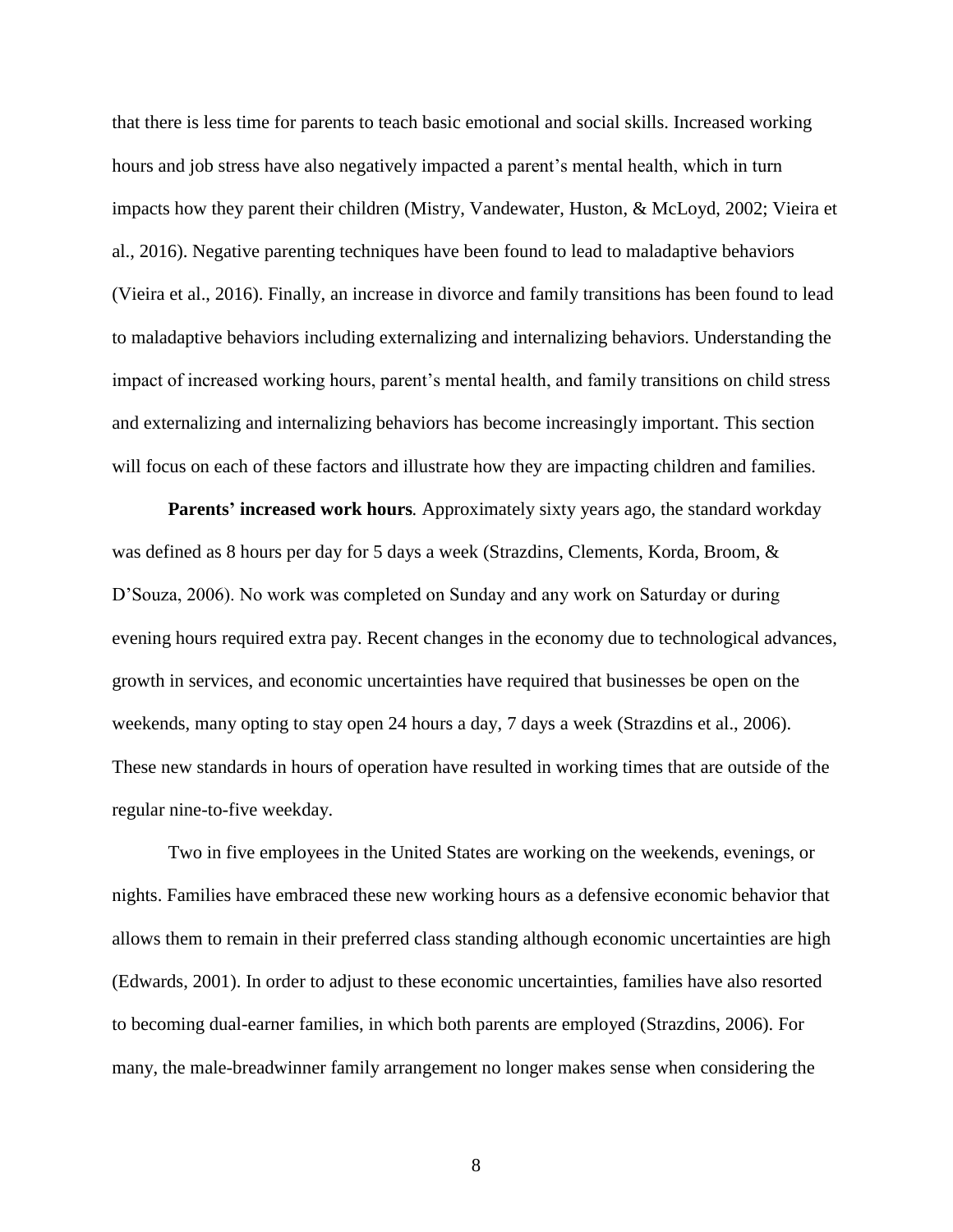economic struggle (Edwards, 2001). Continued economic uncertainties and improvements in women's labor opportunities will continue to encourage both parents to work, specifically in jobs that are not nine to five (Strazdins, 2006).

Nonstandard work schedules have made more difficult for parents to build family closeness. Working atypical hours is often accompanied by relationship disruptions and strains. Atypical work schedules can make it more difficult to maintain family rituals, routines, and social activities that are important for family closeness. An increase in working hours may also affect the mental health of parents, the way parents interact with one another, and the way they interact with their children. These elements often have adverse effects on the children's wellbeing and may result in maladaptive behaviors (Mistry, Vandewater, Huston, & McLoyd, 2002, Vieira, et al., 2016).

**Impact on parents' mental health***.* Parent mental health has been shown to be important to the child's well-being (Heymann & Earle, 2002). Depressed parents are less spontaneous and more withdrawn, angry, and sad (Strazdins, 2006; Vieira, et al., 2016). Downey & Coyne (1990) found that children of depressed parents tend to have more behavioral and emotional difficulties, poorer physical health, and more impairments in social and academic performances than children with nondepressed parents.

Work conditions, including odd work hours and increased working hours, can negatively impact parents' mental health (Strazdins, 2006). Mothers who were worn down by job stressors and economic pressures often display similar parenting behaviors as clinically depressed mothers (Downey & Coyne, 1990). These mothers were found to be preoccupied with low energy levels. Child noncompliance was avoided, with these depressed mothers more often choosing strategies that required less effort and negotiation. The negative impact of more stressful work situations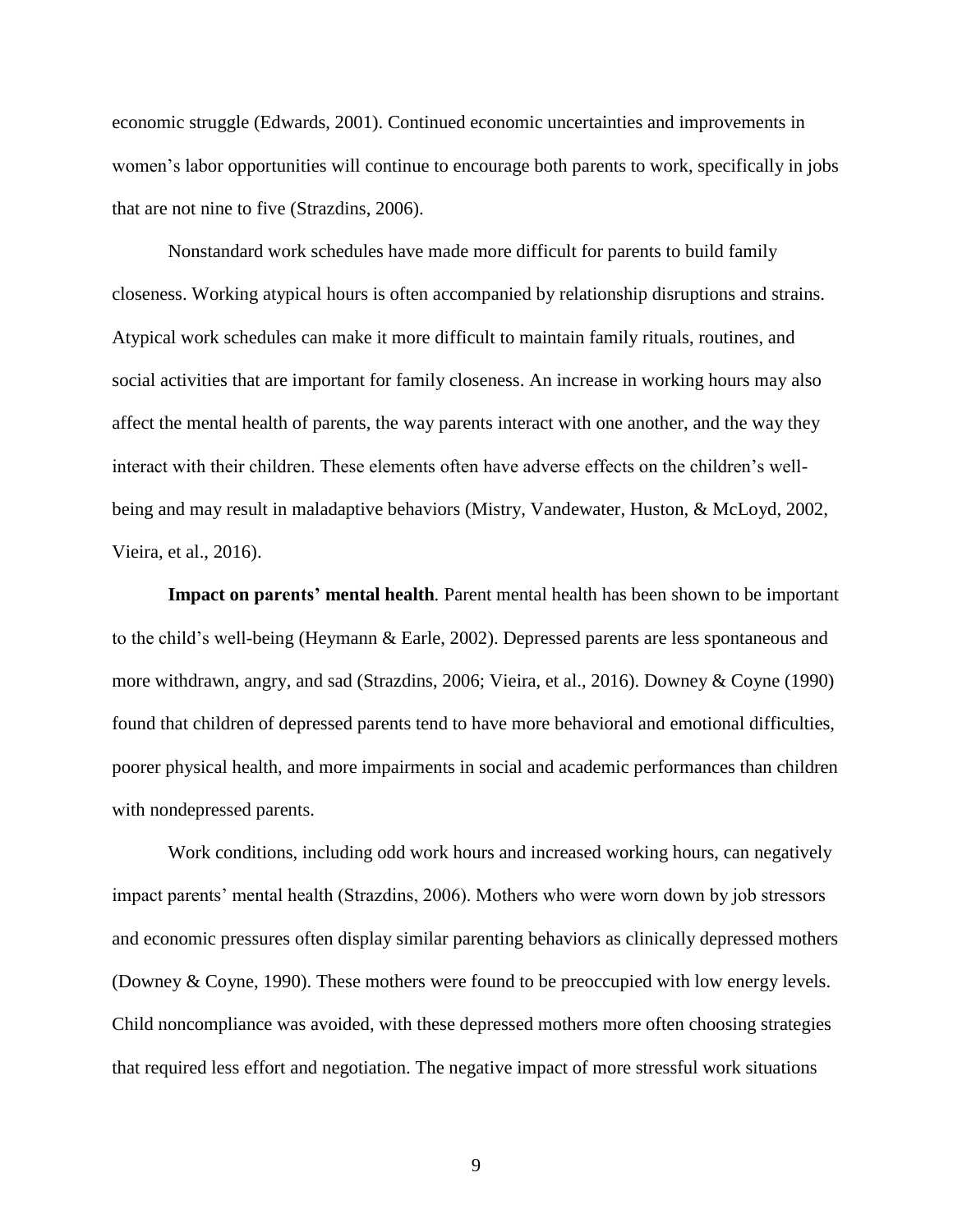often carries over into family life in the form of irritability and withdrawal (Menaghan, 1991). Jobs affecting parental well-being also impact marriage stability and child well-being (Strazdins, 2006).

**Increased marital tension due to nonstandard work schedules***.* The previously stated nonstandard work scheduled may also lead to increased marital tension (Presser, 2000). Marital conflict is a characteristic of distressed marriages that has been shown to predict negative child outcomes (Amato & Cheadle, 2008). These conflicts result in negativity between parents, escalated anger, and greater potential for physical abuse towards the children. The stress and frustrations of marital conflict and divorce carries over into parent interactions with their children. Children exposed to conflict between their parents frequently show signs of distress. This includes crying, covering their ears with their hands, making requests to leave, and freezing all actions. Children of divorce are frequently exposed to parental conflict long before the divorce occurs, leading to heightened aggression, impulsivity, and emotional problems (Amato & Cheadle, 2008). More specifically, aggression and abuse between partners due to high work stress, has been associated with behavioral and emotional problems in children (Amato & Cheadle, 2008).

#### **Externalizing and Internalizing Behaviors**

It is evident that parent's mental health, parenting patterns, and marital tensions due to nonstandard working hours and the weakened economy have had an impact on the emotions and behaviors that are frequently displayed in children. Children in high conflict homes due to increased stress and fatigue from nonstandard working hours are increasingly vulnerable to both externalizing and internalizing problems (Amato & Cheadle, 2008). It is estimated that approximately 10-12% children experience behavioral or emotional problems (Reijneveld et al.,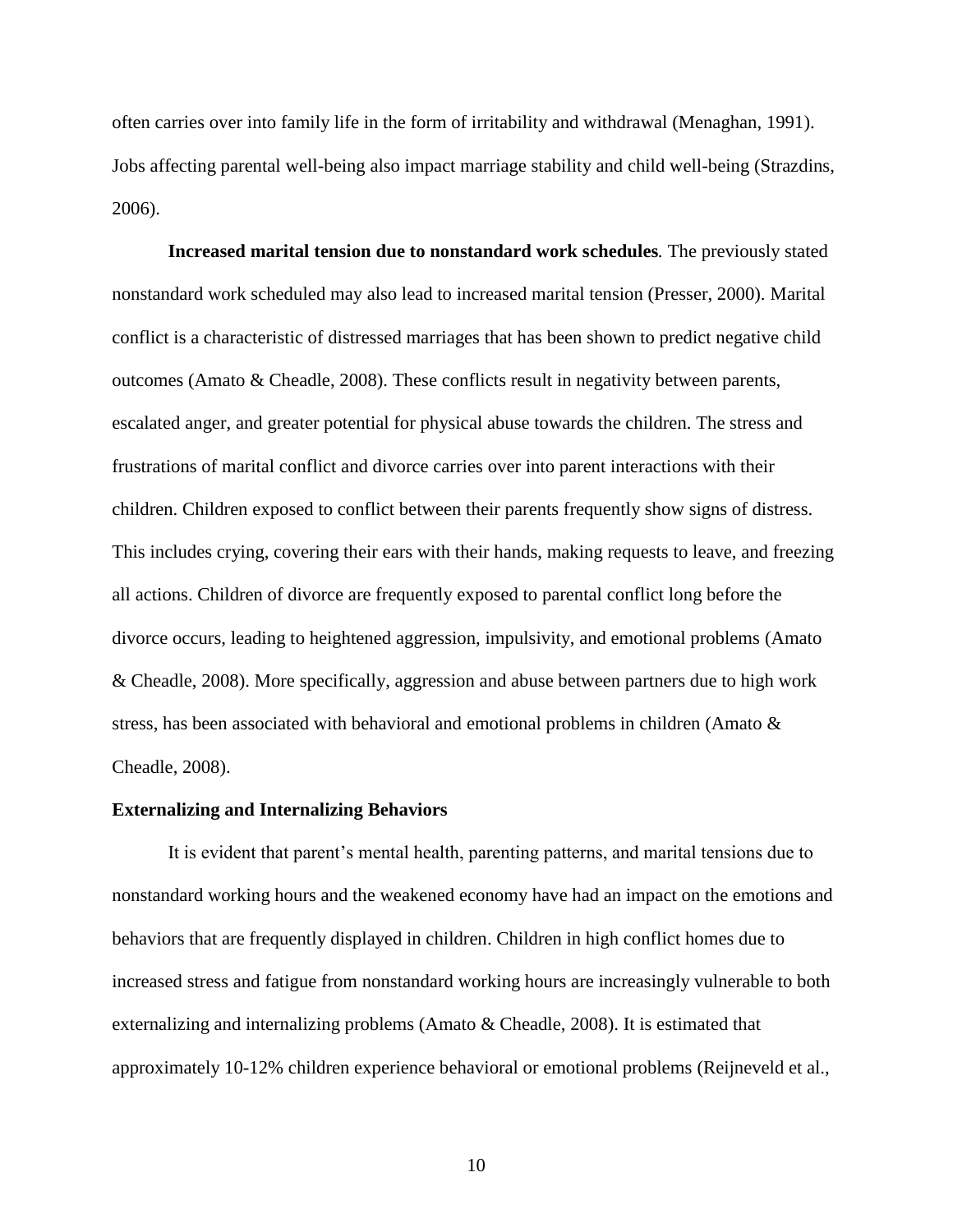2014). These problems are likely to lead to restrictions in daily functioning and may have severe long-term effects. It is necessary to understand how externalizing and internalizing behaviors are manifested in children, how they vary between girls and boys, and how they might impact their families.

**Externalizing behaviors.** One of the most common externalizing problems found in young children is deviant behavior and anger (Peter & Roberts, 2010). Deviant behaviors include aggression to people or animals, property destruction, stealing or lying, and violating rules such as running away from home. Externalizing behaviors are considered aggressive, assaultive, and destructive (Maguire et al., 2015). Other behaviors associated with externalizing problems include fighting, attacking and threatening people, and temper outbursts (Achenbach, Ivanova, Rescorla, Turner, & Althoff, 2016). Children who are exposed to interparental conflict display a variety of conflict behaviors including hostility, disengagement, and uncooperativeness (Davies et al., 2016). These children have difficulty achieving emotional security and instead display fearful distress and avoidance.

Although depressive behaviors are primarily considered internalizing behaviors, there is a possibility that some depressive behaviors may manifest themselves, especially in boys, as externalizing behaviors (Peter & Roberts, 2010). Therefore it is important to clarify that for the purposes of this study, traditional withdrawing behaviors were considered as internalizing behaviors rather than focusing on the behaviors that fit within certain diagnostic criteria.

**Internalizing behaviors.** Internalizing behaviors most frequently include depressive symptoms and anxiety disorders (Peter & Roberts, 2010). Depressive symptoms in the United States were found to be the strongest correlate of suicidal ideation, attempt, and completion in children and adolescents (Peter & Roberts, 2010). Other common internalizing behaviors among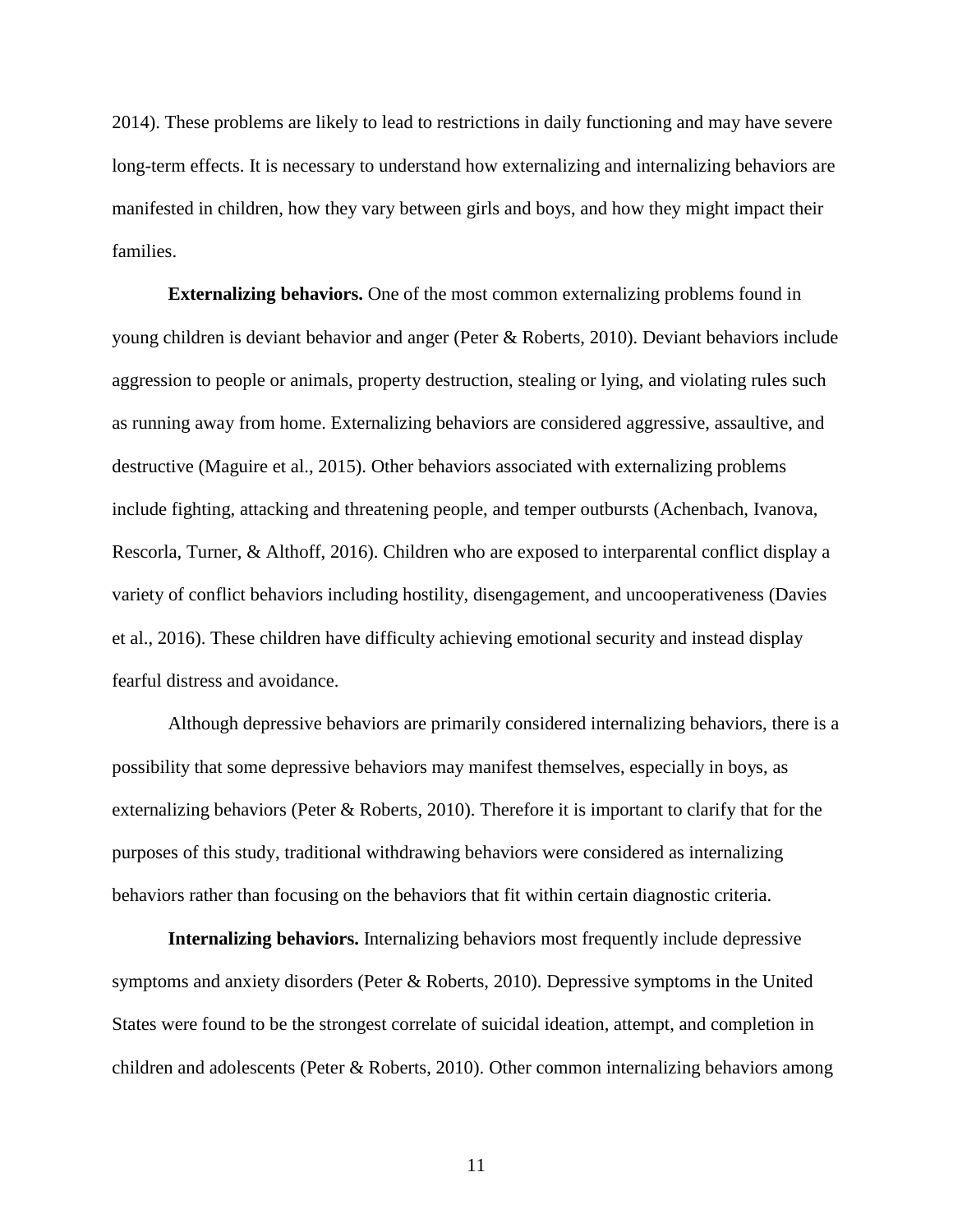children are: a) panic disorders; b) specific phobias (i.e., social, etc); c) obsessive-compulsive disorder; d) posttraumatic stress disorder; and e) stress disorders (i.e. acute, generalized, etc.). Symptoms may also manifest as social withdrawal, somatic complaints with no apparent cause, and insecurity (Achenbach et al., 2016; Davies et al., 2016). Sadness, withdrawal, fear, and physical distress are internalizing behaviors related to child insecurity (Davies et al., 2016). Internalizing behaviors have been further characterized as contributing to relationship difficulties and isolation from peers (Marshall, Arnold, Rolon-Arroyo, & Griffith, 2015).

These behaviors seem to be connected to those children who have been neglected and feel as though they have no control in what happens to them (Maguire et al., 2015). More specifically, increased involvement in family conflicts increases child insecurity (Davies et al., 2016). This insecurity seems to be a defense mechanism against parental and family conflict that often leads to fear, withdrawal, and anxiety.

**Co-existing behaviors.** Although some children display only externalizing or internalizing behaviors, it is also common for some children to exhibit co-occurring problems (Edwards & Hans, 2015). Previous family risk factors including parental conflict, aggressive parenting, and parent's mental health may have an impact on the development of these cooccurring problems. Children who experience co-existing internalizing and externalizing problems are at especially high risk for experiencing adverse outcomes (Fanti & Henrich, 2010). Children with co-occurring problems are expected to have poorer social, emotional, and behavioral adjustment in adolescence (Fanti & Henrich, 2010). These children are often regarded as more annoying by their peers and do not have the social skills necessary to associate with peers (Fanti & Henrich, 2010). Externalizing, internalizing, and a combination of both behaviors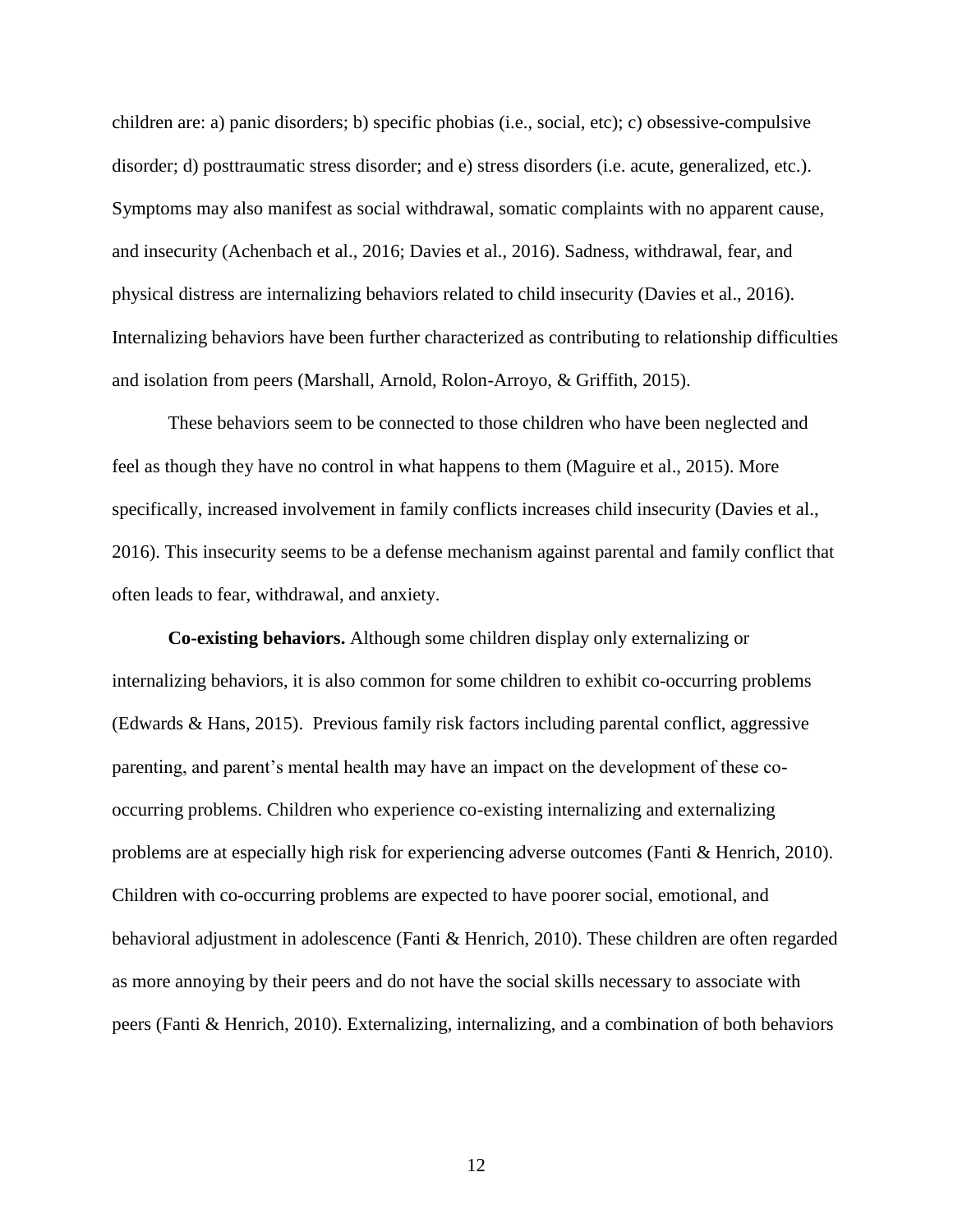have been found in both boys and girls (Reijneveld et al., 2014). However, there is evidence of gender variations between externalizing and internalizing behaviors (Olson et al., 2005).

**Gender differences.** Research has shown that serious externalizing and internalizing behaviors can be identified in the toddler and preschool years and that child gender is a powerful moderator in the development of these behaviors (Olson et al., 2005). More specifically, boys and girls show few differences in disruptive behaviors before age 4 with substantial differences in behaviors after age 4 (Keenan & Shaw, 1997). However it is also supported that boys tend to display more externalizing problems in response to adverse parenting than girls and that girls tend to display more internalizing problems in response to intrusive and withdrawn parenting (Olson et al., 2005; Gruhn et al., 2016).

Daughters have been found to be at a greater risk for developing depression, anxiety, and low self-esteem (Marshall, Arnold, Rolon-Arroyo, & Griffith, 2015; Peter & Roberts, 2010). Girls frequently display significantly higher rates of depressive symptoms (Wade et al. 2002). They are also twice as likely to exhibit symptoms of anxiety when compared to boys (Silverman & Carter, 2006). Finally, girls have higher odd ratios for suicide ideation and attempt (Peter & Roberts, 2010). Specifically, 1 in 10 girls reported making some form of a suicidal attempt compared to only 1 in 25 boys (Peter & Roberts, 2010).

There is also evidence that girls tend to be worriers (Cummings, Pepler, & Moore, 1999). In addition to worrying, depression and self-blame may exist as a girl's response to stressful family events. These symptoms often exist because girls tend to feel more responsible for resolving inter-parental conflicts (Cummings, Pepler, & Moore, 1999). The higher maturity level found in girls may contribute to their ability to maintain control over aggressive and impulsive behaviors, often resulting in more internalized behaviors (Olson et al., 2005).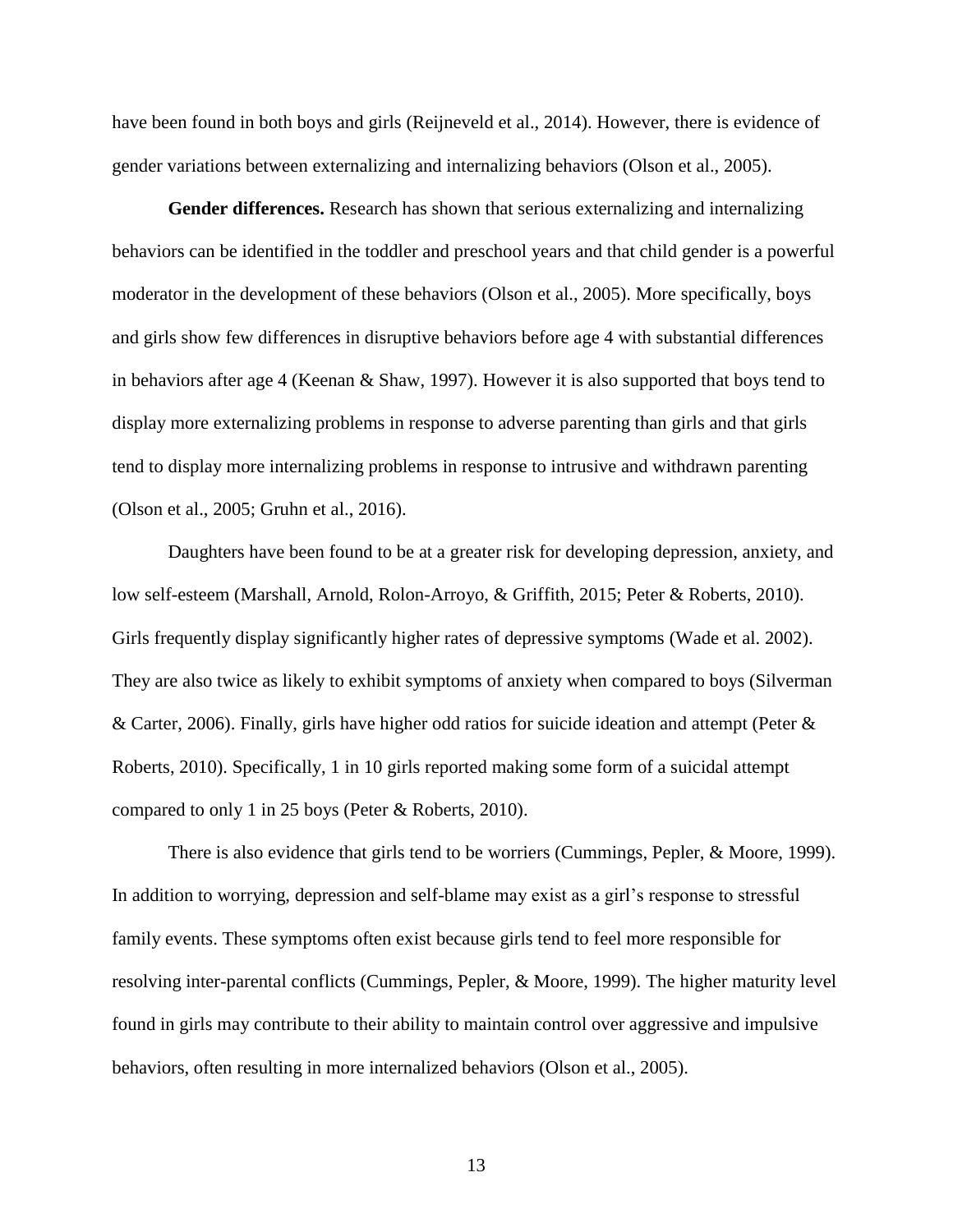Whereas girls have been found to score higher on internalizing problems, boys score higher on externalizing problems (Achenbach et al., 2016). Evidence suggests that conduct disorder and deviant behaviors are higher among boys compared to girls (Peter & Roberts, 2010). It was estimated that the rate of conduct disorder was between six and 16 percent for boys compared to only two and nine percent for girls. Finally, boys tend to be more physically aggressive overall while girls tend to display more relational aggression (Maguire et al., 2015). Peter and Roberts (2016) suggest that perhaps boys tend to display more externalizing behaviors because they have social expectations in which they are not supposed to feel depressed or be anxious and they do not know how to counter this belief.

Preschool boys tend to show more externalizing behavior problems than girls (Javo, Heyerdahl, & Rønning, 2000). Boys have repeatedly obtained higher behavior problem and externalizing scores on behavior checklists than girls (Javo, Heyerdahl, & Rønning, 2000; Kumpulainen et al., 1999; Chen, 2010). Boys have also repeatedly scored lower on internalizing behaviors than girls. The higher externalizing scores in boys may be a result of parents being less tolerant of deviant behaviors (Javo, Heyerdahl, & Rønning, 2000).

#### **Parental Response to Child Behaviors**

Parental understanding of and response to externalizing and internalizing behaviors is as equally important as understanding how the behaviors themselves are manifested in children. It is up to the parents to determine the treatment that their children receive depending on how they view various behaviors. Gruhn et al. (2016) suggested that parents respond differently to their sons and daughters behaviors. This suggestion may exist based on the evidence that parents tend to view externalizing behaviors in boys more negatively than internalizing behaviors in girls (Gruhn et al., 2016).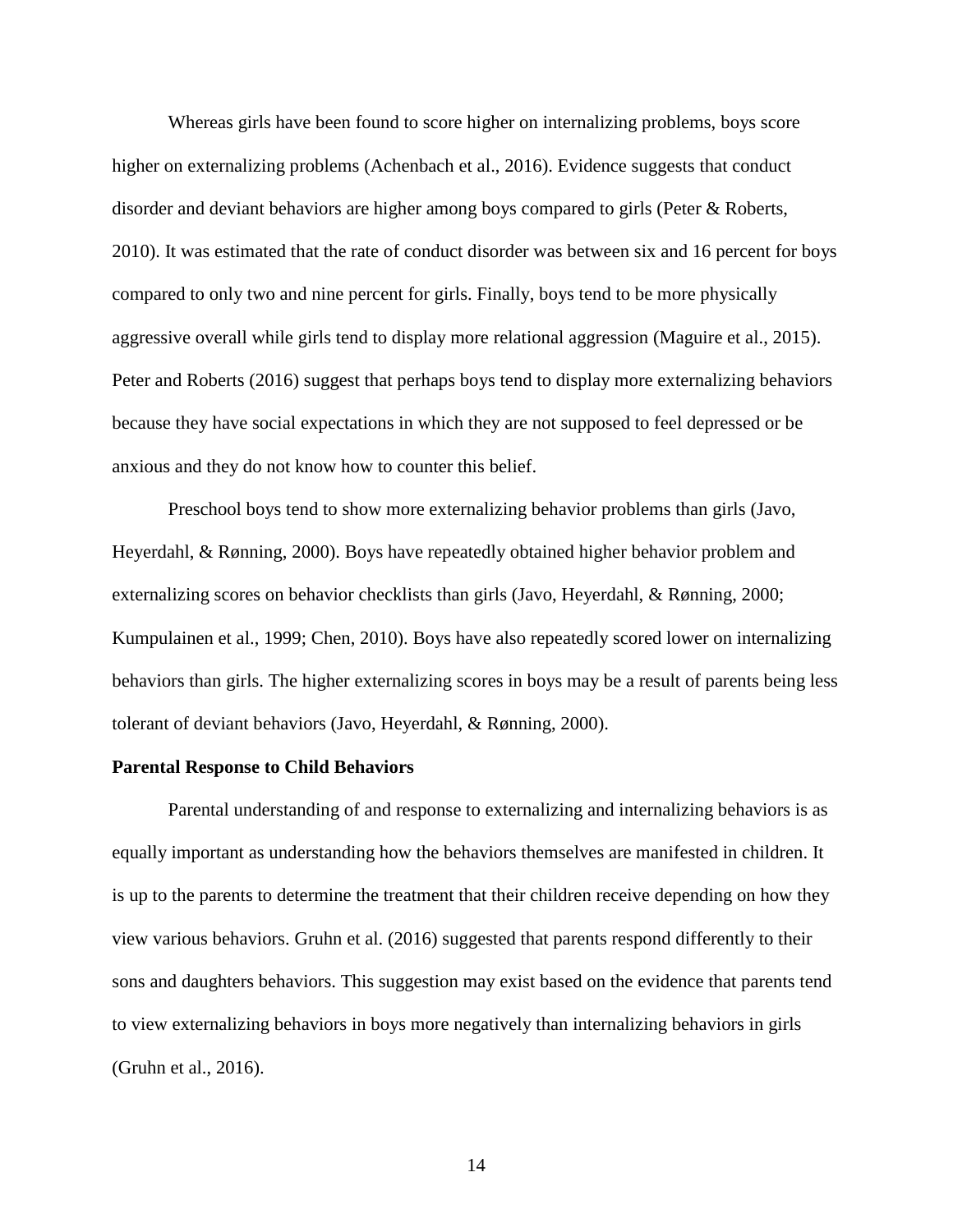Parents often report more negatively on the more observable externalizing behaviors than the less observable internalizing behaviors (Madigan, Brumariu, Villani, Atkinson, & Lyons-Ruth, 2016). Children displaying externalizing behaviors are more likely to be warned or punished when compared to other children (Wright, Zakriski, & Drinkwater, 1999). It seems as though externalizing problems often result in greater parent response because they are more obvious and noticeable.

Although externalizing behaviors garner more attention, this is not to say that internalizing behaviors are entirely unnoticed. Internalizing behaviors tend to be behaviors that do not disturb others and therefore are not as easily noticed (Kumpulainen et al., 1999). Children exhibiting internalizing behaviors may not be punished as often as children who exhibit externalizing behaviors, but parents of children with internalizing behaviors have been found to be more likely to hold negative beliefs about their child (Laskey & Cartwright-Hatton, 2009).

**Gender based response.** On most of the internalizing scales girls have a higher level of internalizing symptoms than boys (Sourander, Helstelä, & Helenius, 1999). This may be a result of internalizing problems being more easily hid from the parents' view and are therefore less likely to be recognized by the parents. Lower levels of parenting response to internalizing behaviors in girls may also be due to the fact that parents who rate their child low on externalizing problems also rate their child low on internalizing problems (Chen, 2010).

Mothers specifically react with anger towards their sons' risk-taking or externalizing behaviors (Chen, Seipp, & Johnston, 2008). They often feel unable to control these behaviors. In contrast, mothers respond to their daughters' risk-taking or externalizing behaviors with disappointment and concern because they feel as though their daughters should know better.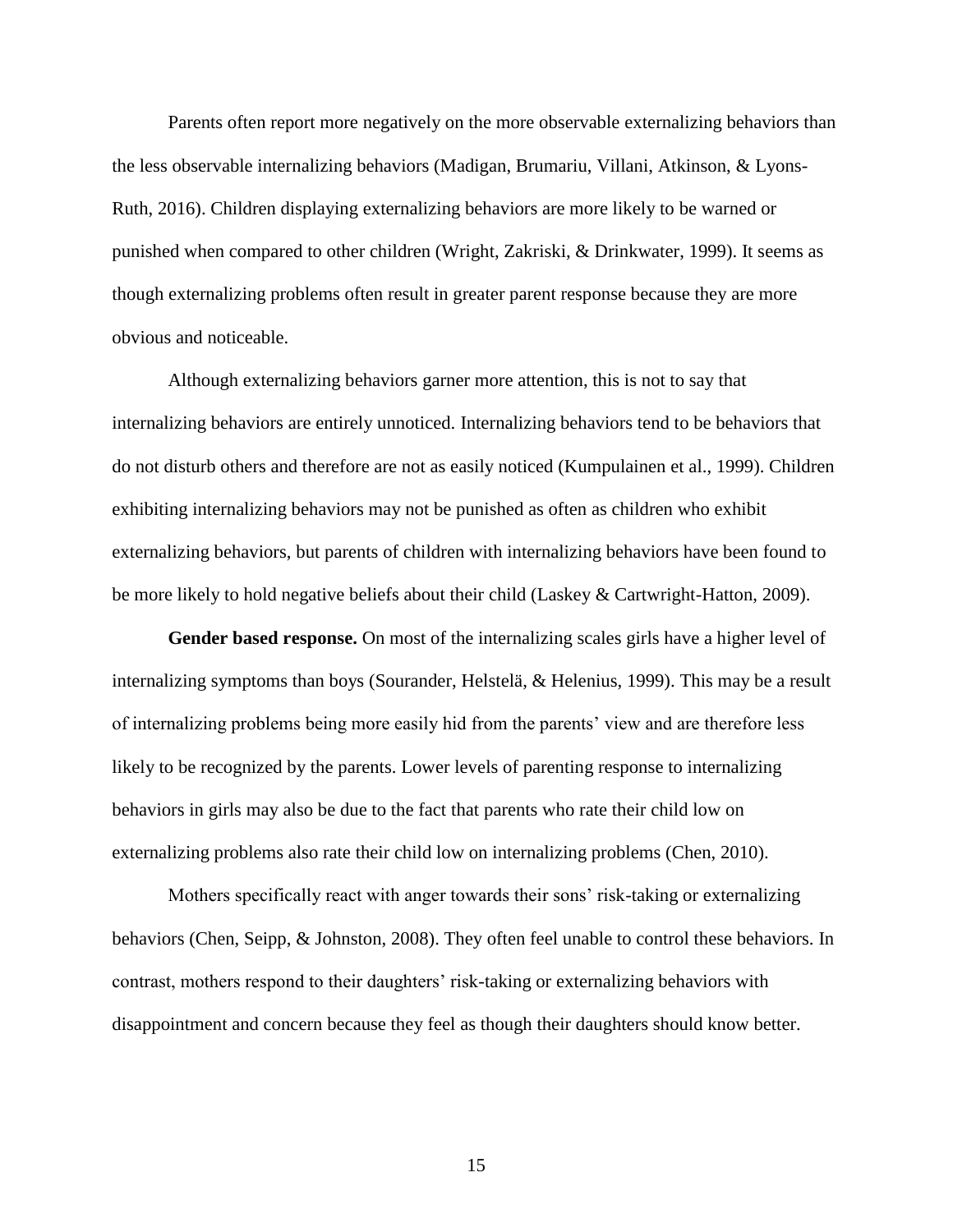Fathers similarly rated boys more highly than girls on externalizing behaviors (Olson et al., 2005). However, fathers do not differ in the response to boys and girls internalizing problems.

**Variations in mothers' and fathers' responses.** Research suggests that mothers and fathers are not likely to differ on their responses to externalizing and internalizing behaviors in their children (Kumpulainen et al., 1999; Chen, Seipp, & Johnston, 2008). It is suggested that the gender of the parent does not affect the observations that the parent makes at home. However, Javo, Heyerdahl, & Rønning (2000) report that fathers' attitudes towards their sons' aggressive behaviors tend to be more lenient than mothers'. Fathers were also found to have less tolerance for their daughters' sulkiness than mothers (Javo, Heyerdahl, & Rønning, 2000).

## **Effective Treatment**

Parents who have children experiencing emotional and behavioral problems will often seek therapy to help improve their child's behaviors. One of the treatment models that has been shown to be effective is filial play therapy. According to the research filial play therapy has a long history of effectiveness in decreasing child behavior problems and parental stress. In addition, it has also been found to increase child confidence and parent-child connection with a variety of populations, family structures, and presenting problems (Cornett & Bratton, 2015; Ginsberg, 2002).

More specific benefits of filial play therapy are reduction in child anxiety and assistance in regulating emotions, processing stressful experiences, and developing life skills (Willis, Walters, & Crane, 2014). Bratton, Ray, Rhine, and Jones (2005) reported that of the 67 studies involving parents using filial play therapy methods, filial therapy demonstrated greater effectiveness than traditional play therapy methods. This meta-analysis established that play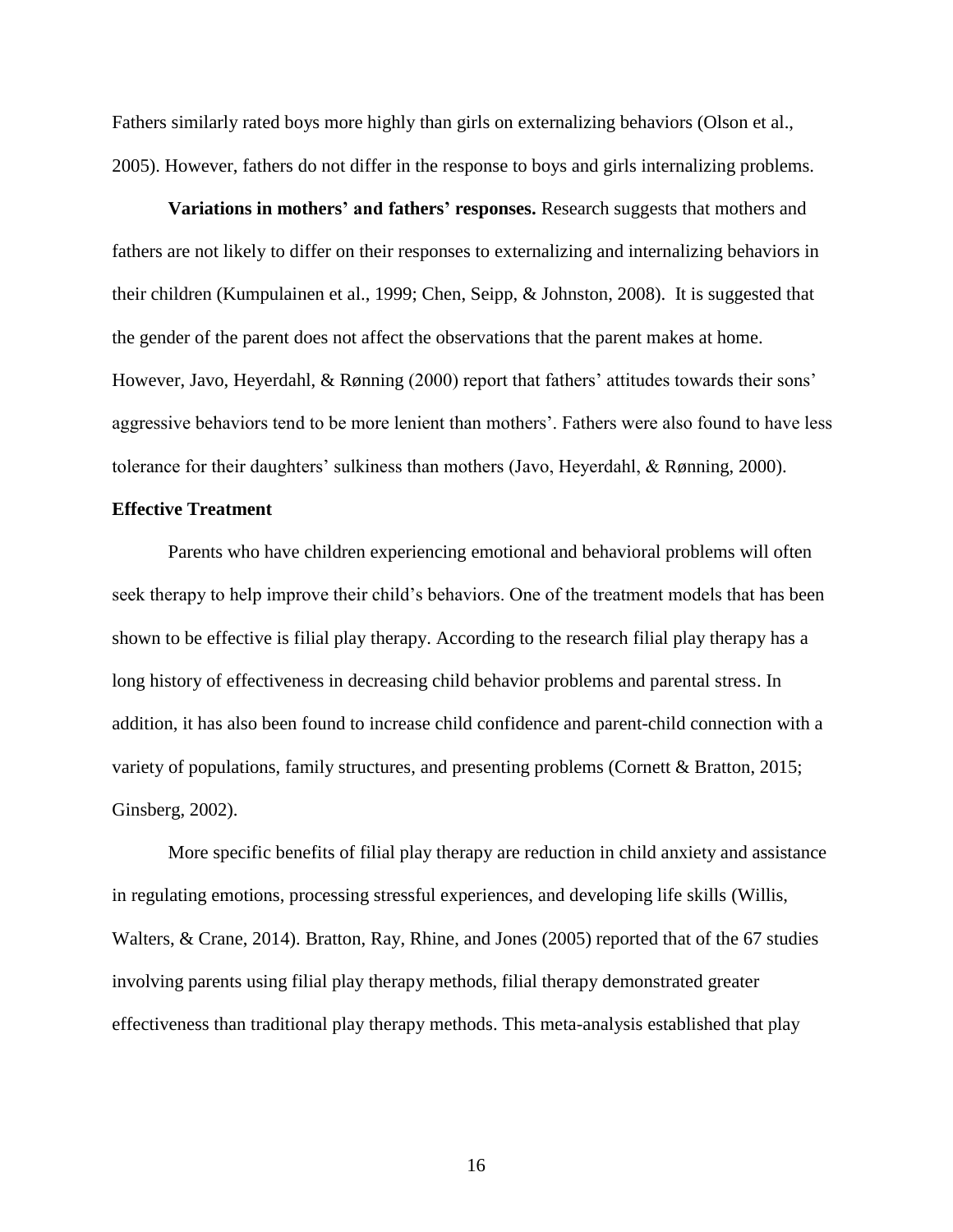therapy, specifically filial play therapy, is a statistically viable intervention and an agent in changing behaviors in children (Bratton, Ray, Rhine, & Jones, 2005).

**Decreasing behaviors.** Play therapy has been found to be beneficial for children regardless of whether they were being treated for externalizing or internalizing behaviors (Bratton, Ray, Rhine, & Jones, 2005). Moreover, filial play therapy is generally supported as having a positive impact on the behavior of children (Cornett & Bratton, 2015). Parents often report positive changes in their child's behavior following participation in filial play therapy (Bavin-Hoffman, Jennings, & Landreth, 1996). Parents stated that their children had gained an ability to control aggressive behaviors and were generally much calmer (Bavin-Hoffman, Jennings, & Landreth, 1996).

The Filial Problem Checklist has also been utilized to measure the effectiveness of participation in filial play therapy on externalizing and internalizing behaviors. Decreased problematic behaviors were a consistent finding in the earliest filial play studies (Cornett & Bratton, 2015). Child symptoms have been found to be reduced by as much as 66% on behavior checklists (Guerney, 2000). In fact, the children who participated in filial play therapy displayed an increase in their ability to respond appropriately and a decrease in aggression. Their play patterns at termination were found to be similar to those children without emotional or behavioral problems (Guerney, 2000).

#### **Societal Views on Play**

Although filial play therapy is recognized as an effective approach for decreasing externalizing and internalizing behaviors in children, decreasing parental stress, increasing child confidence, and increasing parent-child connections, it is important to consider societal and parental views on play. A better understanding of how play is viewed and accepted will provide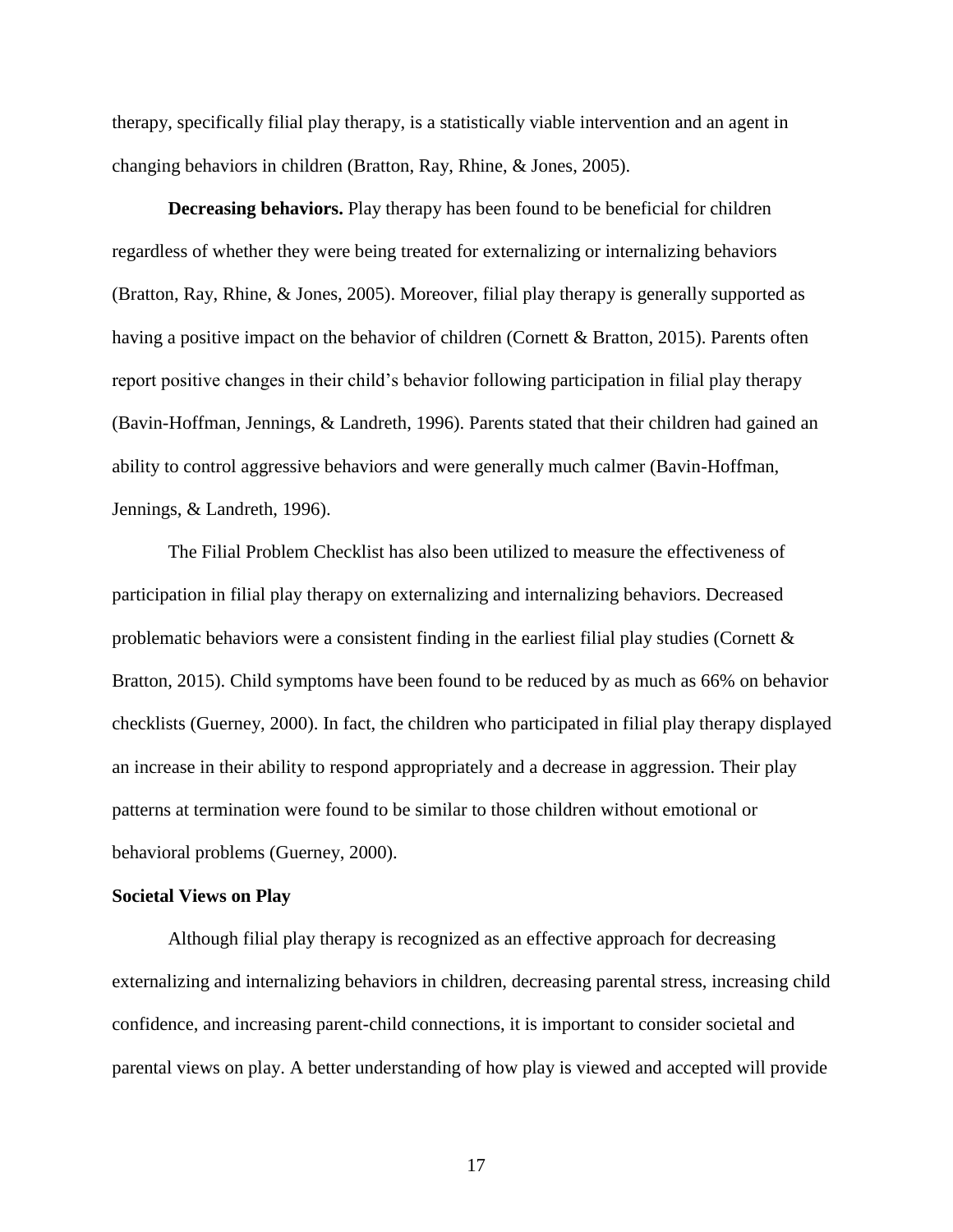greater insight into how filial therapy may be accepted by families. Recognizing how parents view their child's treatment can be an invaluable resource as parents play such a vital and important role in deciding if treatment will be considered, and if so, what type of treatment to pursue (Boswell, 2014).

Over the last several decades the amount of time that children spend in unstructured play has consistently declined (Hofferth & Sandberg, 2001). Preschoolers are largely sedentary or they spend a great deal of time participating in highly structured activities rather than engaging in active free play (Copeland, Sherman, Kendeigh, Kalkwarf, & Saelens, 2012; Hofferth & Sandberg, 2001). The emphasis on accountability and student achievement that stems from programs such as *No Child Left Behind* has created a climate that favors success and achievements (Kane, 2016).

Copeland et al. (2012) found that academic programs in U.S. preschools is increasingly replacing play. Greater achievement in academic skills outweigh the importance of play in modern society (Kane, 2016). However, this is not an entirely new debate. Although the majority of childhood educators recognize the importance of play, there is much disagreement about the exact definition of play and the specific benefits that come from play (Rothlein & Brett, 1987). Throughout the last century early childhood educators have stated their beliefs on play including the notion that play has no ulterior benefits, play is an aimless expenditure of energy, and that play consists of activities that are not performed for any result other than to simply play (Rothlein & Brett, 1987).

**Parental views.** Considering the importance that society has placed on educational achievement and overall progress, it is understandable that parents' beliefs about play seem to be based on the role it has in preparing children for academic success. Parental beliefs about play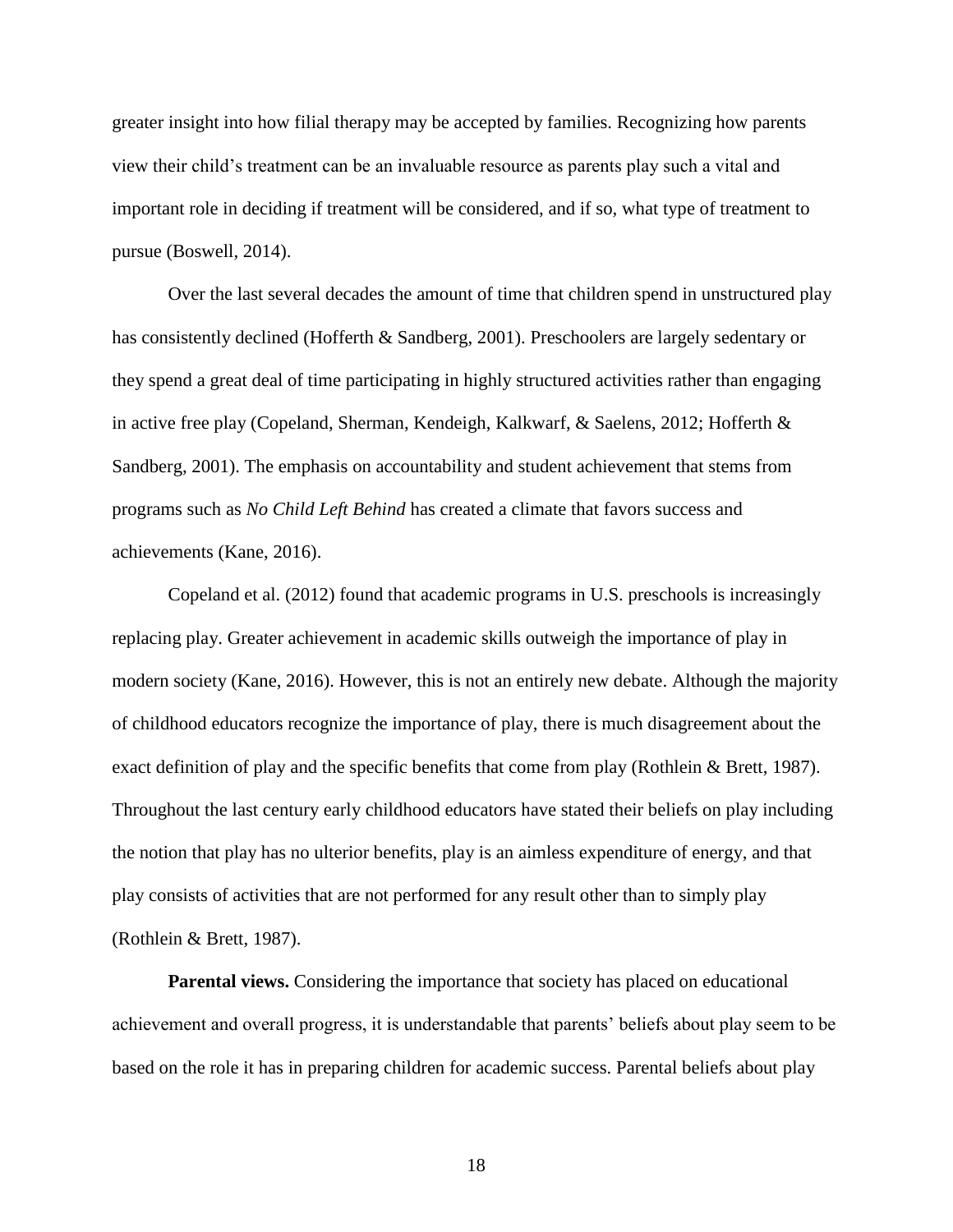often evolve from their own cultural experiences and contextual trends. A mother who believes that children learn best through direct instruction rather than through unstructured play often does so because of her own experiences as a child and her own observations of children (Fisher, Hirsh-Pasek, Golinkoff, & Gryfe, 2008).

Parental understanding of play is likely linked to societal education policies such as *No Child Left Behind*. Educational standards that children face increase parent expectations for school readiness and their anxieties about their child's future success in uncertain economic times (Kane, 2016). Based on the expected educational norms, parents have reported that recognizing letters and numbers is the most important quality in a child care setting as opposed to play and peer interaction (Kane, 2016).

Many parents do not regard play as important for young children (Rothlein & Brett, 1987). Based on parents' definitions of play, they seem to distinctly separate play from learning (Rothlein & Brett, 1987). Parents define play as imaginative, fun, and active, while they define learning as gaining new knowledge and the ability to apply it (Cooney, 2004). Structured activities are viewed as setting the best foundation for academic success and value this time more so than unstructured play, while unstructured play is considered extra and not a pathway to learning (Kane, 2016).

Based on the evidence, it seems as though many parents do not have a clear perception of play and what it means for children (Socarras, Smith-Adcock, & Shin, 2015). In an interview on the importance of integrating play in family therapy Eliana Gil explained that she has found that many parents had never actually had the opportunity to play themselves (Christensen  $\&$ Thorngren, 2000). These parents come from backgrounds where they may have been made to take on a parental role to their own parents and not given the freedom to act as the child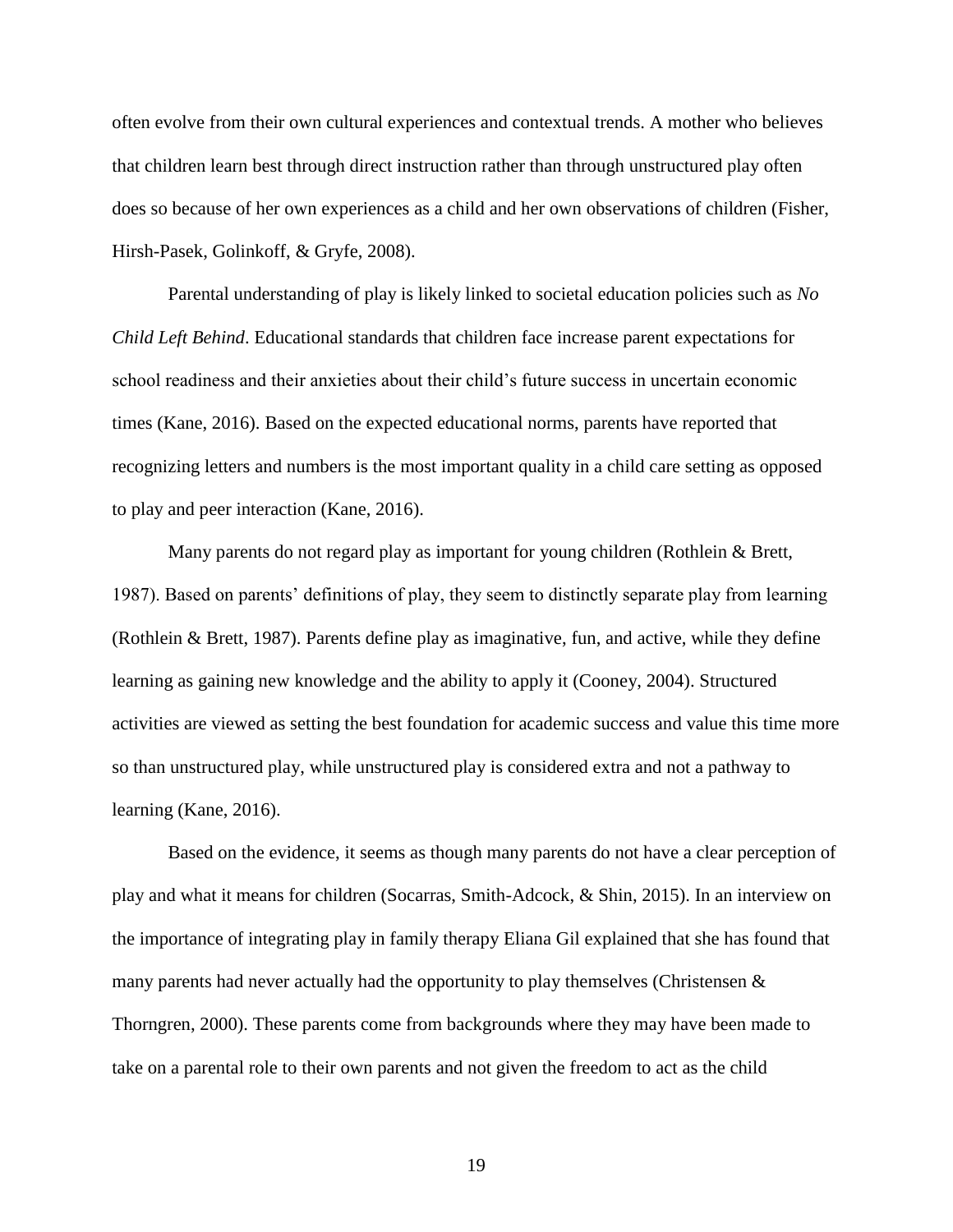(Christensen & Thorngren, 2000). With this in mind, it is understandable that parents believe that children do not need playtime except as a break from work (Rothlein & Brett, 1987).

Based on the presented views of the importance of academic success and achievement it is understandable that speculation exists about parental acceptance of play therapy techniques. VanFleet (2000) speculated that parents may be resistant to the idea of play therapy because of their value on independence and self-efficacy. It was proposed that parents might view participation in play therapy as a sign that something is wrong with the parents or that they are too weak to handle their own problems (VanFleet, 2000).

Given the parental and societal views presented on the understanding of play, it is necessary to further research the value that parents place on filial play therapy for children that present with internalizing and externalizing behavior problems based on gender.

Therefore, the purpose of the current study is to evaluate how parents perceive problematic behaviors in children. Specifically, the study will measure how parents view the child's behavior based on their gender and type of problematic behavior, either externalizing or internalizing. It is anticipated that parents will rate boys' behaviors most negatively with externalized behaviors as most negative. Based on these interpretations parents will be asked to rate their level of concern and how they would feel about recommending filial play therapy as an appropriate course of therapeutic treatment. Based on the research question and the reviewed literature we anticipate the following hypotheses:

1. Parents will rate the severity of the child's behavioral problems in the following order (most severe to least severe):

a. boys with externalizing problems as the most severe;

b. girls with externalizing problems;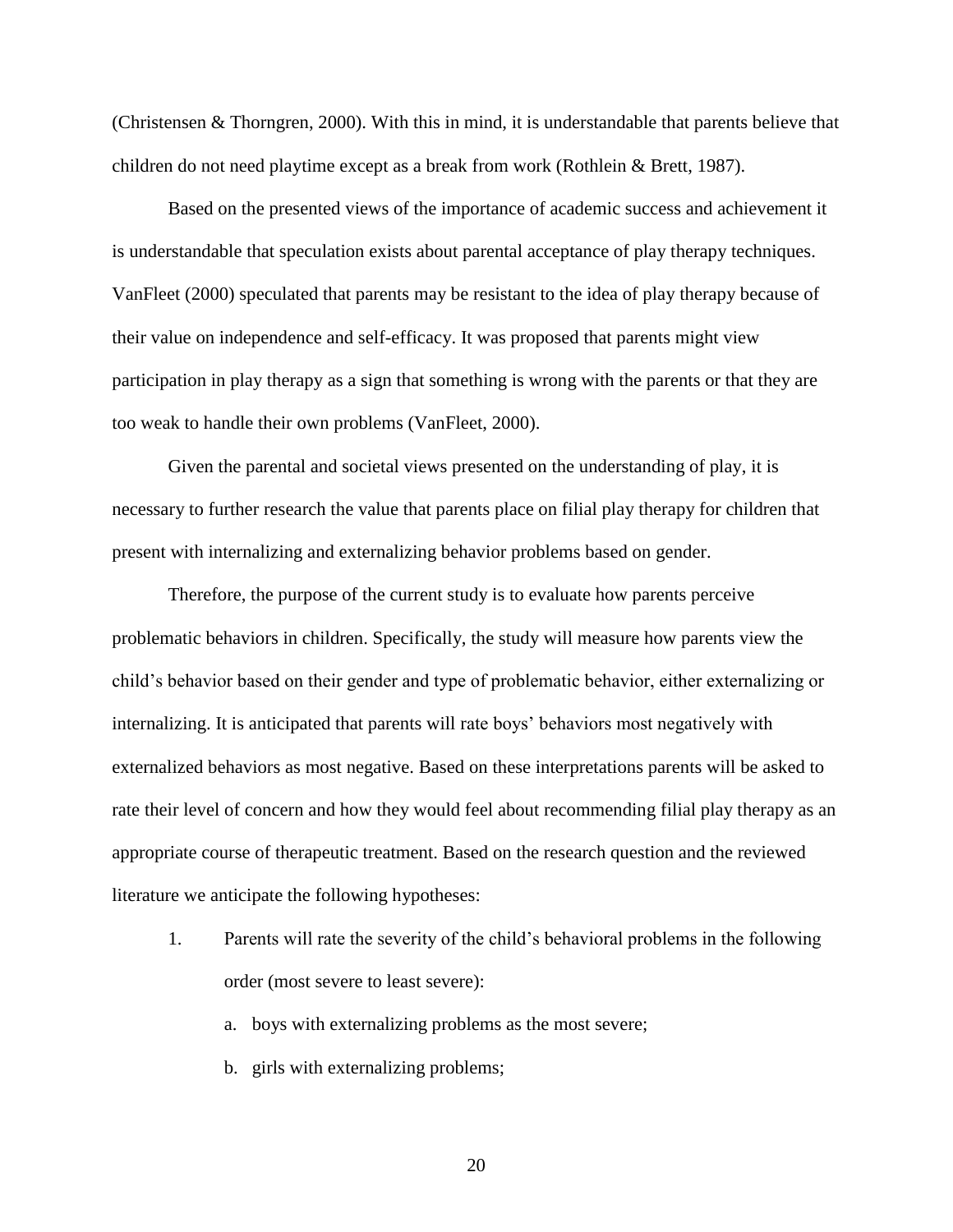- c. boys with internalizing problems;
- d. girls with internalizing as least severe.
- 2. Parents will prefer a talk-therapy approach to play therapy recommendations.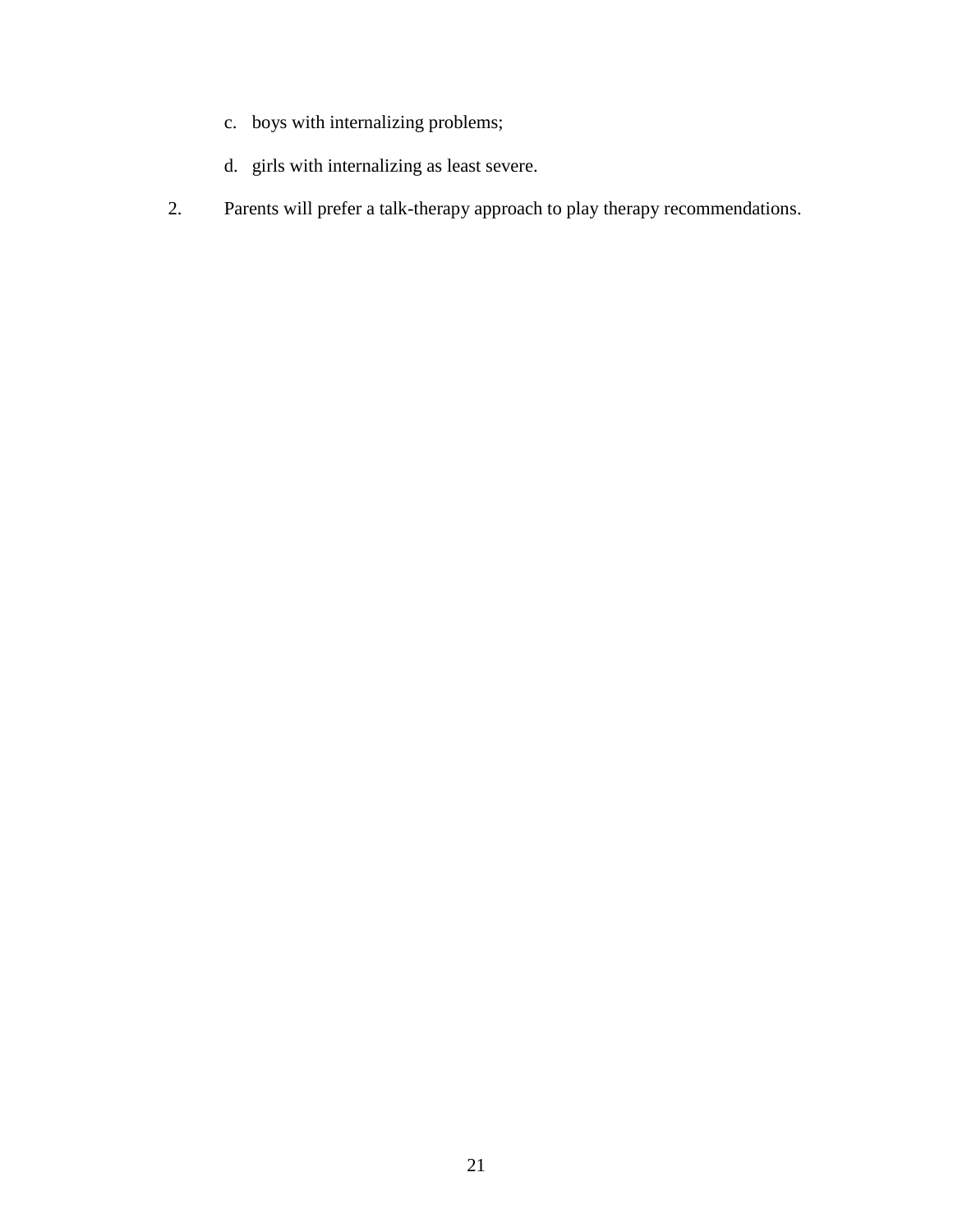#### **CHAPTER 3: METHODS**

## **Design**

The literature review of externalizing versus internalizing behaviors and parent perceptions of those behaviors supported the need to further investigate parent perceptions of these behaviors and their subsequent therapy recommendations. A mixed methods design was utilized in order to collect both qualitative and quantitative data. Both the qualitative and quantitative data were integrated into the design analysis by embedding the qualitative portion into the quantitative portion. Since the primary purpose of the open-ended questions was to provide clarification, qualitative responses were included whenever additional data was necessary to understand participants' responses.

A concurrent nested mixed methods design was utilized so that the qualitative forms of data were nested within the larger quantitative forms of data (Creswell, 2014). This approach allowed for a broader perspective in which the qualitative data enriched the description of the quantitative data and the quantitative data enriched the results of the qualitative data. A concurrent nested mixed methods design allowed for a consistent quantitative model of the study while simultaneously gathering the otherwise limited qualitative information within the study in greater detail (Creswell, 2014).

In accordance with a concurrent nested mixed methods design, the study utilized a survey that included more quantitative components including demographic information, a collection of parental stress, relationship and adverse experience scales, and responses to behavioral vignettes. The behavioral vignette portion of the survey also included a qualitative open-ended response box that was intended to further explore parent perceptions of problem behaviors in children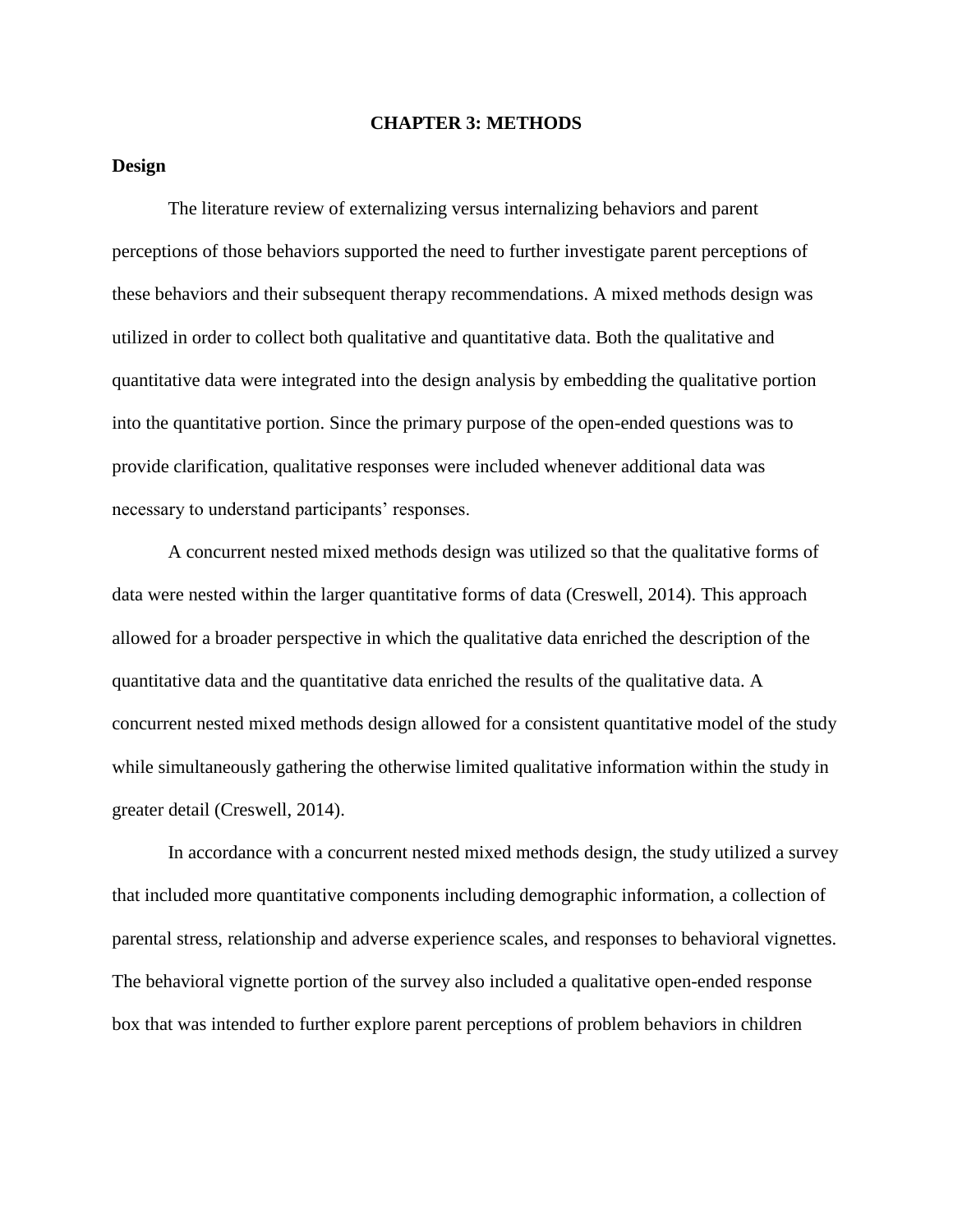based on gender. The qualitative data was collected simultaneously with the quantitative data as the information was provided within the same survey.

Behavioral vignettes were utilized in order to thoroughly assess for parent's perceptions on externalizing and internalizing behaviors in young boys and girls and how likely they were to recommend play therapy for a child that exhibits similar behaviors. The vignettes included a variety of examples of internalizing and externalizing behaviors as exhibited by boys and girls in order to help determine if differences in recommendation differ based on presented behavior and gender. Vignettes are often based on simulations of real events from which to collect data and are a valuable technique for exploring peoples' perceptions, beliefs, and meanings of specific situations (Barter & Renold, 1999).

Vignettes have also been found to have value in exploring the nature of various behaviors and are commonly used to assess for the influence of biases (Jenkins, Bloor, Fischer, Berney, & Neale, 2010; Garb, 1997). The vignettes in this study assisted in the control of potential bias in parent perception of childhood behaviors. If parents were directly asked if they treat boy behaviors more negatively than girl behaviors, they would likely say no because the parents may feel as though it is the socially desirable answer. Most parents would not admit that they show favoritism towards certain types of behaviors in children. As a result the vignettes attempted to minimize this potential bias by asking the same question in a less direct way that did not ask the parents to comment specifically on their own parenting behaviors, while continuing to allow for a collection of parents beliefs about how they might parent their own child with similar behavior problems.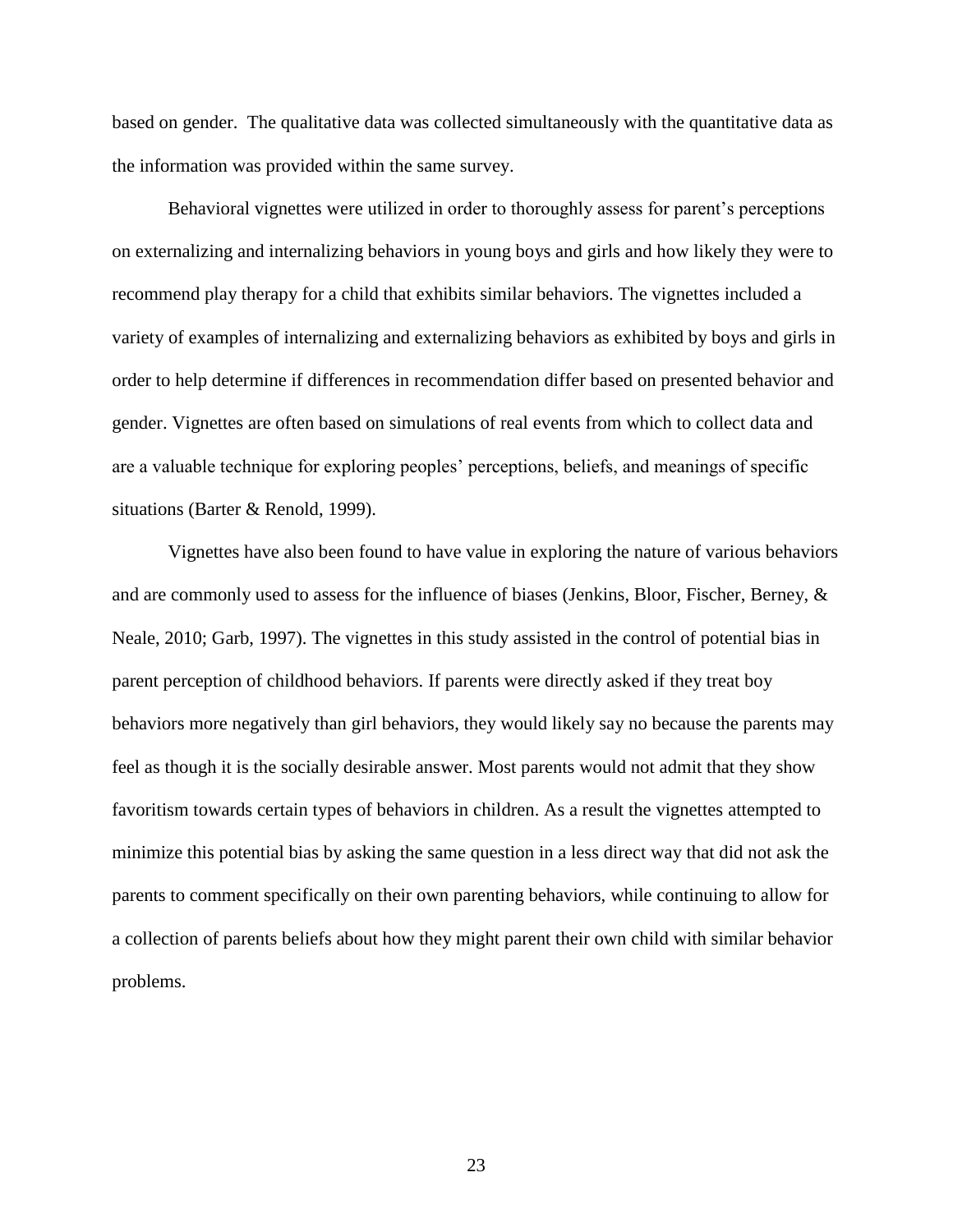### **Data Collection**

## **Participants.**

*Selection criteria.* The targeted parent population included one parent with primary custody from each household with at least one child living in the home between the ages of 3–12 years. The age of the child in the home was significant because the study focused on childhood behaviors within this age group and their participation in filial play therapy. Filial play therapy is recommended for children between ages 3-12. Finally, parents with children in this age group were targeted because the behavioral examples in the vignettes fall within this age range.

The target sample included all parents, irrespective of whether or not they have sought clinical treatment for their child(ren). While it seems important to include all parents it is also understood that a clinical population may influence the parental perception of childhood behaviors and their recommendations for filial play therapy. As a result, whether or not they have sought clinical treatment was used as a control variable in order to account for how their recommendation for play therapy might have been influenced by previous experiences.

An a priori power analysis was conducted using G\*Power with a medium effect size anticipated (.50),  $\alpha$  set at 0.05, and two groups, mothers and fathers. The analysis suggested a target population of 64 mothers and 64 fathers. In order to have confidence that the findings were not simply due to chance, a combined total of mothers and fathers suggested approximately 128 participants. In the end, we obtained a total sample size of 241 participants. However, of those 241 respondents, several participants ( $n = 33$ ) started the survey but did not provide any answers, leaving the entire response blank. Of the remaining 208 responses that began the survey, several participants ( $n = 63$ ) did not complete the entire survey. The incomplete responses were not included in the total sample of responses  $(n=145)$ . An analysis was run to compare the non-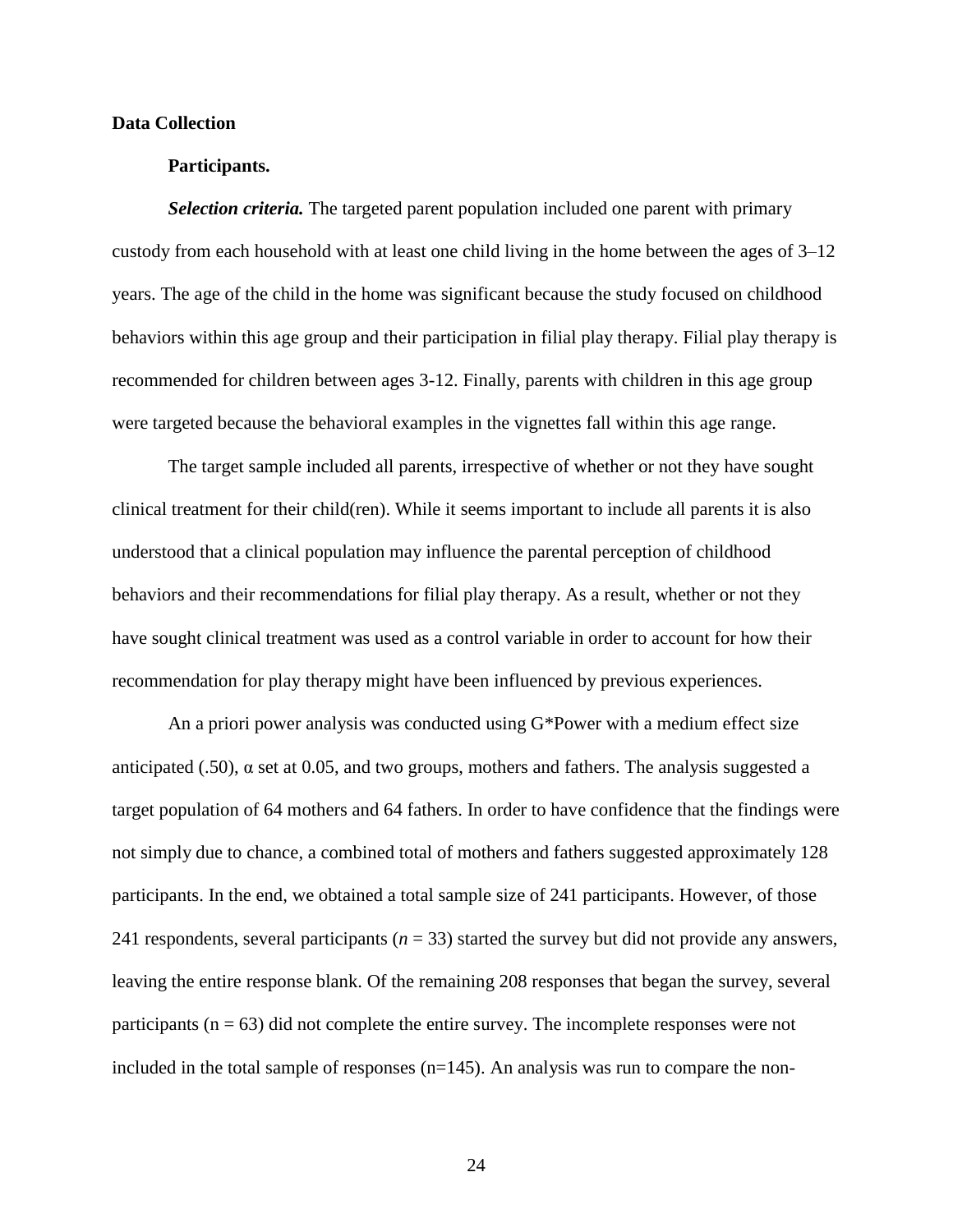completers with the completers and no significant difference existed. As a result the noncompleters were dropped from the sample, resulting in a final sample of 208. Participant demographics of the final sample were as follows: The mean age of participants was 35 with a standard deviation of 6.9 (n = 145); the sample was 62.8% female (n = 91) and 37.2% male (n = 54). The participants demographics were as follows:  $(n = 145)$  *M* age = 35, 62% female  $(n = 91)$ , and 89.0% ( $n = 129$ ) White, Non-Hispanic. The final sample demographics included 6.9% African American/Black (n = 10), 0.7% Asian American (n = 1), 2.1% Hispanic (n = 3), 0% Native American ( $n = 0$ ), 89.0% White, Non-Hispanic ( $n = 129$ ), and 1.4% other ( $n = 2$ ). Of the two participants who chose other to identify race and ethnicity, one participant wrote in "Black and white," while the other was described as "Mixed Asian and white."

**Recruitment.** The participants were parents who were recruited through several different means. Parents were recruited from a university childcare center, several Facebook sites (including a Facebook site specifically devoted to mothers, 2 sites designated to Father's, and several Facebook sites of friends and families who were asked to post the invitation to participate on their site). Administrators of these sites were given a flyer to post on their sites inviting those affiliated parents affiliated with their sites to participate. Finally, given the low enrollment of fathers in the study, students from an undergraduate HDFS class were given extra credit if they referred a father who completed the survey. Based on the information provided in the survey, the participants self-selected their participation in the study.

**Procedures.** Participants were provided with an electronic invitation that provided a description of the study and a link to an online survey. The invitation was presented online to participants through Facebook sites. If electronic access was not available, a hardcopy of the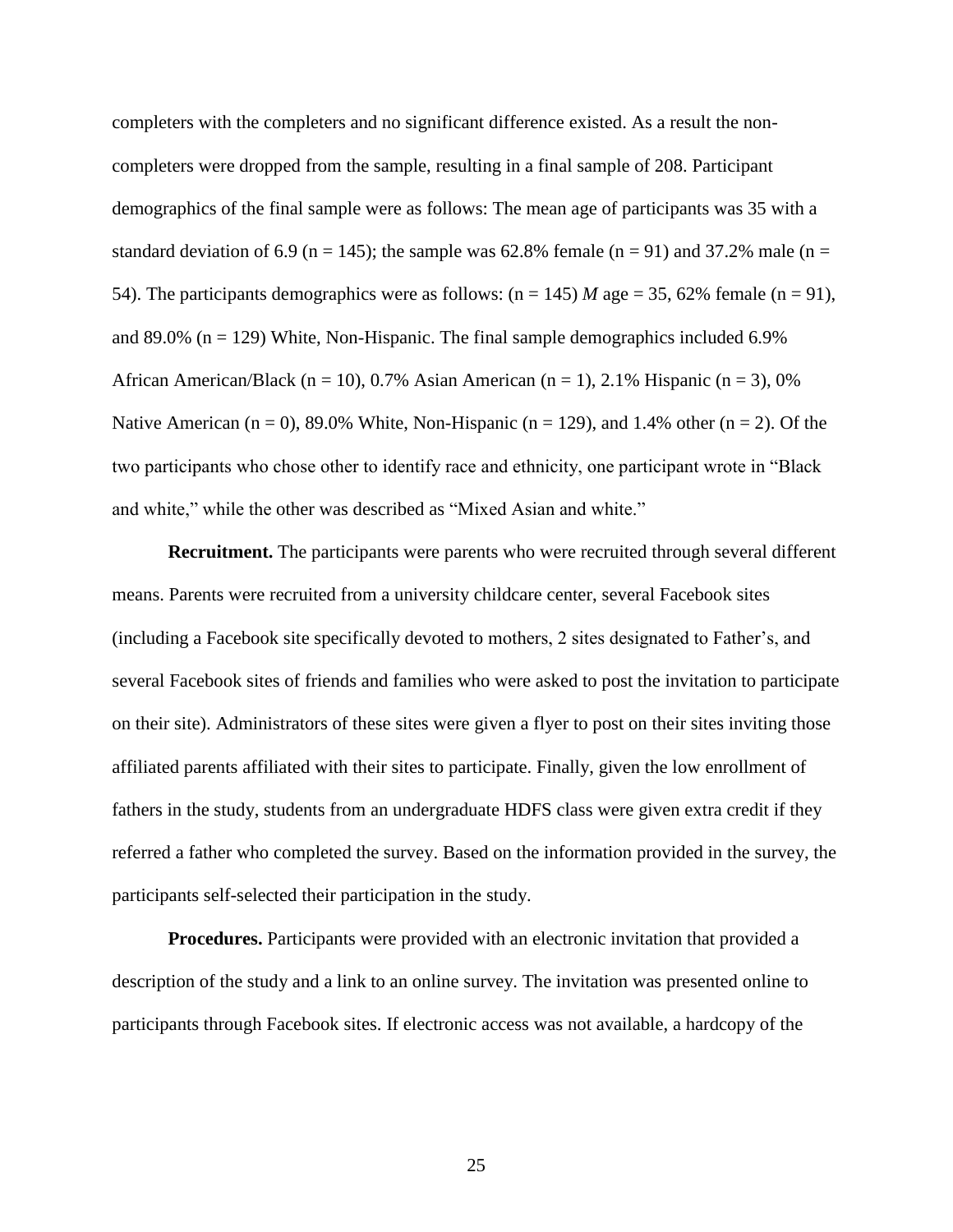flyer was provided. The hardcopy flyer included a QR code that allowed parents to conveniently access the online survey utilizing a mobile device.

The online survey consisted of questions related to demographics, a variety of assessments, and one of four clinical vignettes. Participants were informed through the electronic invitation that participation in the study would allow for further understanding of their perceptions of childhood behaviors and subsequent treatment recommendations for that behavior.

Parents who chose to participate followed the link provided in the electronic invitation in order to access the web-based survey. Each survey was randomly generated so that the participant's responses were equally distributed for each of the four vignettes (described in detail below). Each vignette described a child who engaged in a variety of either internalizing or externalizing behaviors. After reading the provided vignette, participants answered questions to assess their understanding of the child's behavior and their response to a recommendation of filial play therapy. The participants also answered a number of other questions related to their own demographics, stress, and relationships.

# **Measures**

**Demographics.** Participants were asked to provide information regarding their age, race/ethnicity, gender, number of children, and other demographic variables that might impact the results. Participants were allowed to leave blank any demographic questions they did not feel comfortable answering.

**Vignettes.** Participants were asked to assess an individual child in one of four unique vignettes. The vignettes were designed to help assess perception of child behaviors and recommended treatment. For the purposes of this study, the vignettes were created by the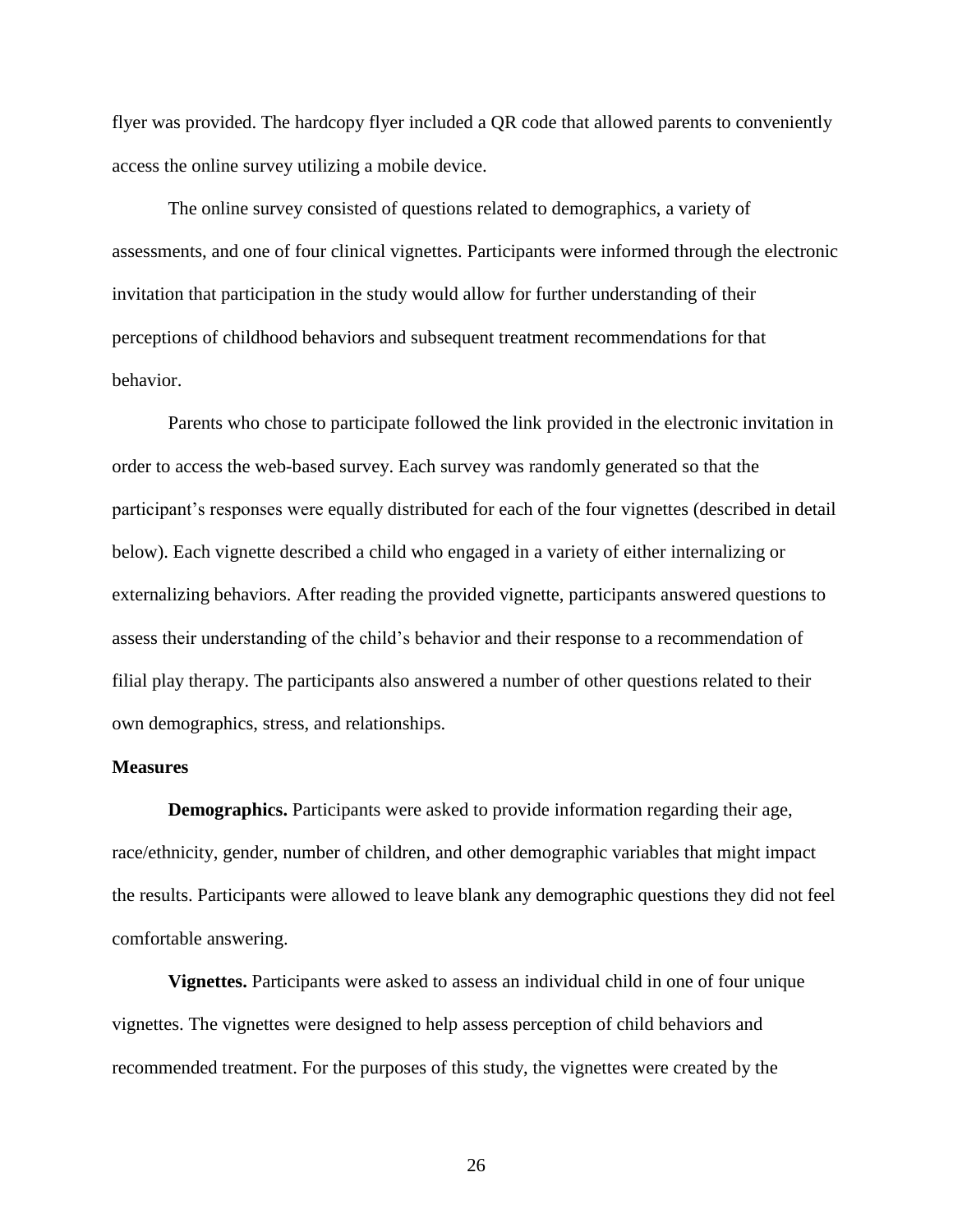primary author, based on previous experiences working with children in daycare and preschool settings. Therefore, these vignettes were not developed based on any pre-existing vignettes in the literature. Participants were asked to assess the vignette on three criteria: 1) Based upon the vignette you read, how concerned are you about the child's behavior?  $(0 = not concerned at all,$ 10 = extremely concerned); 2) Based on your level of concern over the child's behavior, how likely would you be to seek treatment to correct the behaviors? ( $0 =$  not likely at all,  $10 =$ extremely likely); and 3) When people decide to seek therapy there typically are several options available. Please rate how likely you are to pick the following type of treatment  $(0 = not$  likely at all,  $10 =$  extremely likely). When rating their likelihood to seek treatment (question  $#3$ ) participants were asked to rate 4 specific options. These options included: a) therapy where the therapist meets individually with your child and talks to a therapist about their behaviors/concerns; b) therapy where the therapist meets with both you and your child and talks about your behavior/concerns; c) therapy based on common play based treatments where your child attends session and plays with a therapist; d) filial play therapy where you, as the parent, are taught the skills necessary to engage in therapeutic play with your child and then you and your child go to therapy together to work through the child's behaviors/concerns. After parents were asked to rate how comfortable they are with each approach, the parents were asked which of the four types of therapy they would choose if the child in the vignette were their own child. They were also given an open ended question that asked them to describe what they would recommend that the parent do, both regarding therapy and when parenting the child at home.

The current research study utilized four vignettes. Two of the vignettes were an identical representation of externalizing behaviors (Appendices B and C) and two of the vignettes represented internalizing behaviors (Appendices D and E). The identical externalizing vignettes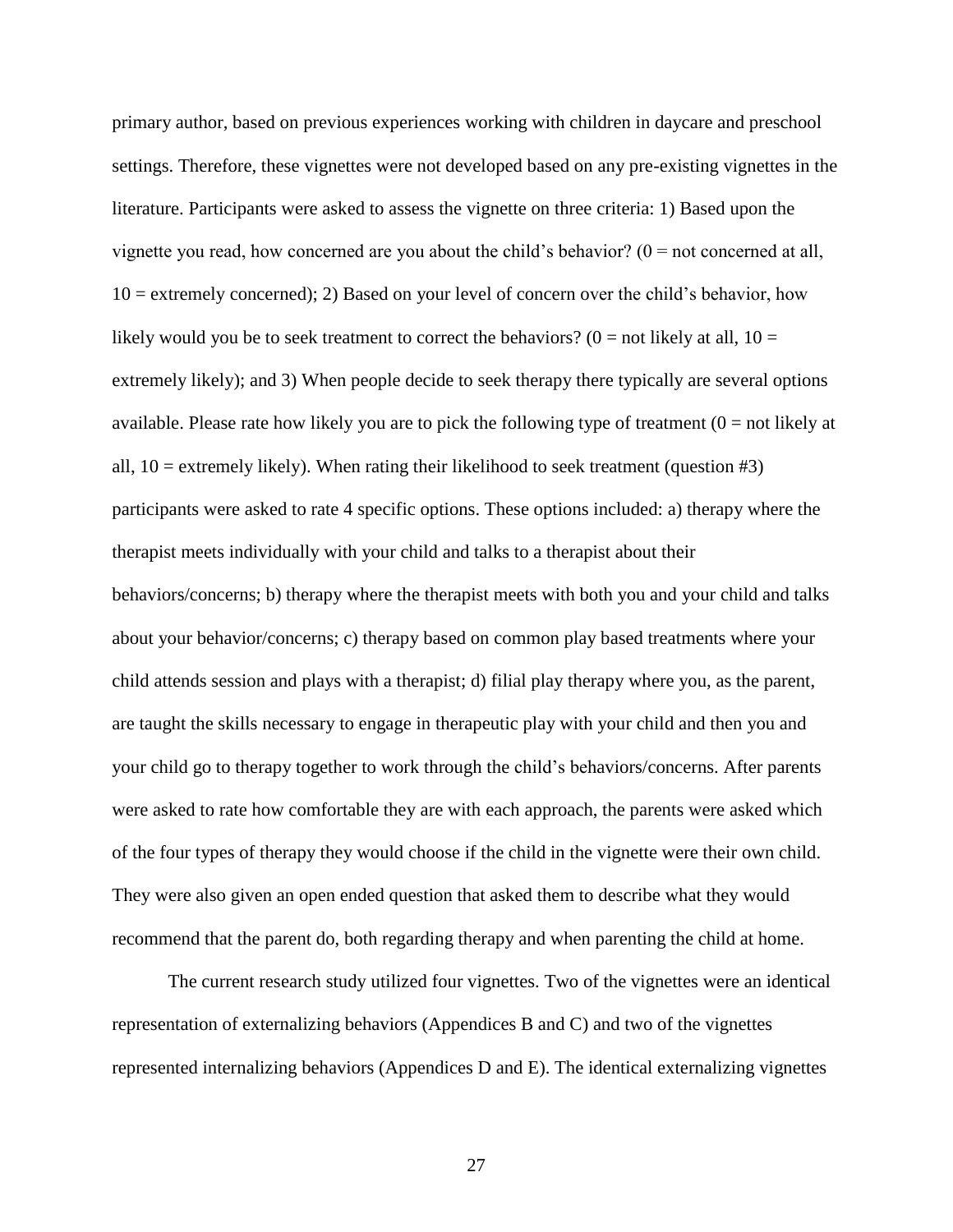and the identical internalizing vignettes differed only by child gender (male or female). An example of a vignette to be used in the study appears below (all vignettes are provided as appendices):

George is a four-year-old male. George attends a local daycare center every day from mid-morning to late afternoon. One afternoon during outdoor playtime, a classmate takes away the ball that George is playing with. George runs after his classmate, shoves the child to the ground, and calls the child, "Stupid." George's teacher has often reported that he does not follow the class rules, disturbs his classmates, and is highly aggressive. George also frequently displays these behaviors at home. He is often aggressive towards his two-year-old brother. George yells at him and hits him when he becomes upset. George also uses aggressive language towards his parents.

*Face validity*. In order to ensure that the vignettes had face validity, several parents of a child between the ages of 3 and 12 read through the vignettes to ensure that they were relatable and understandable. Six parents volunteered to preview the vignettes by reading them and offering any feedback concerning their ability to understand the behaviors presented in the vignettes. One parent provided feedback stating that she felt as though the behaviors presented in the internalizing vignettes were not quite as drastic as the behaviors presented in the externalizing vignettes. Upon receiving this feedback, the internalizing vignettes were changed so that the extremity of the behaviors was more adequately balanced between both the externalizing and internalizing vignettes.

*Qualitative response.* In order to enrich the qualitative results, each participant was asked to provide an open-ended response following the four questions about level of concern and recommendations for treatment. Open-ended text boxes were provided after each of the four questions following the vignettes. These boxes allowed the participants to further explain their perceptions regarding externalizing and internalizing behaviors in children and why they provided the responses they did regarding treatment options. The final question was an open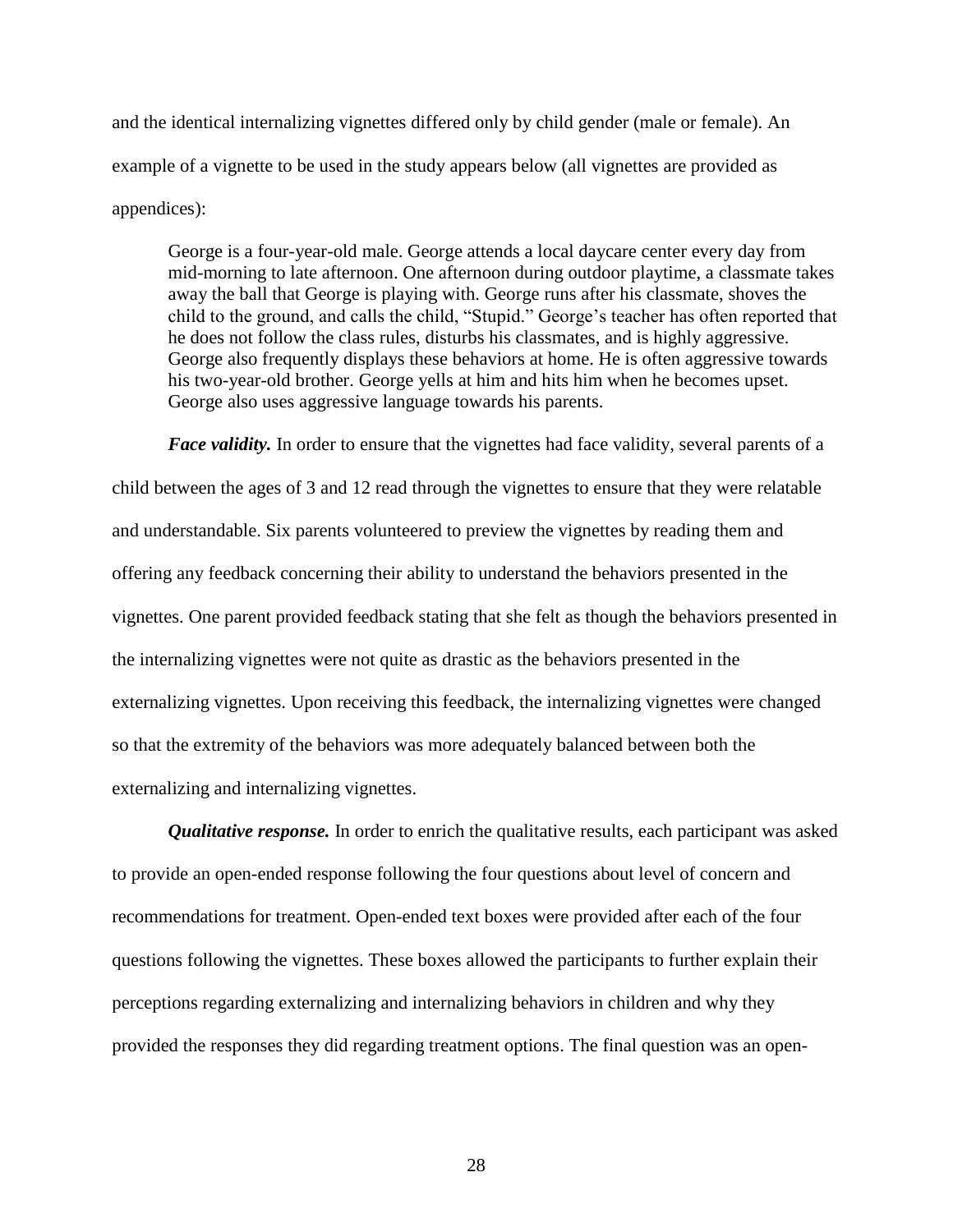ended question designed to assess what they would do if they found themselves in a similar situation with their own child.

**Parental stress scale.** The Parental Stress Scale is an 18 item self-report scale that assesses parental stress for both mothers and fathers of children with and without clinical problems (Berry & Jones, 1995). The 18 items represent positive themes as well as the more negative components of parenthood. Participants respond to each item using a 5-point Likert scale that ranges from 1, strongly disagree, to 5, strongly agree.

Berry and Jones (1995) found this scale to have adequate reliability. Scores of the Parental Stress Scale were compared to the Perceived Stress Scale and the Parenting Stress Index. The 18-item version of the Parental Stress Scale was found to have a coefficient α of .83 for the total sample and a test-retest correlation of .81 over a period of six weeks (Berry & Jones, 1995). No significant difference was found between mothers' and fathers' responses (Berry  $\&$ Jones, 1995).

#### **Data Analysis**

In order to answer each specific research question, quantitative analyses were run for each of the independent hypotheses. Each hypothesis will be discussed individually including the analysis that was used.

**Hypothesis 1:** Parents will rate child behavioral problems in the following order: boys with externalizing problems as the most severe; girls with externalizing problems would be next; followed by boys with internalizing problems; and girls with internalizing as least severe. The parental response data required that the following three steps be completed. First, the correlations between each set of variables were checked. A 2x2 ANCOVA (vignette type X level of concern) was completed, controlling for parent's age and parental stress. Respondent's age and stress level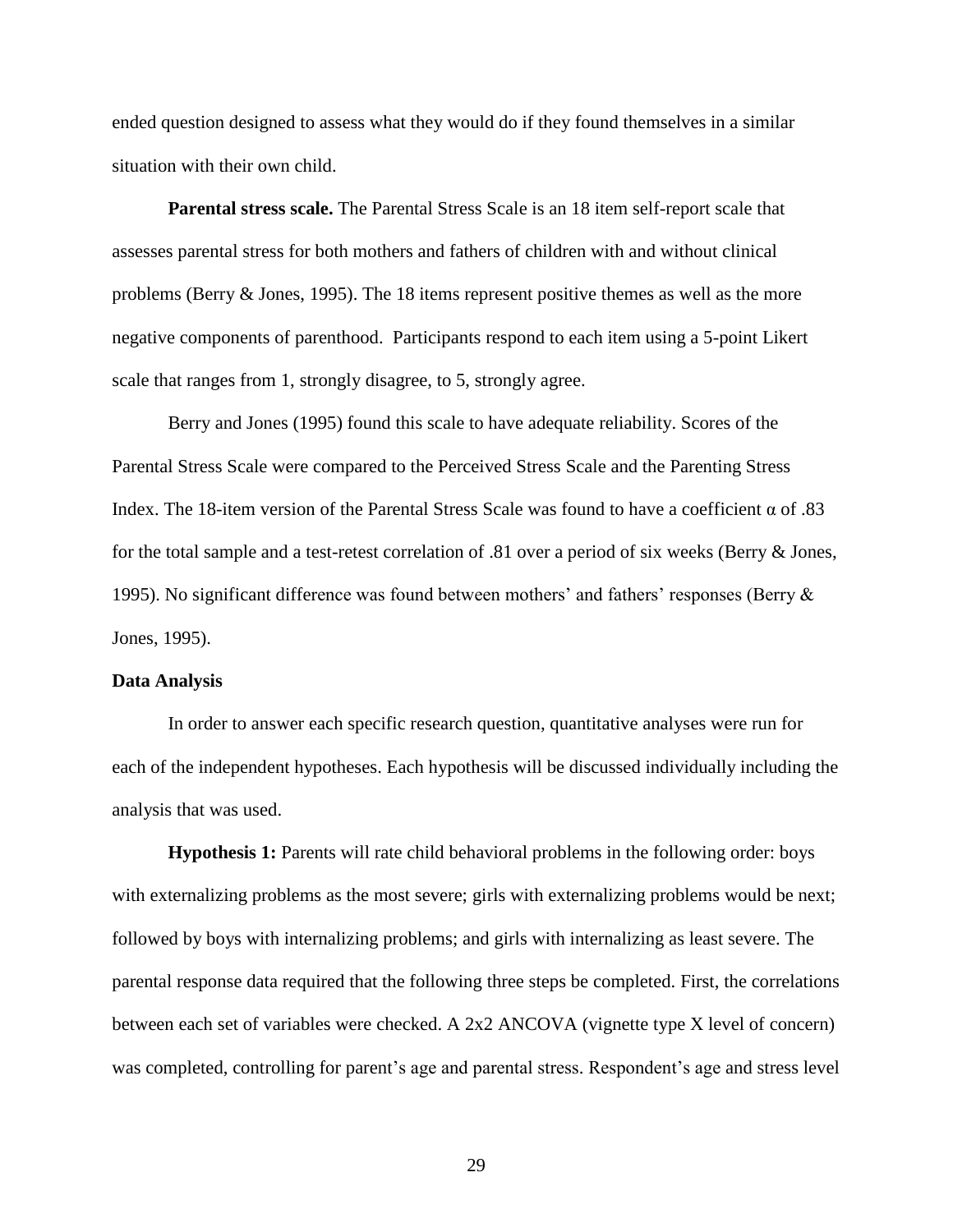was selected as the covariates of older parents or parents who experience less stress might have been more relaxed or even less achievement based. Finally, due to the significance found from running the first ANCOVA, a second 2x2 ANCOVA (participant gender x level of concern) was completed, again controlling for parent's age and parental stress.

**Hypothesis 2:** Despite literature that says play therapy techniques tend to be more effective for children, parents will prefer a talk-therapy approach to play therapy recommendations. Specifically, the parents will be least likely to choose filial play therapy as an appropriate treatment for the child. Data for determining which type of treatment parents prefer was analyzed using a multinominal logistic regression. The type of preferred treatment was the dependent nominal variable with parental gender and the vignette used in the survey being the independent variables.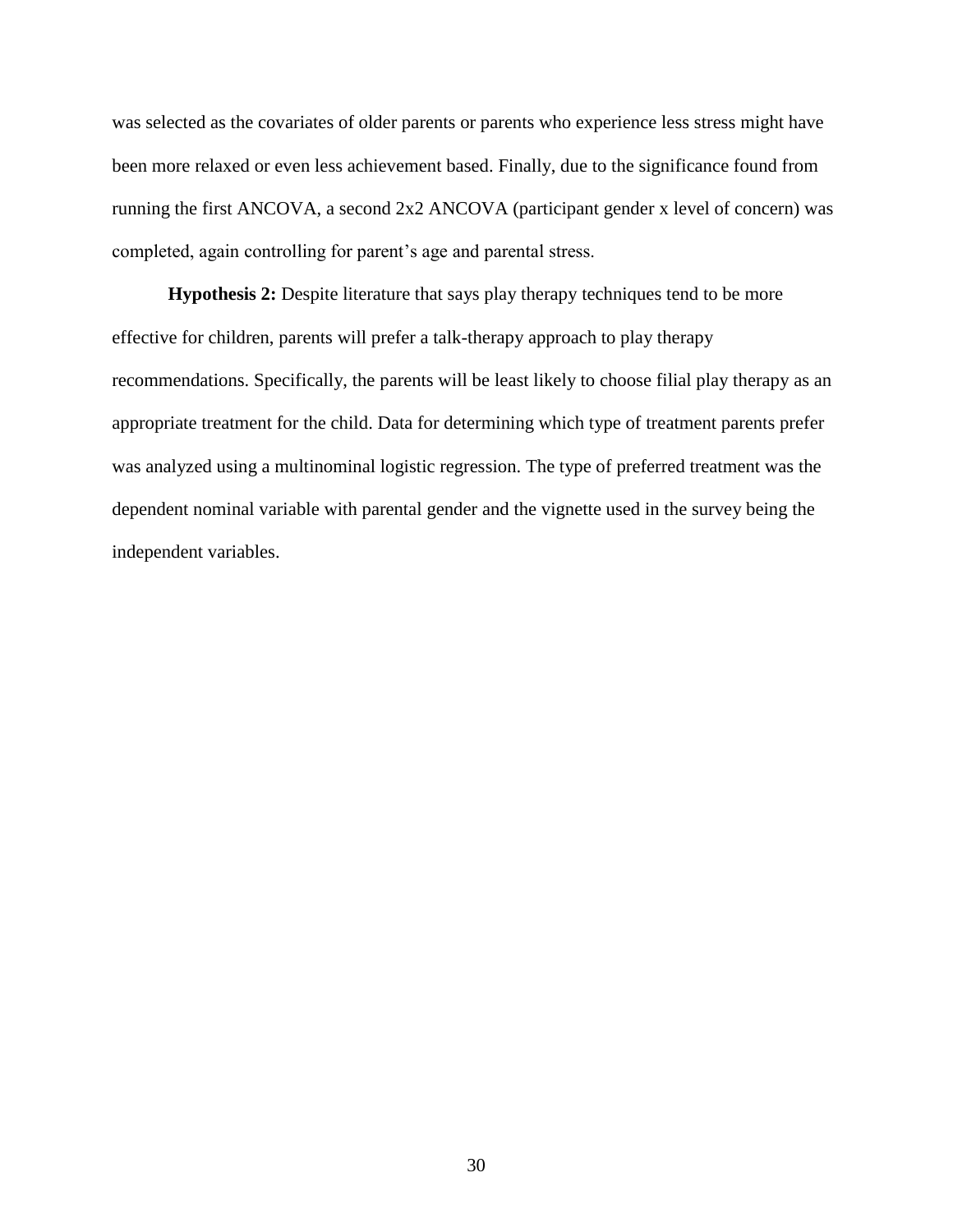## **CHAPTER 4: RESULTS**

The correlations between each of the variables, along with the means and standard

deviations, are presented in Table 1.

#### Table 1.

*Correlations between Variables*

| Measure                | Mean | <b>SD</b> |         | 2      | 3      | $\overline{A}$ | 5           | 6                   |  |
|------------------------|------|-----------|---------|--------|--------|----------------|-------------|---------------------|--|
| 1. Participant Age     | 35   | 6.9       |         |        |        |                |             |                     |  |
| 2. Participant Gender  | 1.5  | .49       | $-.20*$ |        |        |                |             |                     |  |
| 3. Level of Concern    | 7.8  | 1.9       | $-29**$ | $21*$  |        |                |             |                     |  |
| 4. Vignette Gender and | 2.7  | 1.1       | .04     | $-.00$ | .08    |                |             |                     |  |
| <b>Behavior</b>        |      |           |         |        |        |                |             |                     |  |
| 5. Recommended         | 1.1  | 1.2       | $-.08$  | .15    | $.20*$ | .08            |             |                     |  |
| Treatment              |      |           |         |        |        |                |             |                     |  |
| 6. Participant Stress  | 48.3 | 12.6      | $-.01$  | .04    | $-.08$ |                | $.06 - .04$ |                     |  |
| Level                  |      |           |         |        |        |                |             |                     |  |
| 7. Previous Mental     | 1.6  | .49       | .01     | $-.23$ | $-.02$ |                |             | $.05 - .13 - .25**$ |  |
| Health                 |      |           |         |        |        |                |             |                     |  |

Notes:  $* p < .05$ , two-tailed.  $* p < .01$ , two-tailed.

**Hypothesis 1: Parents will rate child behavioral problems in the following order: boys with externalizing problems as the most severe; girls with externalizing problems would be next; followed by boys with internalizing problems; and girls with internalizing as least severe.**

A one-way between groups analysis of covariance (ANCOVA) was conducted to compare the relationship between participant concerns of behaviors in children based on the vignette type (gender x behavior). The independent variable was the vignette presented in the survey either male externalizing, male internalizing, female externalizing, or female internalizing, and the dependent variable was the participant's level of concern. The participants' total scores on the Parental Stress Scale and participant age were used as covariates in this analysis.

Preliminary checks were conducted to ensure that there was no violation of the assumptions of normality, linearity, homogeneity of variance, homogeneity of regression slopes,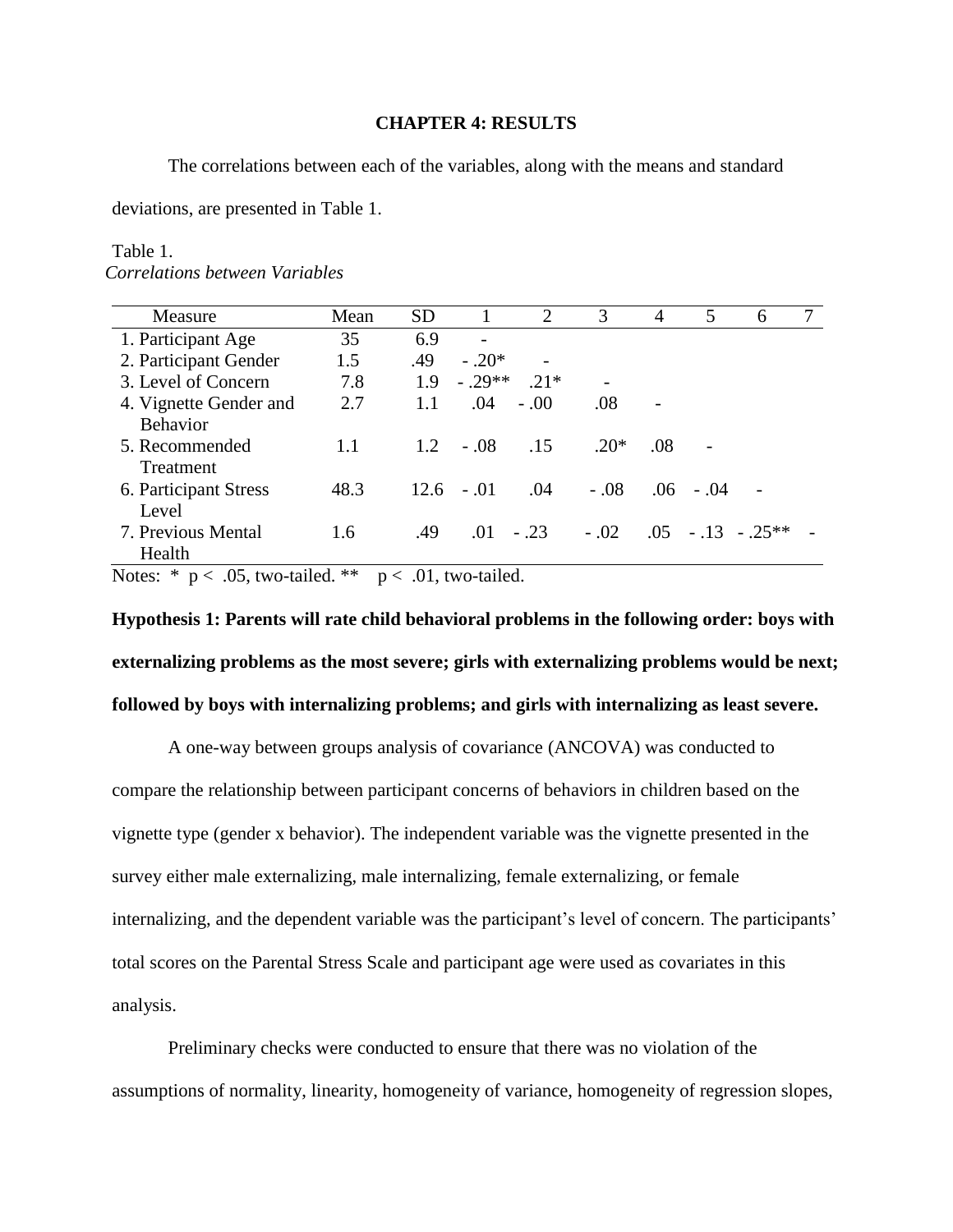and reliable measurement of the covariate. Given that each of these assumptions were met, the ANCOVA was run and results indicated that, while holding parental stress and age constant, that a significant relationship exists between vignette type and parents' level of concern,  $F(3, 122) =$ 2.15,  $p < 0.05$  (see Table 2). It also appears that the relationship between vignette type and parents' level of concern accounts for approximately 12.3% of the variance.

Table 2. *Analysis of Covariance (ANCOVA) for Level of Concern as a Function of Vignette Type*

| Variable                                            | đī                       | MS   | F    | Sig.   |
|-----------------------------------------------------|--------------------------|------|------|--------|
| <b>Corrected Model</b>                              |                          | 11.4 | 3.4  | .006   |
| Age                                                 |                          | 41.8 | 12.5 | .001   |
| <b>Stress Level</b>                                 |                          | 7.2  | 2.1  | .15    |
| Vignette                                            | 3                        | 4.7  | 14   | .24    |
| $\mathbf{M}$ $\mathbf{D}$ $\mathbf{C}$ $\mathbf{I}$ | $100 \times 1$ $100$ $1$ |      |      | $\cap$ |

Note: R Squared  $= .123$  (Adjusted R Squared  $= .087$ )

When the specific means of each vignette were explored, parents' scores indicated that parents actually rated internalizing female behaviors as the most concerning followed by internalizing males, externalizing females, and last by externalizing males (see Table 3). Although internalizing females were viewed by participants as more concerning, the results suggest that all of the vignettes were seen as potentially concerning. On average parents rated the female internalizing behaviors as .84 points more concerning than male externalizing behaviors. Specifically, the mean levels of concern were as follows: internalizing female  $M = 8.08$ , SD = .30, internalizing male  $M = 8.02$ ,  $SD = .33$ , externalizing female  $M = 7.66$ ,  $SD = .40$ , and externalizing male  $M = 7.24$ ,  $SD = .33$ . Therefore, although a significant relationship exist between vignette type (child gender and behavior) and parent's level of concern, the original hypothesis that parents would rate male externalizing behavior as most negative was not supported.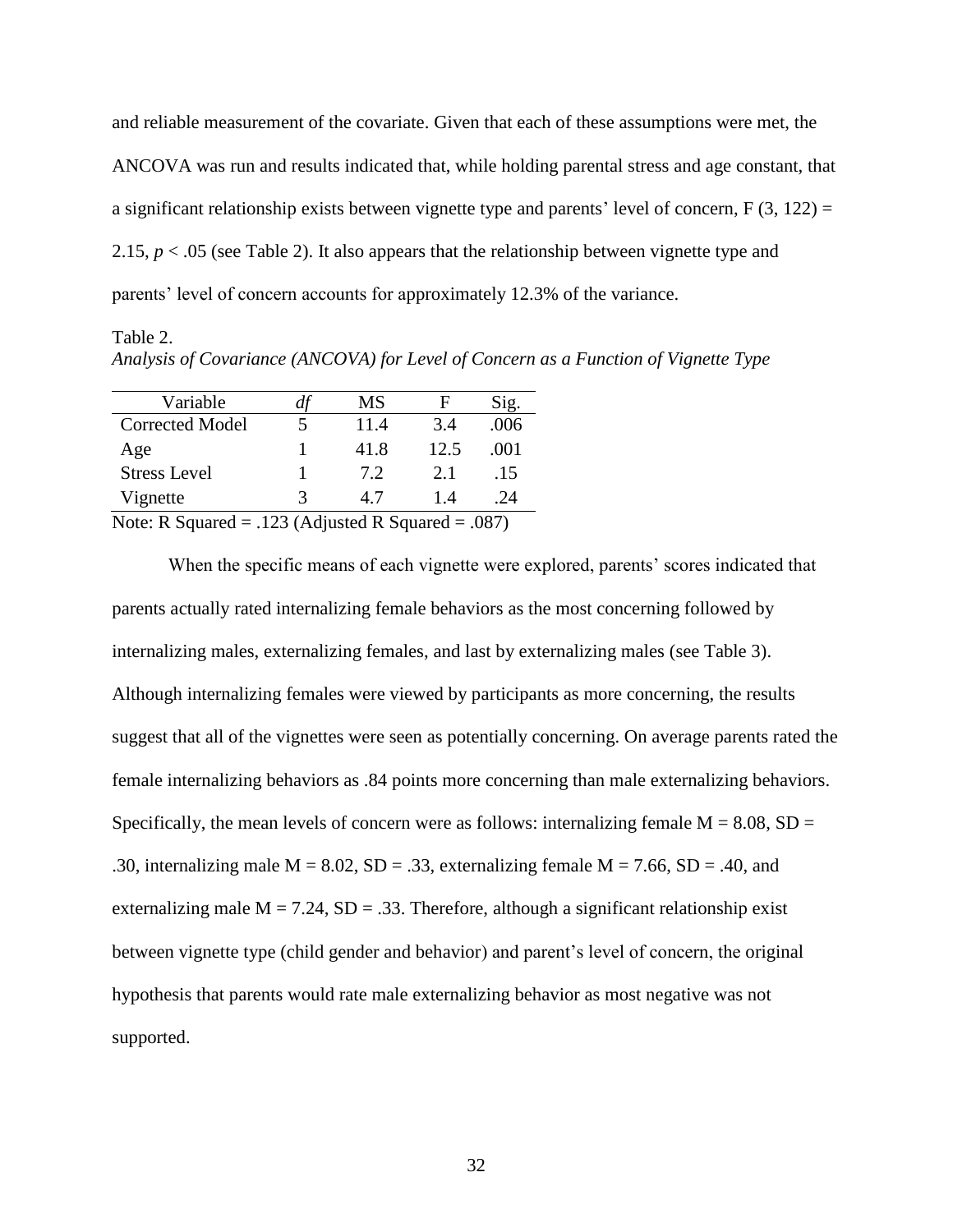Table 3. *Mean Scores of Participant Concern Level Based on Vignette Type*

| Vignette                                     | Mean | Standard  |  |
|----------------------------------------------|------|-----------|--|
|                                              |      | Deviation |  |
| <b>Externalizing Male</b>                    | 7.24 | .33       |  |
| <b>Externalizing Female</b>                  | 7.66 | .40       |  |
| <b>Internalizing Male</b>                    | 8.02 | .30       |  |
| <b>Internalizing Female</b>                  | 8.08 | .33       |  |
| Notes: Covariates appearing in the model are |      |           |  |

Notes: Covariates appearing in the model are evaluated at the following values: What is your age?: 35.0, total parent stress scale score  $= 48.36$ 

Due to the significance found between vignette type and parent's level of concern a second one-way between groups analysis of covariance was conducted to compare the relationship between participant gender and level of concern (Table 4). The independent variable was participant gender and the dependent variable was level of concern. The participant's total scores on the Parental Stress Scale and participant age were used as covariates in this analysis. Results indicated that a significant relationship was also found between participant gender and level of concern,  $F(1,124) = 5.07$ ,  $p < .05$ . The association between participant gender and level of concern accounted for approximately 10.9% of variance.

| Variable            | α | МS   | н    | Sig. |
|---------------------|---|------|------|------|
| Corrected Model     |   | 16.9 | 5.1  | .002 |
| Age                 |   | 29.9 | 8.96 | .003 |
| <b>Stress Level</b> |   | 6.2  | 19   | .18  |
| Participant Gender  |   | 77   | 2.3  | .13  |

Table 4.

*Analysis of Covariance (ANCOVA) for Level of Concern as a Function of Participant Gender*

Notes: R Squared = .109 (Adjusted R Squared = .088)

*Qualitative analysis.* A review of the qualitative data provides further explanation for the level of concern expressed by participants towards each of the vignettes. The qualitative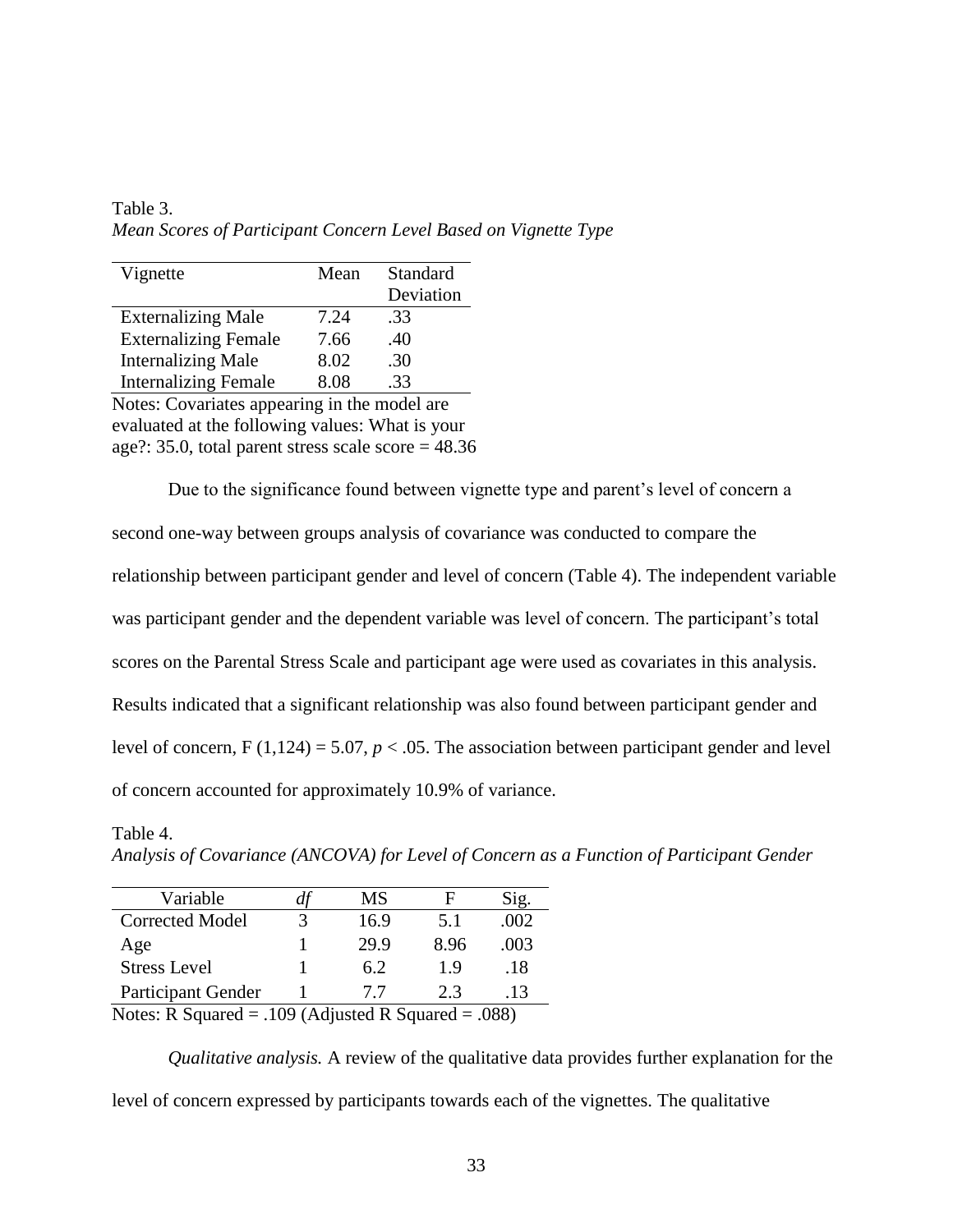responses seemed to focus on specific themes for externalizing behaviors in boys, externalizing behaviors in girls, internalizing behaviors in boys, and externalizing behaviors in girls. The primary theme for externalizing behaviors in boys centered on the theme that this behavior seemed normal for a four-year-old boy. One participant reported that there was little concern for the externalizing male vignette due to the notion that, "He is only four and is still learning." Similar responses included, "A lot of boys that age show aggression," "I am not concerned if he is aggressive at home," "Not out of the norm for this age," "His age made me less concerned," and "Might just be a phase, not concerned."

Responses related to the externalizing behaviors in girls centered on the theme that the child's actions are a reaction to other concerning issues that should be addressed. Specifically, one participant reported, "Behavior problems at this age are a symptom of larger issues, possibly within the family system." Similar responses included, "Something is bothering Elizabeth internally," and "Aggressive behaviors can be caused by an underlying issue." Other responses about the externalizing female behaviors centered on the theme that the child has not learned to appropriately express herself. These responses included, "It seems as if she doesn't know how to control her frustration," and "It is less about the structure the child is in and more about the child's difficulty expressing herself in an appropriate manner."

On the other hand, many participants expressed much concern for the internalizing behaviors. The participant responses for both male and female internalizing behaviors seemed to overlap on the same central themes. The theme that occurred the most often centered on the notion that the child was experiencing some form of social anxiety, "She is anxious," "She seems to be having serious social issues," "He seems full of social anxiety," and "He seems to be having difficulty with anxiety." A second theme centered on the notion that this behavior did not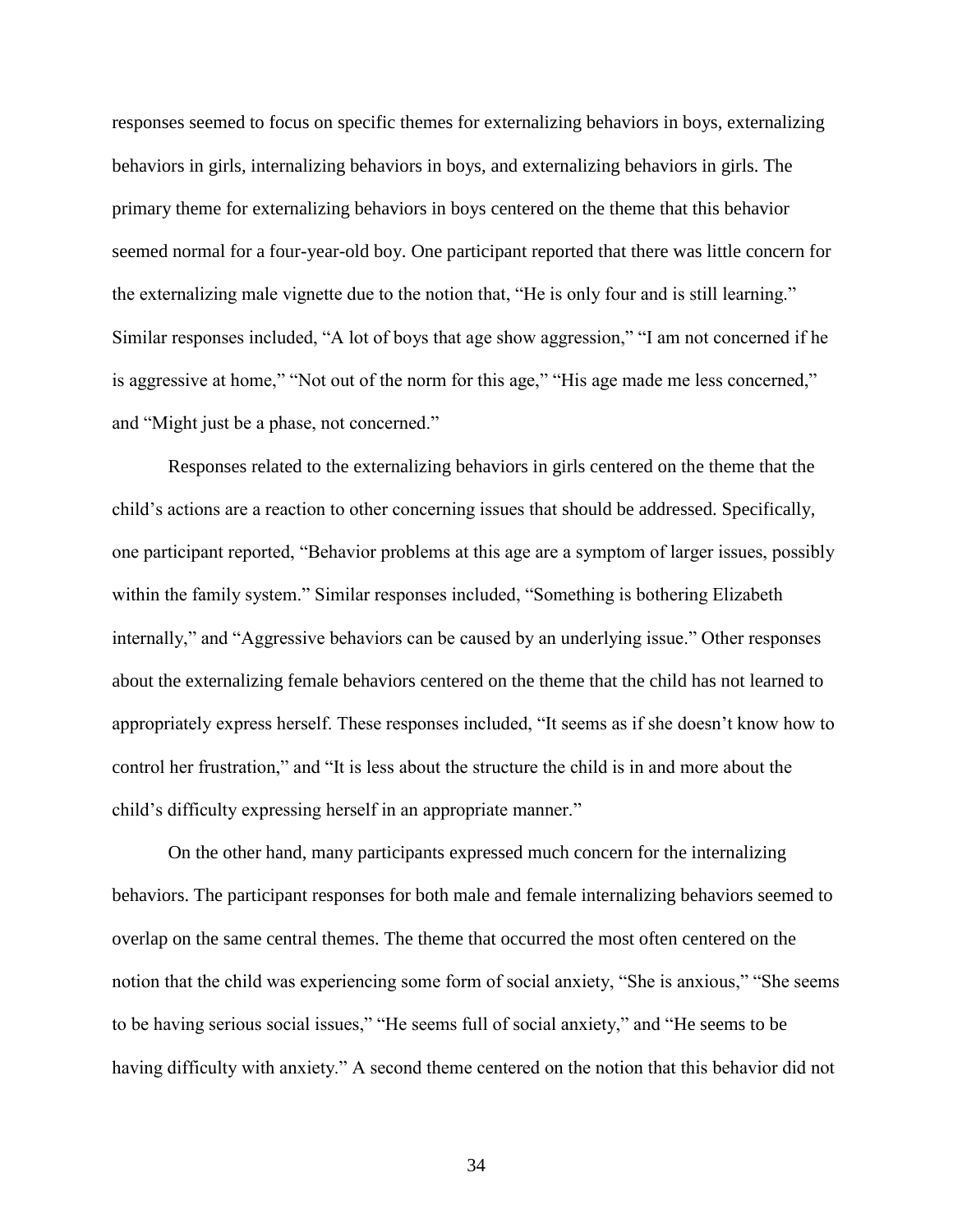seem normal for a child, "Children are inherently social creatures and I worry about his need to be alone," "I would be worried because that is unusual of children," and " Not sure why she doesn't like other kids." Other responses centered on the themes that there was a concern that the behaviors were a possible response to abuse. The answers that related to abuse included the following: "Concerned about something going on at home/safety issues," "Is the child being abused emotionally, physically, or sexually," and "Something is going on at home and he is not safe."

# **Hypothesis 2: Parents will prefer a talk-therapy approach to play therapy**

## **recommendations.**

Data for determining whether or not parent gender and the presented vignette impacted participant recommendation of therapeutic treatment was analyzed using a multinomial logistic regression, with chosen course of therapeutic treatment as the dependent measure. Participant gender and vignette (child gender and behavior) were the independent variable while previous participation in mental health treatment was used as a covariate in this analysis. Of the total participants, 25 did not provide an answer that fit within one of the therapies recommended. Several participants did not provide an answer  $(n = 21)$ , others reported that they would not recommend therapeutic services based on the child's behavior in the vignette  $(n = 3)$ , and one participant answered other  $(n = 1)$ . However, the one participant who put other did not provide enough information to properly categorize the answer into one of the other groups.

Due to the limited number of participants in some of the therapies recommended, it was necessary to consolidate some of the groups in order to do a proper analysis. As a result, filial therapy was used as the referent group because according to the literature it is the most effective treatment for children with externalizing and internalizing behaviors (Bratton et al., 2013).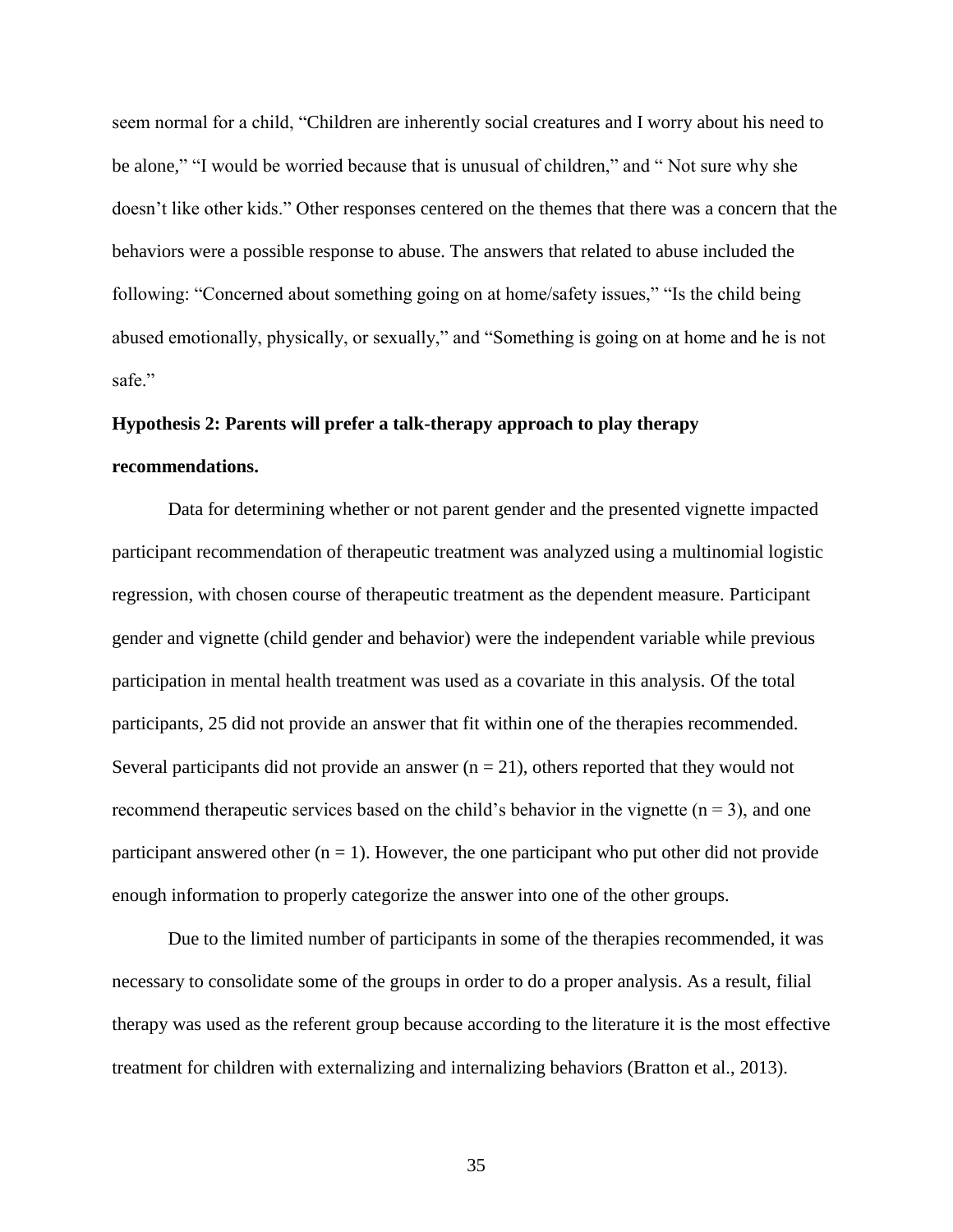However, given parent's lack of familiarity with filial play therapy and their reliance on talk therapy, it was assumed that parents might be more likely to recommend talk therapy. As a result, talk therapy was listed as the first option and play therapy was listed as the second option. Finally, a combination of play and filial play therapy was listed as the third option due to the number of participants that chose a combination of these two recommended therapies ( $n = 26$ ).

The results using the multinomial logistic regression were not significant ( $p = .140$ ). While the trend for parents was to recommend talk therapy over filial therapy  $(2.61)$  times more likely) the fact that it was not statistically significant means that the hypothesis that parents were more likely to recommend talk therapy versus a play based approach, specifically comparing it to filial play therapy, was not supported.

A review of the qualitative data suggested trends in participant recommendation. Many participants expressed that they were unfamiliar with filial play therapy and therefore uncomfortable with the filial play therapy option. One participant explained that she might have recommended filial play therapy if her pediatrician recommended it, but that otherwise she would recommend talk therapy. Several other participants reported that they felt as though the parent may be the main stressor for the child and that the child may therefore be more willing to open up to a therapist through individual talk therapy. Finally, parents seemed to rate internalizing female behaviors as the most concerning and although parents seemed to recommend talk therapy in lieu of other treatment options, these recommendations for therapy were not statistically significant. The importance of these findings and how they contribute to the preexisting literature will be discussed in the discussion section.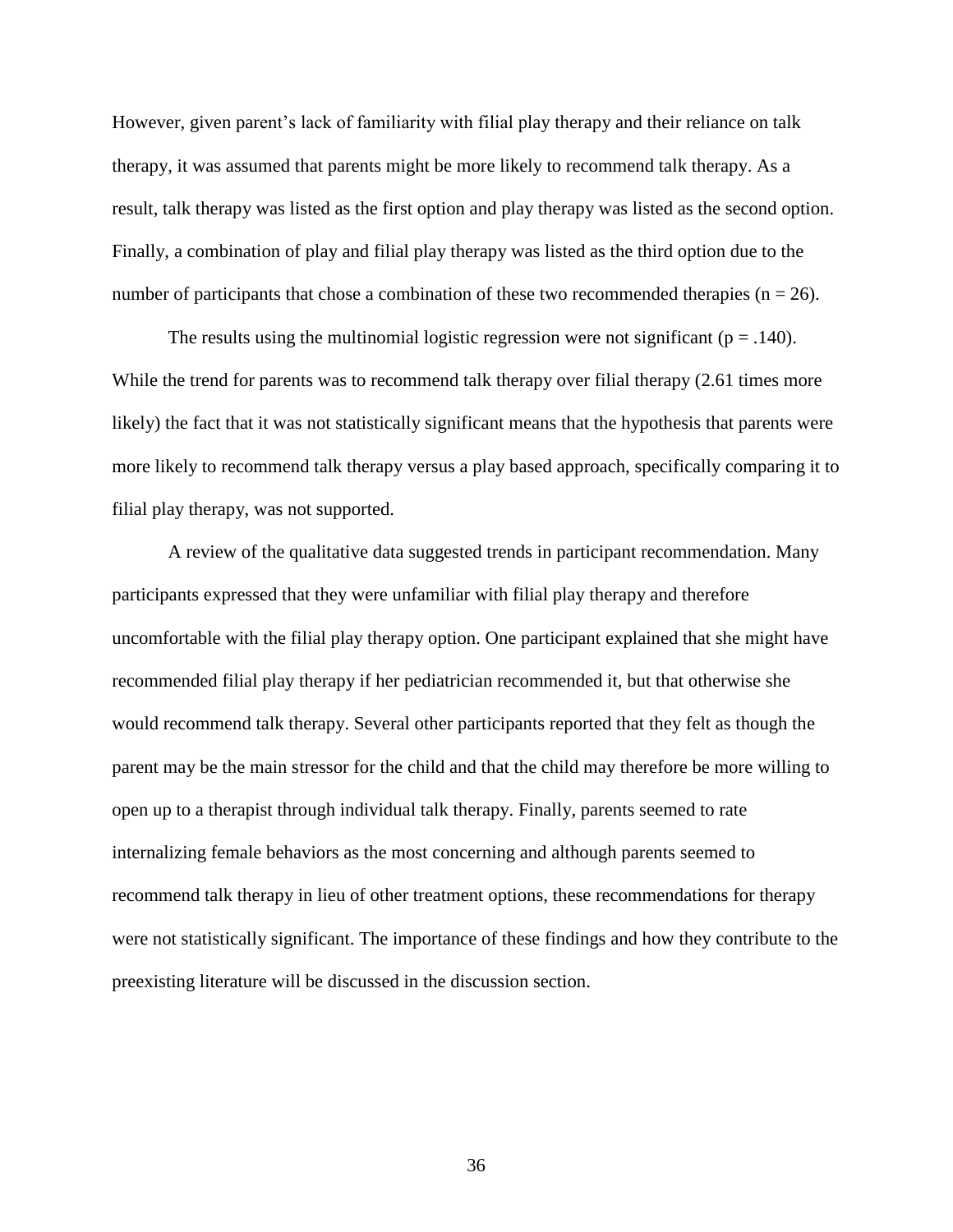#### **CHAPTER 5: DISCUSSION**

The purpose of this article was to evaluate how parents perceive problematic behaviors in children based on child gender and type of behavior, either externalizing or internalizing. Results indicated that parents viewed the child's behavior in each vignette as problematic, but they viewed some behaviors as more problematic than others. This section will specifically discuss these findings in the context of existing literature; and, in some cases, highlight where these findings might make a contribution to the preexisting literature.

## **A Systematic Understanding of the Findings**

Recent changes in the economy require that changes be made within the family system so that many parents are embracing new working hours (Strazdins, 2006). Mothers are more likely to take responsibility for managing the household responsibilities and the disciplining of children, while fathers are likely to be more lenient because their time with their children has become so limited (Vieira et al., 2016; Strazdins et al., 2006). Additionally, nonstandard work schedules have made it harder to build family closeness, resulting instead in relationship disruptions and strain (Mistry, Vandewater, Huston, & McLoyd, 2002; Vieira, 2016). Parents ability, or inability, to balance their work and family roles due to the economic changes and increased working hours is directly associated with the quality of the parent-child relationship, which is in turn linked to internalizing and externalizing behaviors in children (Vieira et al., 2016).

In order to understand the finding that mothers reported higher levels of concern than fathers, we need to understand societal messages around parenting and how these messages relate to how childcare is often split between parents. Women are often expected to be in charge of children and other household tasks as well as being in charge of defining the problems in the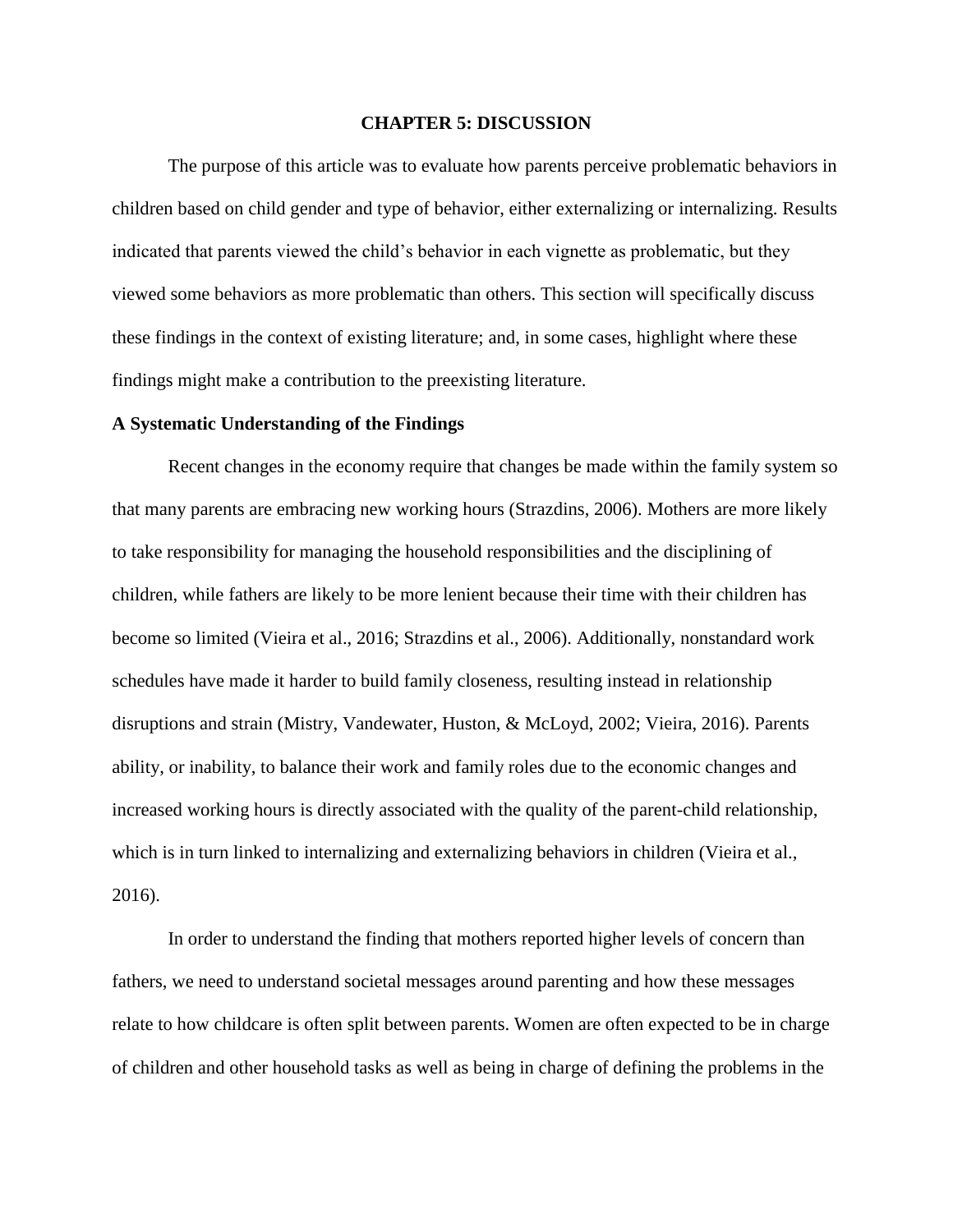context of relationships (Vieira et al., 2016). As a result, women often find themselves in the role where they are doing the double shift, which might result in women being more involved in their children's lives (Vieira et al., 2016; Strazdins et al., 2006). More involvement in the child's life might influence their negative response. Likewise, fathers might not be as involved, resulting in experiencing their children less negatively.

#### **Participants' Report of Vignette Behavior**

Based on the reviewed literature it was suggested that male externalizing behaviors would be rated more negatively, closely followed by female externalizing behaviors (Chen, 2010; Olson, Sameroff, Kerr, Lopez & Wellman, 2005). The literature implied that parents often report more negatively on the more observable externalizing behaviors and that children who displayed these externalizing behaviors are more likely to be punished compared to children displaying less observable behaviors (Madigan, Brumariu, Villani, Atkinson, & Lyons-Ruth, 2016; Wright, Zakriski, & Drinkwater, 1999). Although the literature reports that externalizing behaviors are often viewed more negatively by parents, this sample seemed to rate female internalizing behaviors as the most concerning, closely followed by male internalizing behaviors, with externalizing behaviors in both males and females as least concerning.

Although the previous reviewed literature does not support the results from the analysis, other studies have found that during the preschool years, aggressive, hyperactive, and compliance behaviors are relatively common and can be viewed as relatively normal (Beernink, Swinkels, & Buitelaar, 2007). This study found that more than 70% of parents recognized externalizing behaviors in their children, and in turn justified this as normal behavior in young children (Beernink et al.).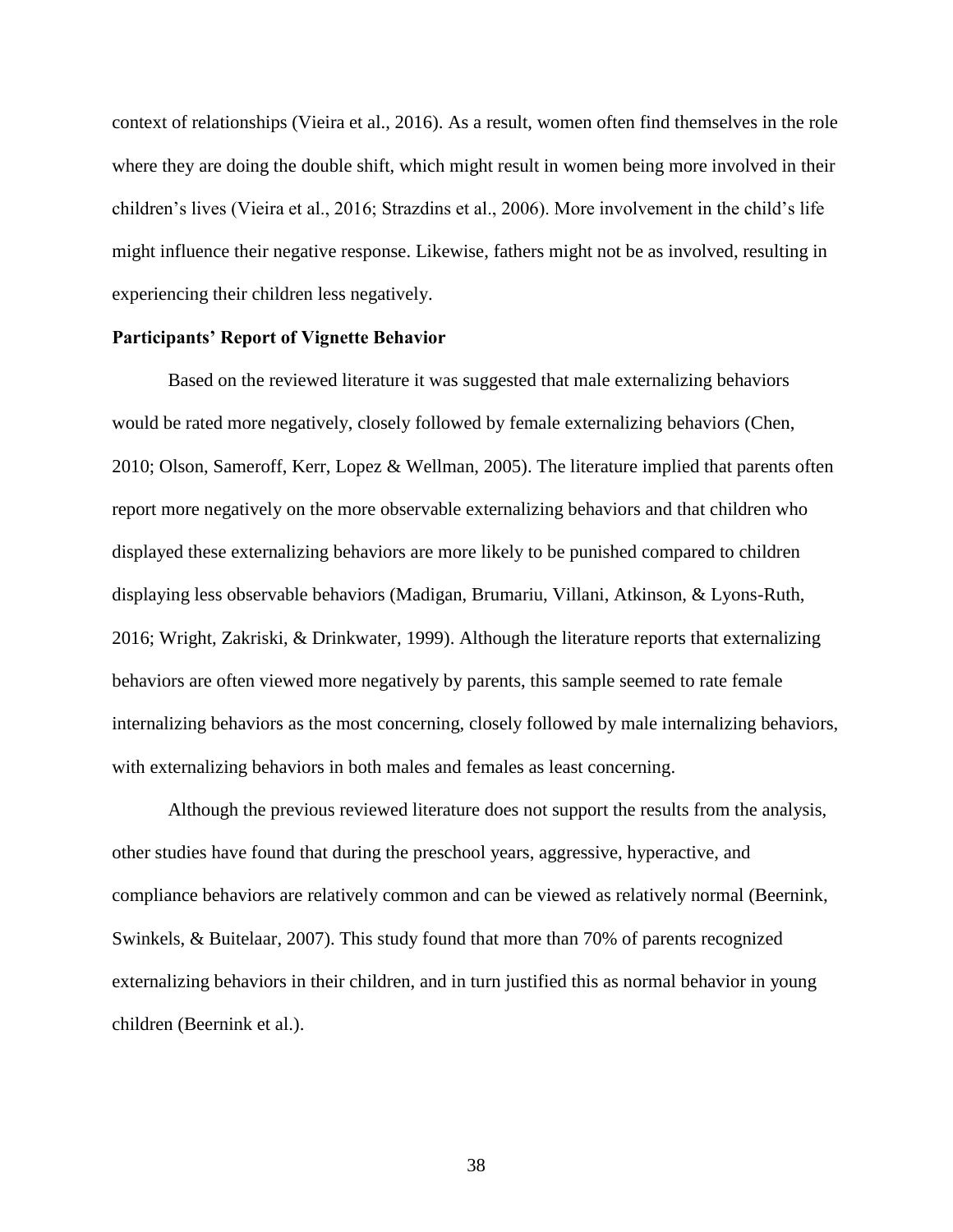Several participants expressed less concern for the male externalizing behaviors.

Considering the explanations provided by participants for their lack of concern about the externalizing behaviors, in addition to the notion that externalizing behaviors are normal for boys this age, it is understandable that participants rated the internalizing behaviors as more concerning. Boys are often thought to be more deviant and more specifically, masculinity has become a catch all phrase to explain all male behaviors of being tough, noisy, and deviant (Peter & Roberts, 2010; Mac an Ghaill & Haywood, 2012). With this in mind, it seems as though boys are expected to behave in aggressive manners. Although the previously reviewed literature suggests otherwise, it seems as though the participants in this sample considered externalizing behaviors to be normal behaviors at this age for both males and females.

The participants may have also been less concerned by the externalizing behaviors because the vignette primarily focused on some of the more common acting out and aggressive behaviors. In turn, the vignette fails to address some of the more severe externalizing behaviors such as hurting animals, lack of remorse, property destruction, stealing or lying, and truancy (Meany-Walen, Kottman, Bullis, & Dillman Taylor, 2015; Peter & Roberts, 2010). Furthermore, the responses towards the vignette were focused on the level of concern participants feel in the presented behaviors and did not focus on how likely the participant would be to punish the child for exhibiting those behaviors. While lack of concern may be understood separately from need to punish a child based on certain behaviors, some behaviors have been found to lead to parents adopting negative beliefs about the child, which may increase the likelihood of a parent selecting harsh or punitive discipline strategies (Laskey & Cartwright-Hatton, 2009).

*Gender differences on level of concern.* The majority of the concern focused on the female internalizing behaviors. The qualitative responses provide a greater understanding of the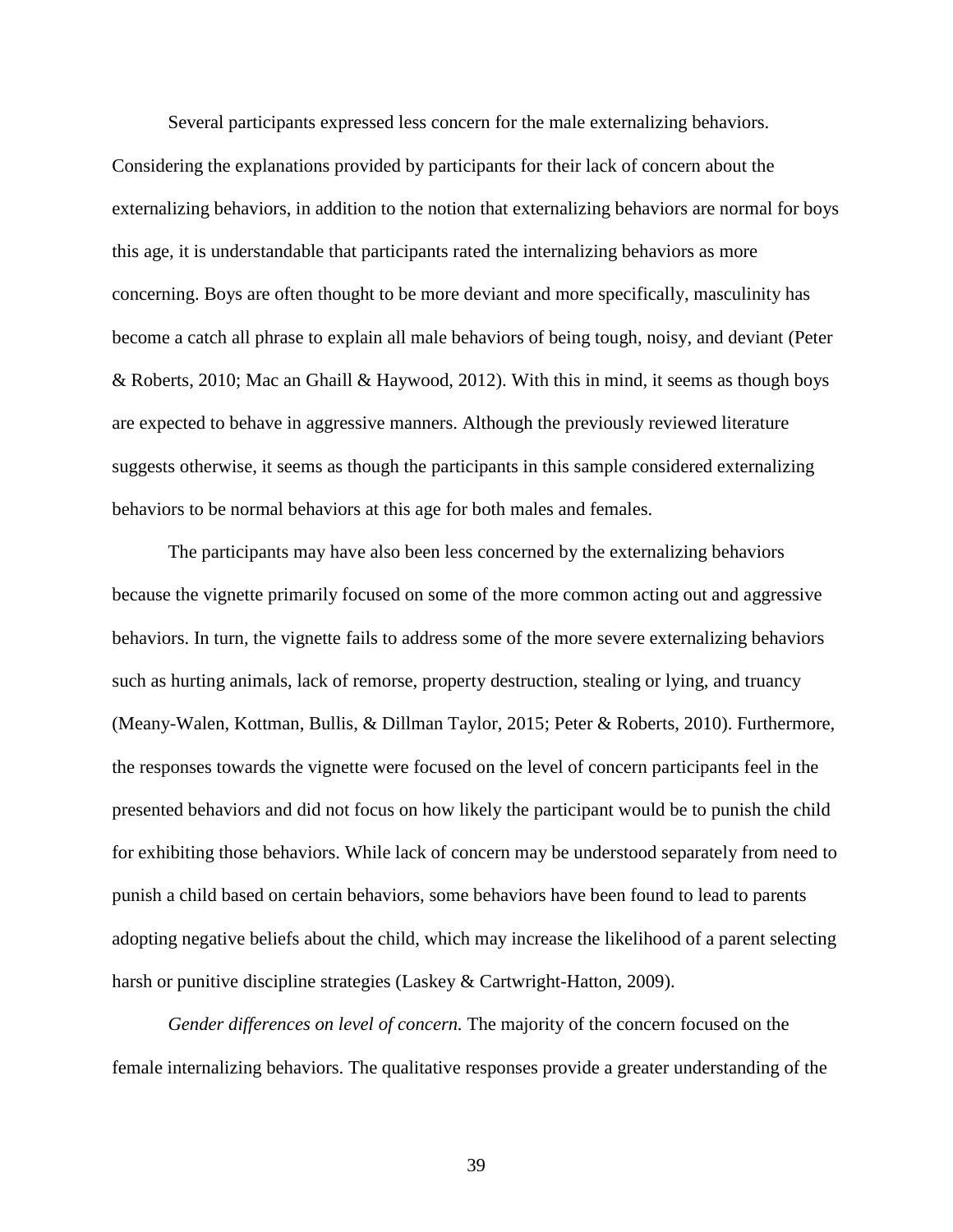participants' rationale in having more concern for the internalizing behaviors, explaining that many participants felt as though the internalizing behaviors were not socially normal for a child and that the behaviors may be due to social anxiety or even as a result of experiencing abuse. Laskey and Cartwright-Hatton (2009) provide another view on parents' understanding of internalizing behaviors that support the current findings. Children with internalizing behaviors are more likely to experience negative parental beliefs, which may increase the displayed internalizing behaviors, eliciting further unsupportive parenting and creating a negative feedback loop (Laskey & Cartwright-Hatton, 2009).

The reviewed literature also suggested that mothers and fathers are not likely to differ on their responses to externalizing and internalizing behaviors in children (Kumpulainen et al., 1999, Chen, Seipp, & Johnston, 2008). However, the one-way analysis of covariance between participant gender and level of concern suggested that mothers viewed all behaviors more negatively. Although this differs from the presented literature, one study found that mothers often score higher than fathers when rating behaviors (Javo, Heyerdahl, & Rønning, 2000). Another study reported similar results, stating that mothers rated both externalizing and internalizing behaviors higher than fathers (Chen, Seipp, & Johnston, 2008).

Javo, Heyerdahl, & Rønning (2000) hypothesized that differences in scores might represent differences in tolerance of behaviors due to parent gender, suggesting that fathers' attitudes on aggressive behaviors tend to be more lenient than mothers' attitudes. Fathers have also been found to have a stricter attitude than mothers on items such as clumsiness, restlessness, and hyperactivity (Javo, Heyerdahl, & Rønning, 2000). These findings directly relate to the systemic understanding of the findings, mother's increased amount of time spent with their children may negatively influence their reaction towards behaviors, while the opposite may be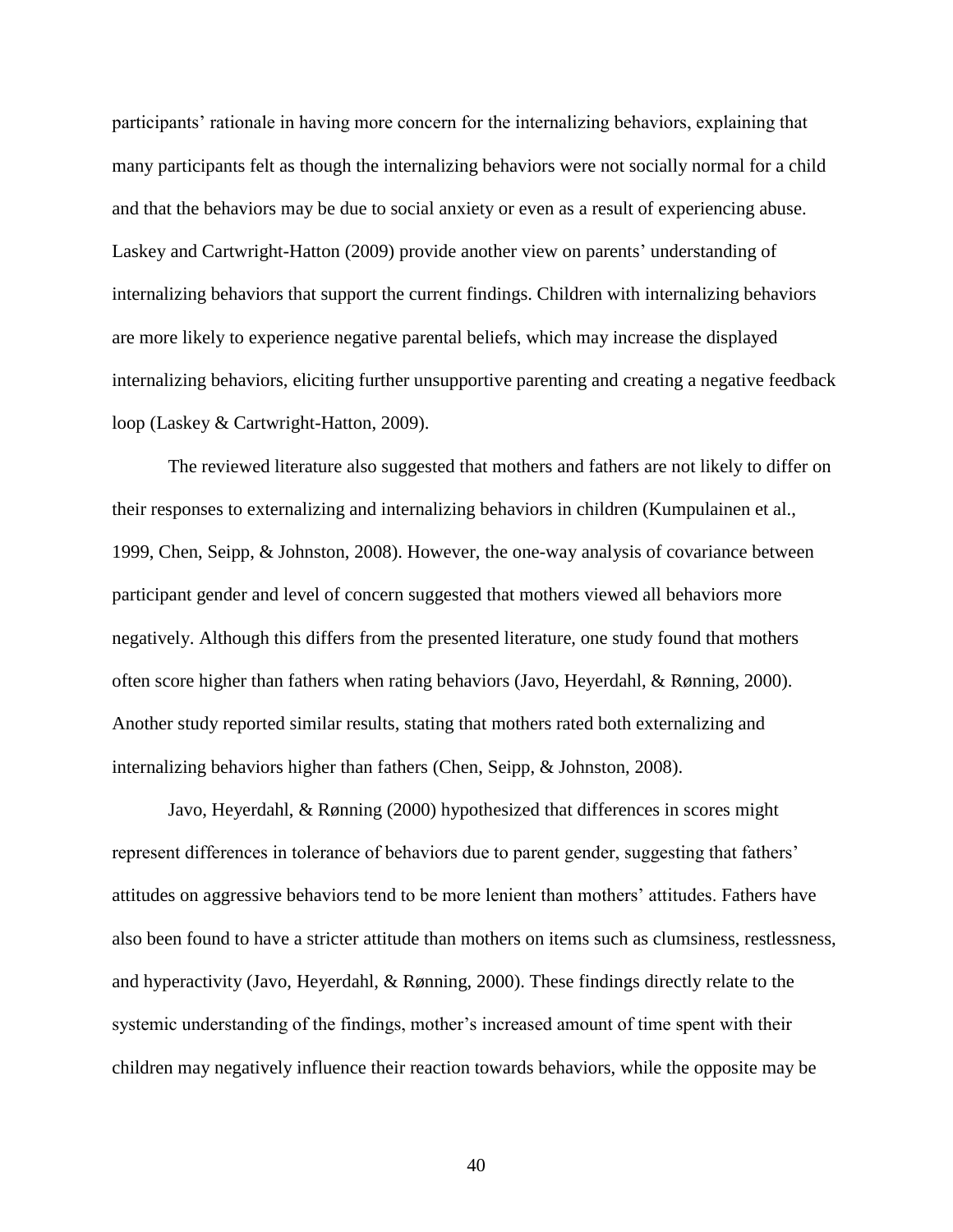true for fathers. A review of the qualitative responses further validated father leniency and provided explanations such that one participant stated that he felt as though it would not be out of the norm for a young boy to be hyper at that age. Another father stated that he did not feel concerned because kids may be kids, while another father stated that his level of concern was zero, although he provided no reasoning behind this answer.

The qualitative responses also supported mothers' tendency to be less lenient than fathers. One mother stated, "Too rough, uses ugly language. Needs to practice other ways to express his feelings." "Being aggressive at school concerns me," "He needs to be taught another outlet," and "Concerned about the language and trying to hurt little brother" were additional responses towards the externalizing behaviors made by mothers. Therefore, although some of the reviewed literature proposes that mothers and fathers do not differ vastly on their understanding of externalizing and internalizing behaviors in children, there is also evidence to support our finding that mothers tended to have more concern overall about the presented behaviors than fathers (Javo, Heyerdahl, & Rønning, 2000; Chen, Seipp, & Johnston, 2008).

The findings on parents' level of concern about problematic behaviors in children differed from what was presented from the preexisting literature. This may be due to the participants responding to a vignette that does not specifically address how the parents would react if the child were their own. The abstract quality of the vignettes may have encouraged parents to provide an answer that they felt would be viewed as morally sound. Additionally, participants may have responded differently due to the vignette being based on a written reaction, meaning that parents might react differently if they were to encounter these behaviors in person rather than on paper.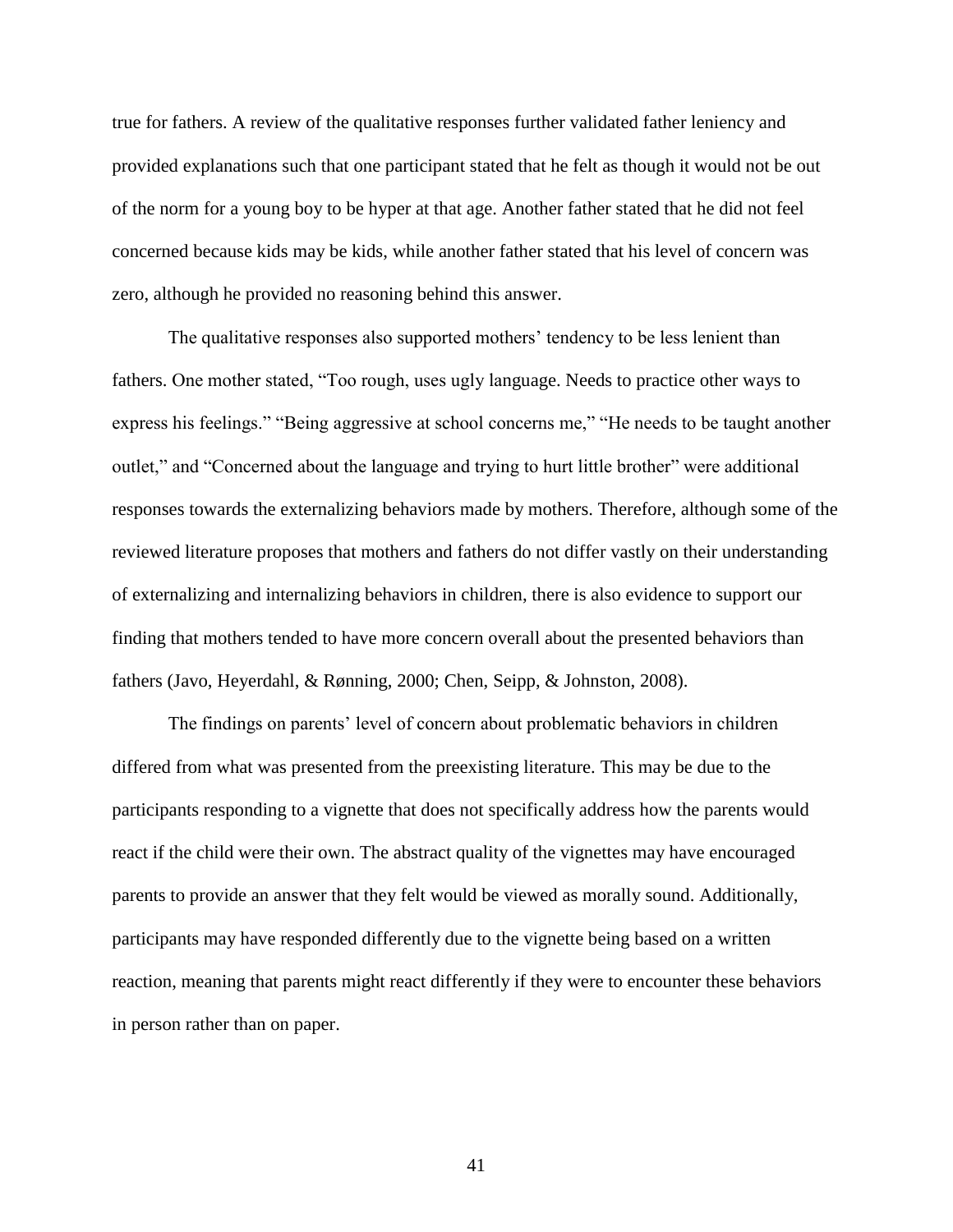## **Participants' Report of Recommended Treatment**

Although the multinomial logistic regression found no significance between parent genders, the presented vignette, and recommended treatment, trends did emerge in participant recommendations. Talk therapy seemed to be the preferred recommended treatment with participants explaining that they felt as though the parents may be a main source of stress for the child, resulting in the child's unwillingness to open up to a therapist if the parents were involved. Although this idea seemed to be endorsed by many of the parents in this study and some resistance to therapy is natural, therapy has also proven to assist parents in becoming more unified in the parenting skills they use with their children and the amount of disharmony between parents and children has been found to decrease following participation in parent child therapies, particularly filial play therapy (Cornett, 2012; Van Fleet, 2000; Bavin-Hoffman, Jennings, & Landreth, 1996).

While parents were concerned that parent involvement in therapy would limit the opportunity for change in the child's behavior, lack of parent involvement would leave the child in an isolated therapeutic setting. This lack of parental involvement may result in the child consistently being reintroduced to the same problematic system because change would only be occurring on one level, thus diminishing therapeutic potential (Cornett, 2012). The purpose of therapy is to help the entire family system change, with filial play therapy provoking change by training parents to be the "therapeutic agents" of change within the family, enhancing the parentchild relationship through increased family interactions, and through increased feelings of affection, warmth, and trust (Cornett, 2012). Therefore, although parents are concerned that parental involvement may impede the child's progress in therapy, parent involvement has been found to be a significant predictor of successful play therapy outcomes for the entire family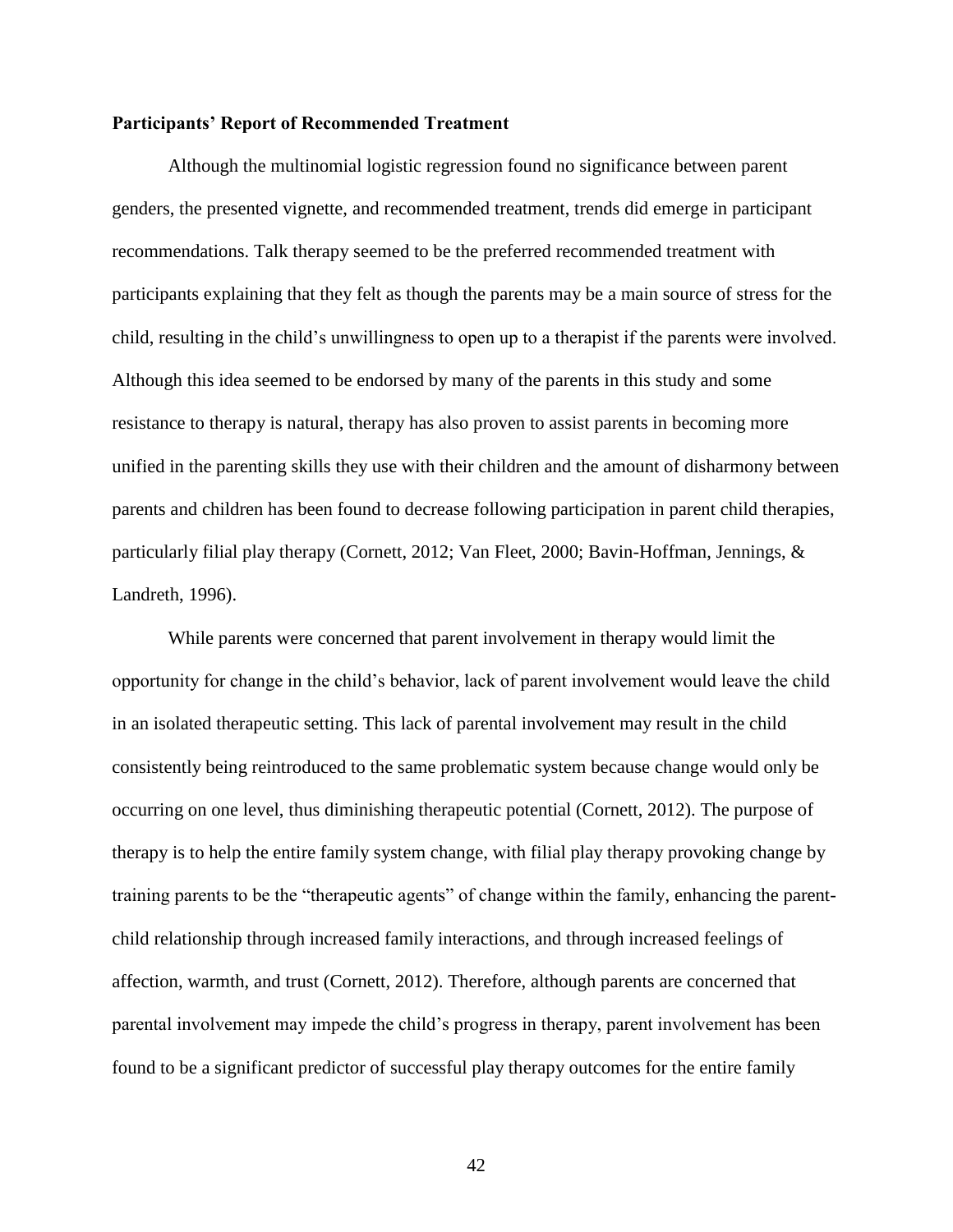(Cornett, 2012; Van Fleet, 2000) These outcomes of filial play therapy include positive changes in child behaviors, improved marital relationships, improved sense of shared power between parents, and improvements in parent-child communication (Cornett, 2012; Bavin-Hoffman, Jennings, & Landreth, 1996).

The results presented from the analyses showed significance in the relationship between vignette type and parent level of concern and significance in the relationship between parent gender and level of concern, although the hypotheses were not supported. Parents seemed to be concerned about each of the vignette types and were only slightly more concerned by the internalizing female behaviors. Furthermore, responses varied by parent gender, suggesting that mothers were more concerned by each of the behaviors than fathers. This may be due to mothers being less lenient towards negative behaviors in children. Finally, parents seemed to recommend talk therapy over any form of play therapy. It is suggested that parents would be more likely to choose talk therapy because of their lack of knowledge about filial play therapy and because of their uneasiness about the possibility of being the stressor behind the problematic behaviors in the child.

#### **Clinical Implications**

The results of the analyses generate several concepts for consideration in clinical practice. It is important to consider the clinical implications of the findings that mothers tend to rate all behaviors more negatively and fathers tend to be slightly less concerned about the same behaviors. Although the parents tended to rate the behaviors differently, it is important to understand and validate both views when addressing behavior problems in children (Javo, Heyerdahl, & Rønning, 2000). Primarily, it is important for therapists to listen without judging family members' reactions in order to maintain open communication and to invite both parents to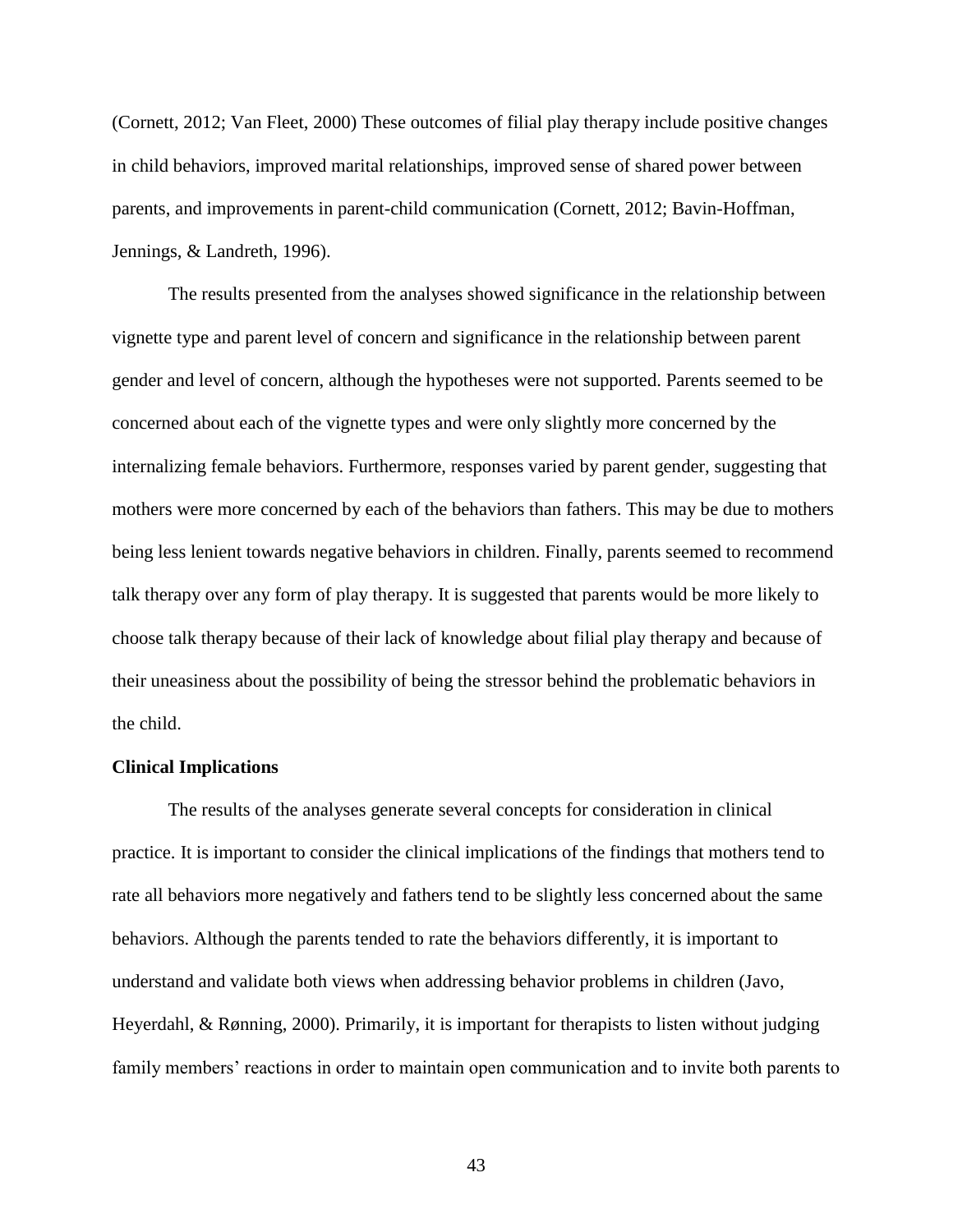express all that is on their minds (Van Fleet, 2000). Listening and validating both parents and each of their concerns will establish a trusting relationship between the parents and therapist, which would allow for a partnership that is essential for positive outcomes (Van Fleet, 2000).

In order to address both mothers' and fathers' views in a clinical setting it may be beneficial to explain to parents the cognitive, emotional, and behavioral capabilities of young children (Wyatt Kaminski, Valle, Filene, & Boyle, 2008). Normalizing age appropriate behaviors may increase mothers' understanding of childhood behaviors so that they are more tolerant and less concerned by typical behaviors (Wyatt Kaminski, Valle, Filene, & Boyle, 2008). This normalizing process may also prove beneficial in encouraging fathers to be more wary of childhood behaviors that are abnormal, rather than slightly less concern over these concerning behaviors (Wyatt Kaminski, Valle, Filene, & Boyle, 2008). Specifically involving parents in filial play therapy would allow both mothers and fathers to gain a new way of understanding behaviors in children (Wickstrom, 2009). Many parents that have participated in filial play therapy report that therapy decreased the focus on the child's behavior and increased awareness of the child's needs and feelings (Wickstrom, 2009). filial play therapy also altered parents' tendencies to fix things for their children by allowing them to set more developmentally appropriate expectations of their children (Wickstrom, 2009).

Additionally, the suggestion that mothers and fathers differ slightly in their concern of the presenting behaviors is important to consider in a clinical setting. The results did find that mothers seem to be more concerned about all of the behaviors, but only marginally. From a research perspective this marginal difference is rather important, but from a clinical perspective it may present as though all parents seem concerned by all four vignette descriptions. A systemic perspective takes note of what happens when people tend to focus on the differences rather than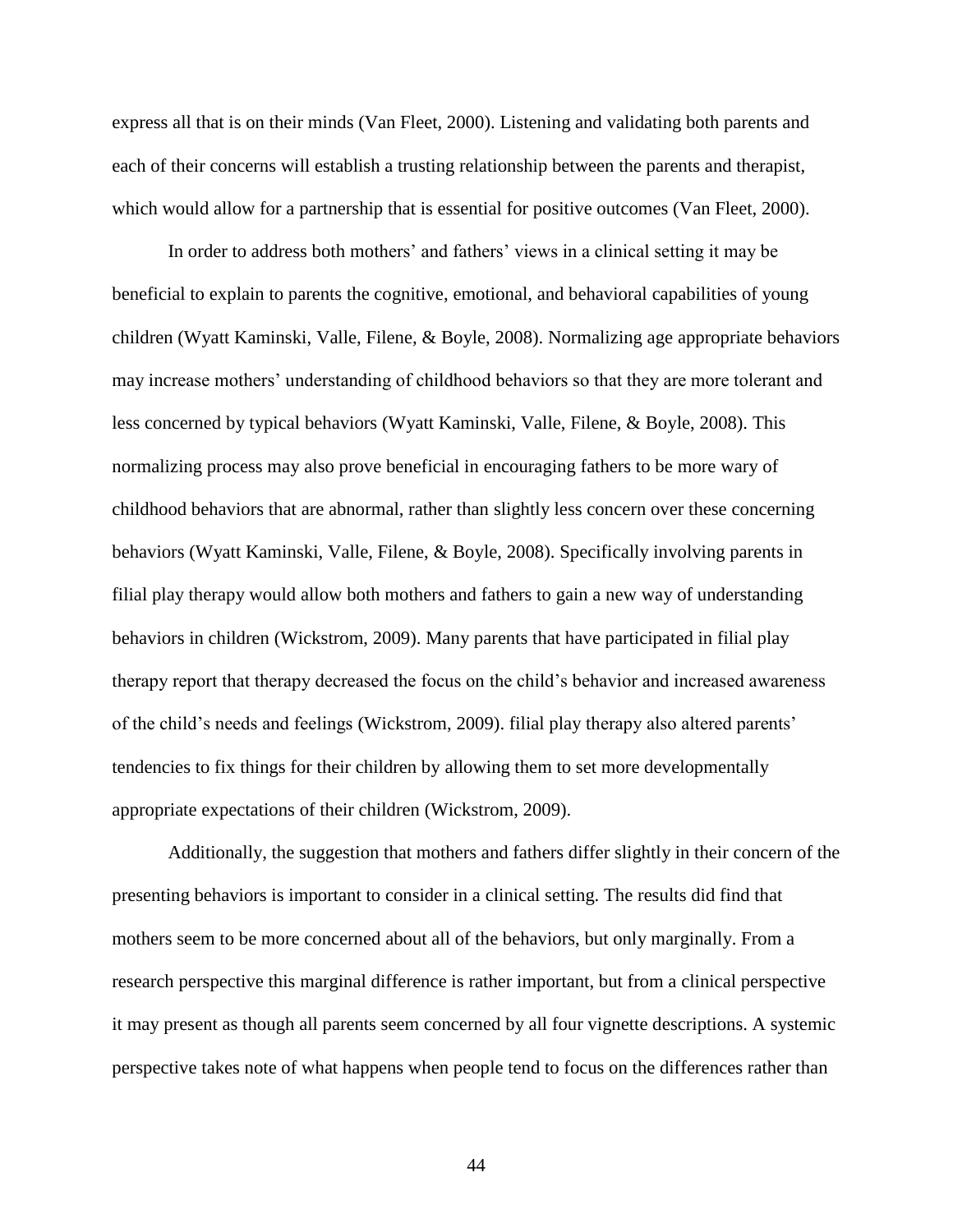looking at the similarities (Wickstrom, 2009). In a clinical setting, if the clinician is able to point out the many similarities without focusing on the differences, then perhaps the parents can be united against the behaviors rather than working from opposite directions (Wickstrom, 2009).

It is also important to focus on how mothers and fathers are reacting towards negative behaviors in their children. While fathers' increased working hours often result in greater leniency with behaviors in children because time with their children is limited, mothers often take on the responsibility of disciplining the children (Vieira et al., 2016; Strazdins, 2006). Increased work hours directly results in less time spent with children teaching them emotional and social skills and may also negatively impact a parent's mental health, which in turn impacts their parenting (Mistry, Vandewater, Huston, & McLoyd, 2002; Vieira et al., 2016). The systemic nature of filial play therapy provides a way to assess and intervene within family interactions with a focus on the importance of the child subsystem, the parent subsystem, and the overall family system so that problematic behaviors in children decrease, parent-child relationships improve, and marital relationships improve (Cornett, 2012; Wickstrom, 2009).

It is also important to consider the participants' tendency to recommend talk therapy treatment options in lieu of play therapy options due to their lack of awareness of play therapy and due to them being uncomfortable about the parent being the possible stressor and cause of the problematic behaviors in the child. When parents are reluctant to participate in play therapy, clinicians should first show genuine empathy for the parent's point of view in order to validate their reluctance (Van Fleet, 2000). The clinician might also inform the parents explicitly how filial play therapy will meet their needs by educating them on the skills that the parents will learn and on the benefits of filial play therapy as opposed to talk therapy approaches (Van Fleet, 2000). When parents question the value of play, it might be encouraging to have parents reflect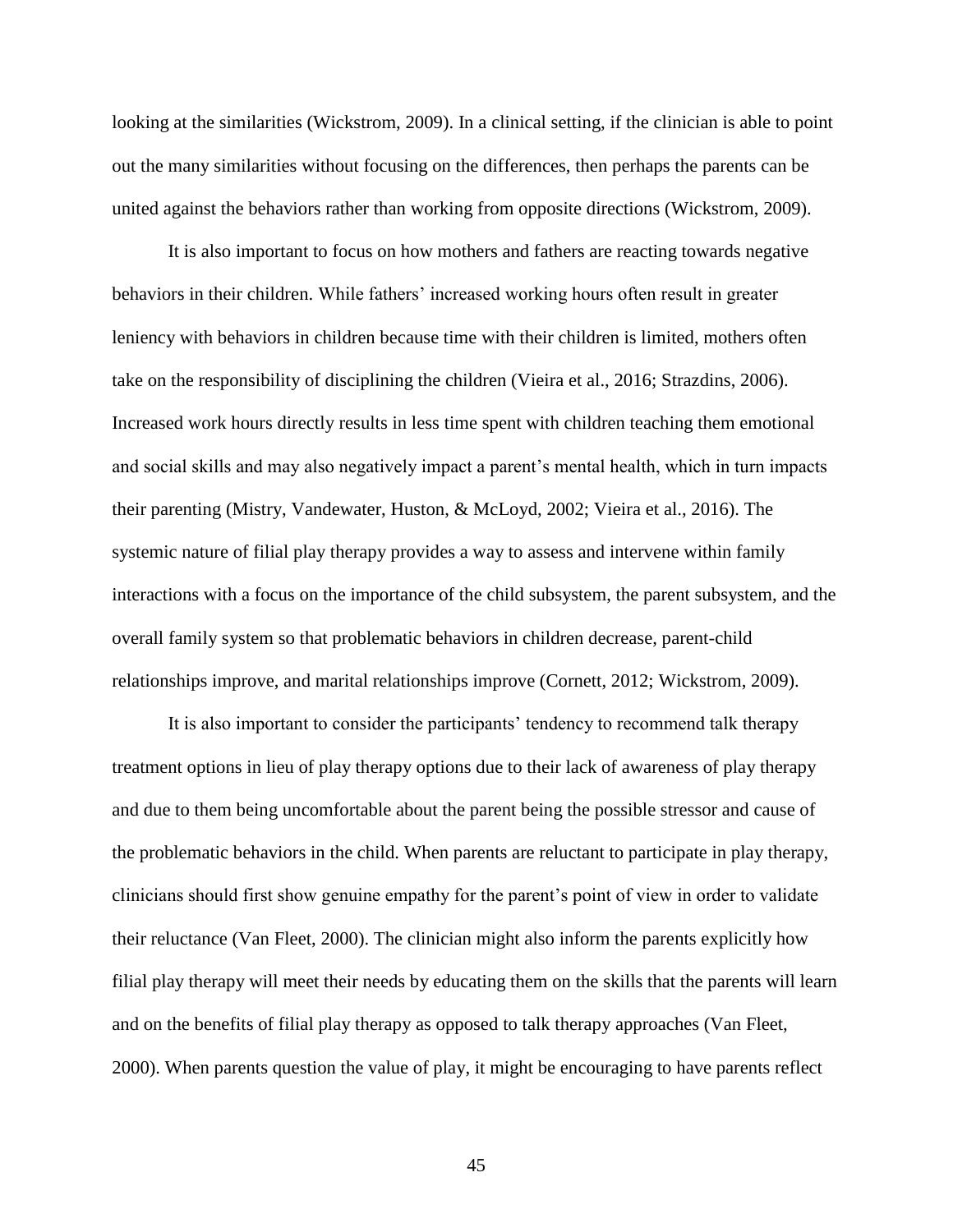on their own experiences with play as a child in order to help them understand that play is the primary way that children learn about the world, communicate their feelings, and develop life skills (Van Fleet, 2000).

#### **Limitations**

Although this study found significance between participant level of concern and presented vignette type as well as between participant gender and level of concern, limitations in the study do exist. The final sample exceeded the targeted effect size of 128, but fell just short of its goal of including 64 males (n=54). Instead, the final sample of completed surveys was predominantly female  $(n = 91; 62%)$  and heavily White, Non-Hispanic  $(n = 129; 89%).$ 

A second limitation exists in the methodology behind the utilization of the behavioral vignettes. The authors created the included vignettes without knowledge about the expected difference in responses. Bradbury-Jones, Taylor & Herber (2012) suggested that care must be taken when vignettes are constructed solely on real-life experiences. The use of more concretely constructed vignettes, as opposed to vignettes based entirely on experience, may also provide responses that more closely resemble real judgement in daily life rather than responding to more abstract vignettes (Dülmer, 2016). The vignettes may be further improved upon by including suggestions from previous research findings, literature reviews, and even by depicting a broader range of behavioral situations (Bradbury-Jones, Taylor, & Herber, 2012).

Finally, the vignettes did not ask participants to rate their level of concern as if the child presented in the vignette were the participant's own child. Therefore, it is assumed that participants may have responded differently to the vignettes if the vignettes were less abstract and asked questions specifically as if the presented child were the participant's own (Bradbury-Jones, Taylor, & Herber, 2012). The use of vignettes has been found to assist participants in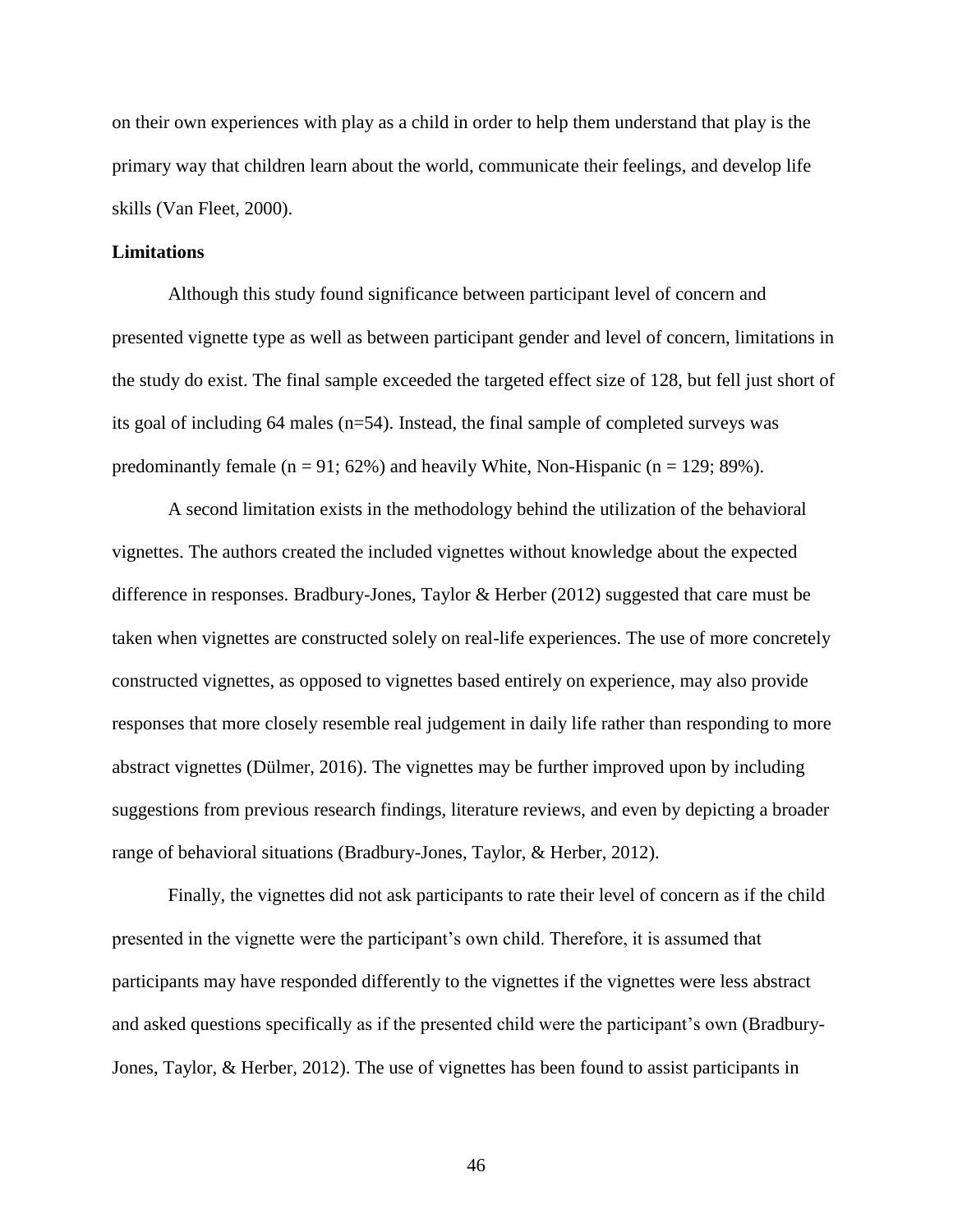disclosing sensitive information related to morally-charged issues, such as appropriate childhood behaviors and appropriate disciplining practices (Bradbury-Jones, Taylor, & Herber, 2012). Asking the parents to express their concern over the vignette as if the child were their own, might have resulted in a wider variety of the levels of concern and recommendations because of the distance between researcher and participant that vignettes provide (Bradbury-Jones, Taylor, & Herber, 2012).

#### **Future Research**

Based on the presented limitations it is suggested that future research involving parents' understanding of child behaviors and recommended treatment include a larger, more diverse sample. The current study does not provide enough data to accurately suggest how a sample of more racially diverse parents would view these behaviors in children and what type of treatment they might recommend. Parents from different cultures may be more or less tolerant of deviant behaviors and while tolerance for behavior problems may be similar in some cultures, the threshold for seeking therapeutic treatment may be higher in certain ethnic groups (Javo, Heyerdahl, & Rønning, 2000). It is also important to include a highly diverse population of parent participants because parental tolerance of child behavior in boys and girls may differ more in some cultures than in others (Javo, Heyerdahl, & Rønning, 2000). Furthermore, some cultures may have different feelings about play in general and in filial therapy. Specifically, African American families have historically placed a higher value on academic achievement and school readiness and often rate academic skills as more important than other approaches to learning, such as engagement (Tamis-LeMonda, Sze, Ng, Kahana-Kalman, & Yoshikawa, 2013). The findings in a future study that includes a more diverse sample may better reflect the different norms and values between various ethnicities and cultures.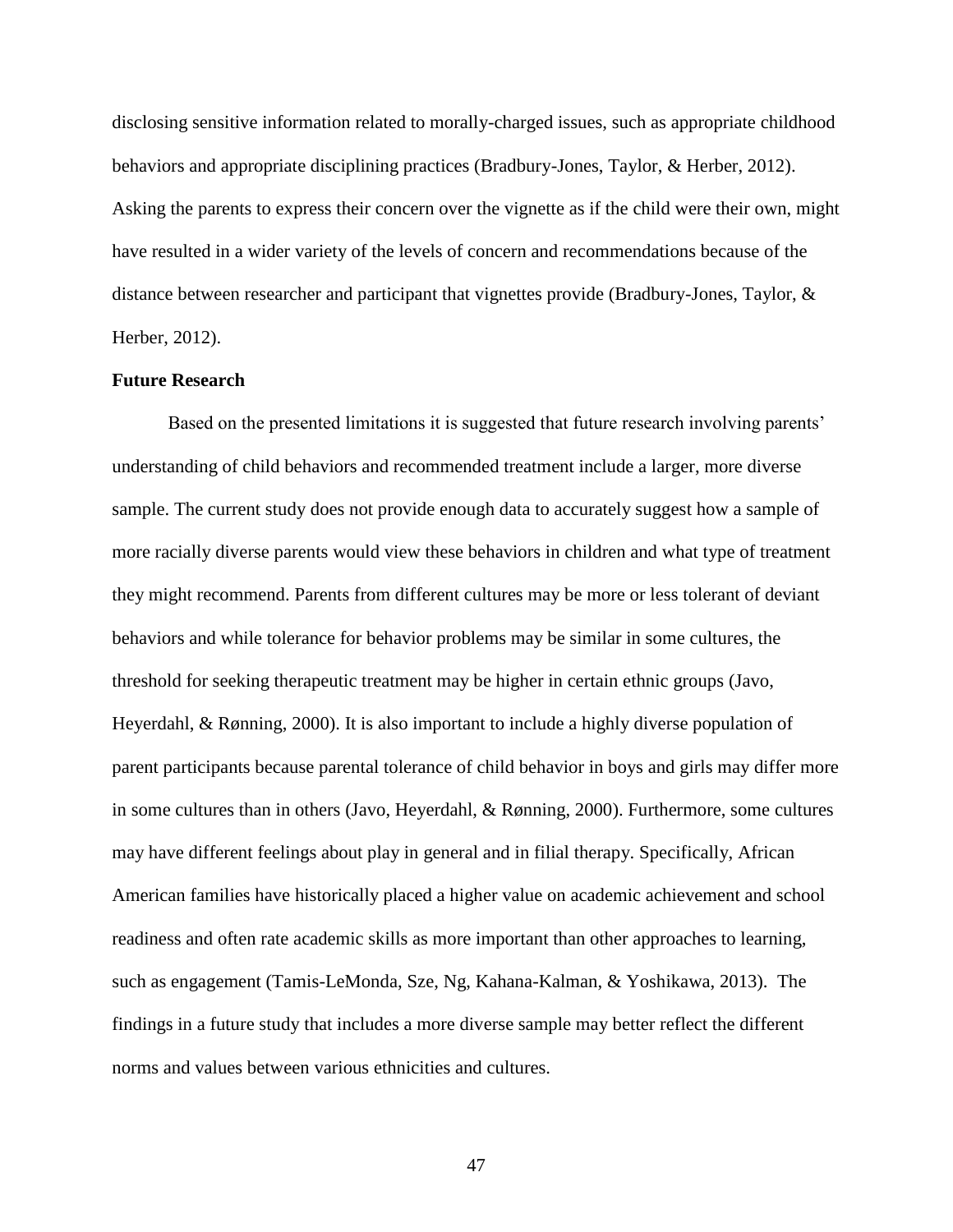This study also does not provided adequate male participation, thus suggesting that fathers be more heavily targeted in future studies. Although the target population of males was 64, males completed a total of only 54 responses. Due to male participation remaining stagnant for a large amount of time, the current study was expanded to offer extra credit to any students who were able to refer a male participant. This increased the male participation drastically. While this was beneficial in increasing the sample size, it also introduces the possibility that some participants were involved simply to help a friend, and as a result may not have been as invested in the process, or in some extreme cases that a student may have simply taken the survey on their own. While we have no way of knowing whether or not this was indeed the case, it does introduce the possibility and as such should be considered when interpreting these results.

Finally, in order to have more confidence in the behavioral vignettes, it is suggested that parents who have experience with these externalizing and internalizing problems manifesting in their own children be sought out rather than focusing on the views surrounding more abstract vignettes. Participants who respond to hypothetical vignettes are more likely to respond in a hypothetical manner, rather than basing their answer on experience (Bradbury-Jones, Taylor, & Herber, 2012). When participants are faced with vignettes that are not relatable they often struggle to rate the presenting behaviors and ask for more detailed information in order to make their decisions (Bradbury-Jones, Taylor, & Herber, 2012). Therefore, it is assumed that if parents were more familiar with the behaviors in the vignette and could relate the vignettes to their own experiences, they may respond in a more realistic and truthful manner.

#### **Conclusion**

The need for effective interventions for young children has become increasingly important as the amount of children with mental health problems that do not receive mental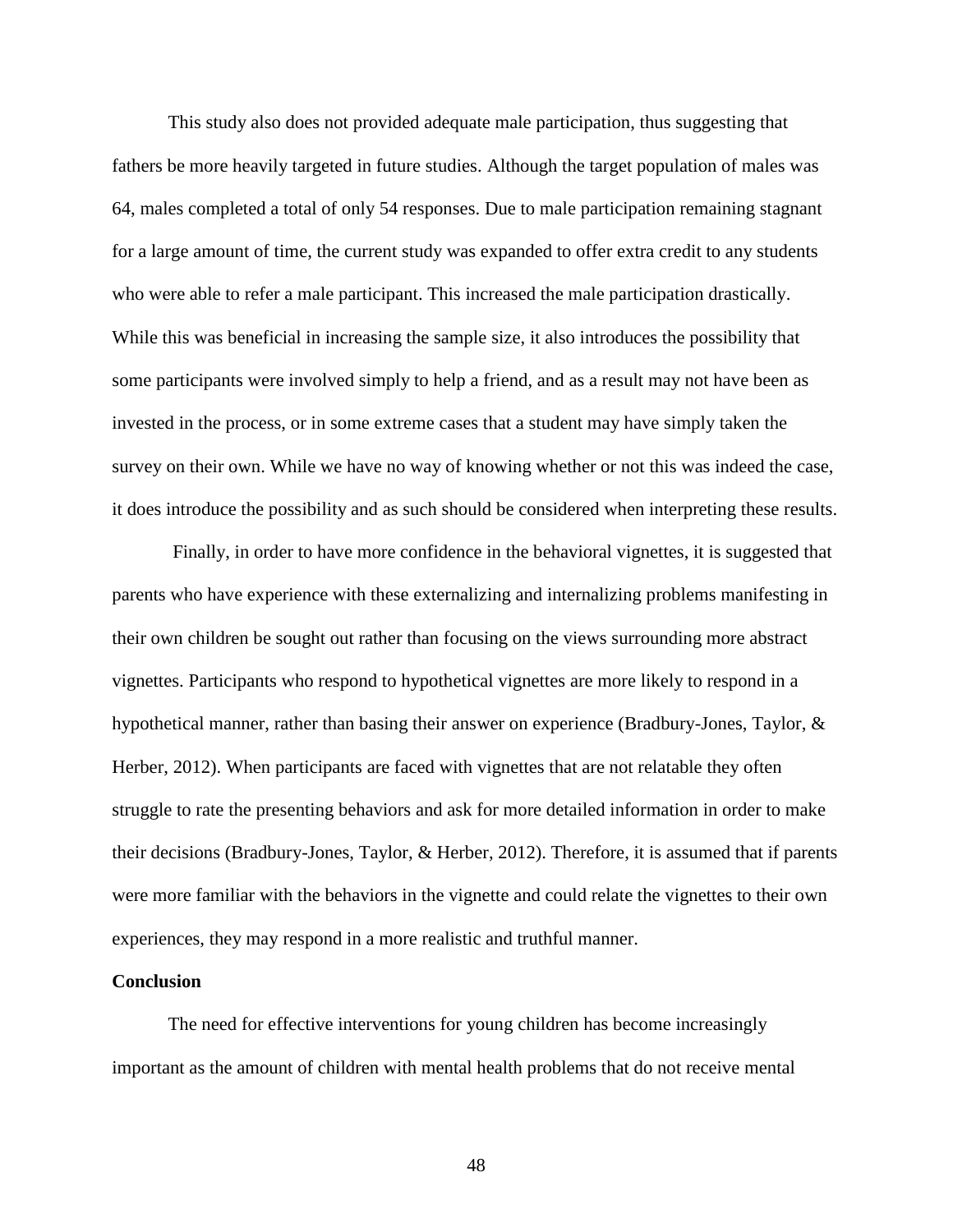health services continues to grow (Ray, Armstrong, Balkin, & Jayne, 2014; Jordans, Tol, & Komproe, 2011; Jabbour et al., 2016). It is evident that the weakened economy has affected parental working hours, which has in turn affected parental mental health, parenting strategies, and marital satisfaction (Menaghan, 1991). Each of these components have had an impact on child behaviors, leading to externalizing and internalizing problems in children. When these problems are allowed to continue without treatment, later problems in adolescence and adulthood are likely to exist (Meany-Walen, Kottman, Bullis, & Dillman Taylor, 2015).

Although filial play therapy is supported as an effective treatment for childhood behavior problems, the parents in this study reported that they were more likely to recommend some form of talk therapy, specifically without the inclusion of the parents (Bratton, Ray, Rhine, & Jones, 2005; Kane, 2016). Although these recommendations were not found to be significant, parents did seem to prefer talk therapy over other options. Providing an awareness of the systemic change that results from participation in filial play therapy is likely to improve parent understanding of behaviors in their children, improve parent-child relationships, and improve marital relationships (Cornett, 2012; Wickstrom, 2009).

Finally, the significant finding between the presented vignette type and the participant's level of concern increases the understanding of the need to increase parent awareness of appropriate and inappropriate behaviors in children and whether or not these behaviors are cause for concern. The incorporation of filial play therapy, with the parents acting as the "therapeutic agents" of change is likely to result in improving child behaviors, confidence in parenting ability, and an improvement in overall family bonding (Cornett, 2012). The continued implementation of filial play therapy provides a systemic context of therapeutic action within the family system as a whole that results in systemic change within the entire family.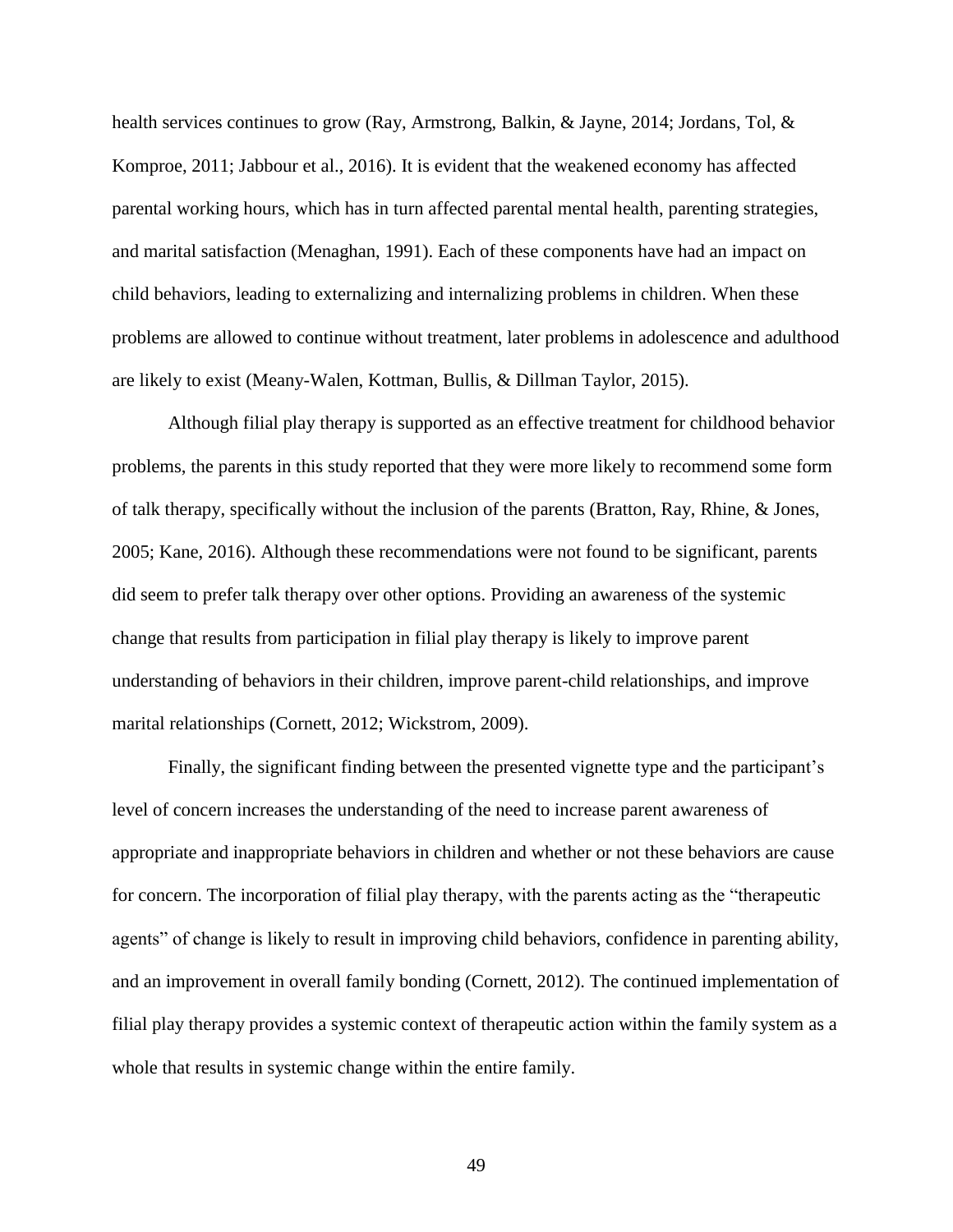#### **REFERENCES**

- Achenbach, T. M., Ivanova, M. Y., Rescorla, L. A., Turner, L. V., & Althoff, R. R. (2016). Internalizing/externalizing problems: Review and recommendations for clinical and research applications. *Journal of the American Academy of Child and Adolescent Psychiatry, 55*(8), 647-656. doi:10.1016/j.jaac.2016.05.012
- Amato, P. R., & Cheadle, J. E. (2008). Parental divorce, marital conflict and children's behavior problems: A comparison of adopted and biological children. *Social Forces, 86*(3), 1139- 1161. doi:10.1353/sof.0.0025
- Barter, C., & Renold, E. (1999). The use of vignettes in qualitative research. *Social Research Update*, 25, 1-4.
- Bavin-Hoffman, R., Jennings, G., & Landreth, G. (1996). Filial therapy: Parental perceptions of the process. *International Journal of Play Therapy, 5*(1), 45-58. doi:10.1037/h0089109
- Beernink, A. E., Swinkels, S. N., & Buitelaar, J. K. (2007). Problem behavior in a community sample of 14- and 19-month-old children: Common versus uncommon behaviors, structure, and stability. *European Child & Adolescent Psychiatry*, *16*(4), 271-280. doi:10.1007/s00787-007-0600-9.
- Berry, J. O., & Jones, W. H. (1995). The parental stress scale: Initial psychometric evidence. *Journal of Social and Personal Relationships, 12*(3), 463-472. doi:10.1177/0265407595123009
- Boswell, J. N. (2014). The use of child parent relationship therapy and common parent concerns: Voices from the community. *The Family Journal: Counseling and Therapy for Couples and Families*, *22*(4), 382-389. doi:10.1177/1066480714548162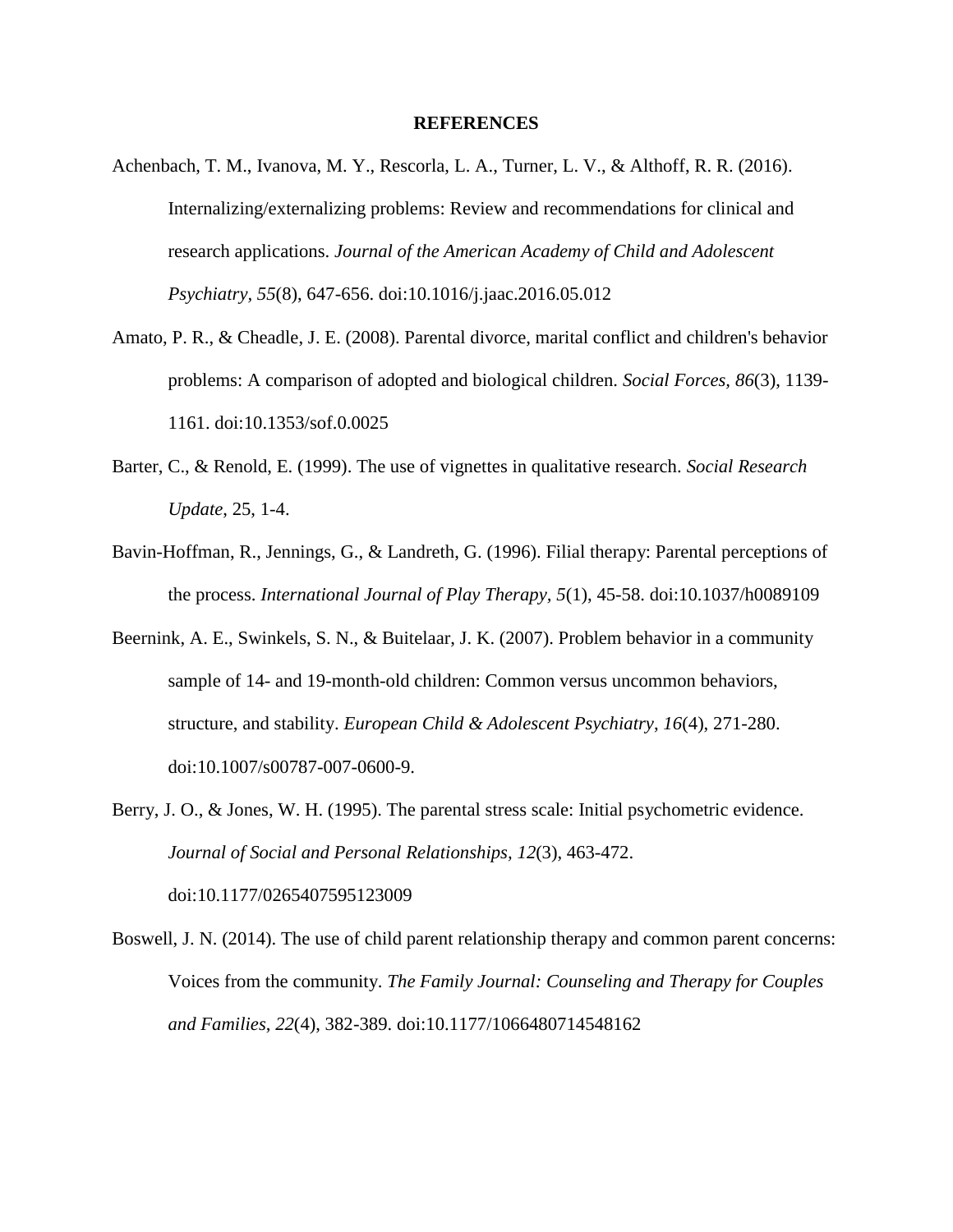- Bratton, S. C., Ceballos, P. L., Sheely-Moore, A. I., Meany-Walen, K., Pronchenko, Y., & Jones, L. D. (2013). Head start early mental health intervention: Effects of child-centered play therapy on disruptive behaviors. *International Journal of Play Therapy*, *22*(1), 28-42. doi:10.1037/a0030318
- Bratton, S. C., Landreth, G. L., & Lin, Y. D. (2010). Child parent relationship therapy: A review of controlled outcome research. In J. N. Baggerly, D. C. Ray, & S. C. Bratton (Eds.) *Child-centered play therapy research: The evidence base for effective practice* (pp. 265- 293). Hoboken, NJ: Wiley. http://dx.doi.org/10.1002/9781118269626.ch15
- Bratton, S. C., Ray, D., Rhine, T., & Jones, L. (2005). The efficacy of play therapy with children: A meta-analytic review of treatment outcomes. *Professional Psychology: Research and Practice*, 36(4), 376-390. doi:10.1037/0735-7028.36.4.376
- Briggs-Gowan, M. J., Carter, A. S., Bosson-Heenan, J., Guyer, A. E., & Horwitz, S. M. (2006). Are infant-toddler social-emotional and behavioral problems transient? *Journal of the American Academy of Child and Adolescent Psychiatry*, *45*, 849-858. http://dx.doi.org/10.1017/S0954579409000285
- Charmaz, K. (2003). Grounded theory. In J. A. Smith (Ed.), *Qualitative psychology: A practical guide to research methods.* (pp. 81-110). Thousand Oaks, CA: Sage Publications.
- Chen, J. J. (2010). Gender differences in externalising problems among preschool children: Implications for early childhood educators. *Early Child Development and Care*, *180*(4), 463-474. doi:10.1080/03004430802041011
- Chen, M., Seipp, C. M., & Johnston, C. (2008). Mothers' and fathers' attributions and beliefs in families of girls and boys with Attention-Deficit/Hyperactivity Disorder. *Child Psychiatry and Human Development, 39*(1), 85-99. doi:10.1007/s10578-007-0073-6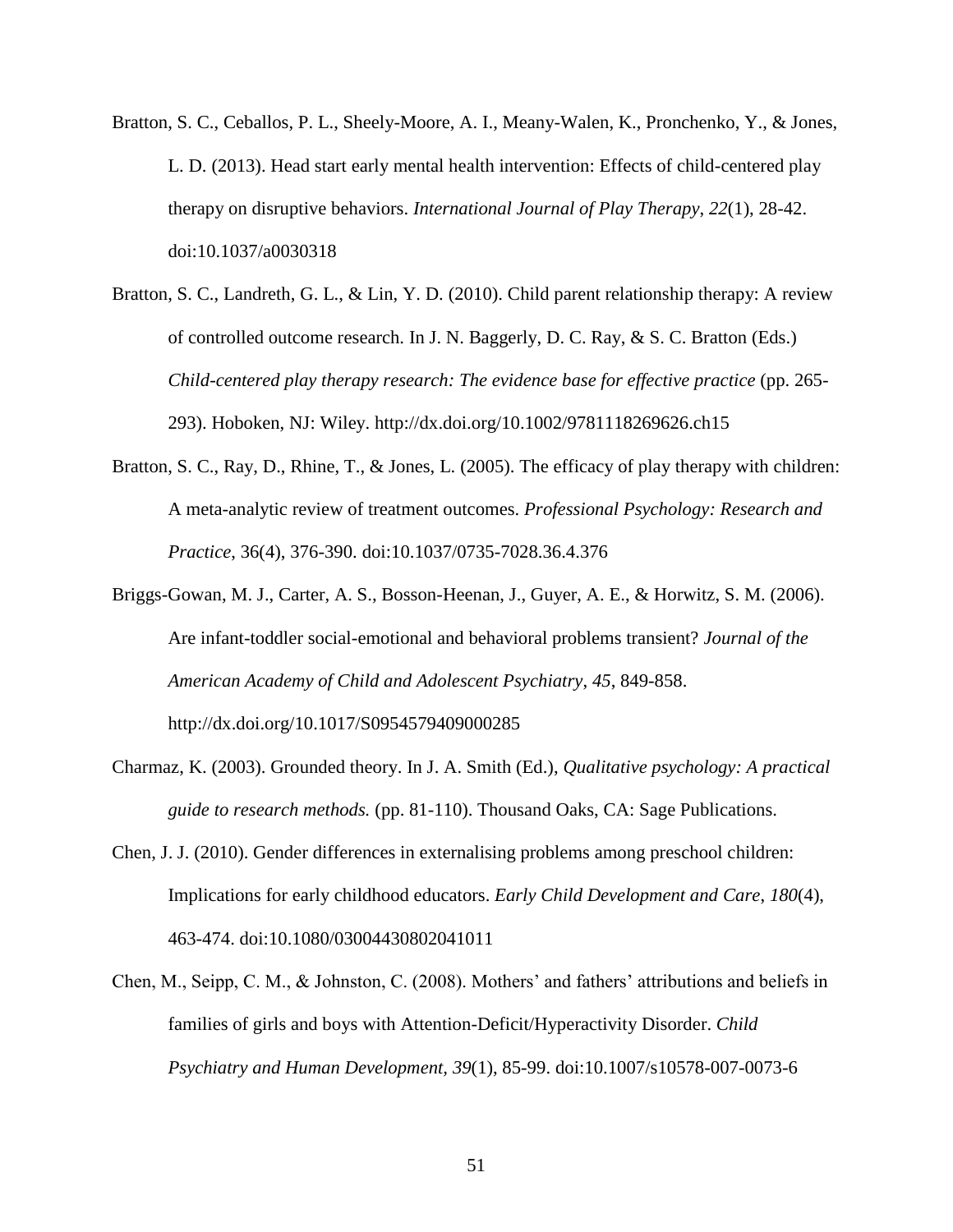- Christensen, T. M., & Thorngren, J. M. (2000). Integrating play in family therapy: An interview with Eliana Gil, Ph.D. *The Family Journal: Counseling and Therapy for Couples and Families, 8*(1), 91-100. doi:10.1177/1066480700081017
- Cooney, M. H. (2004). Is play important? Guatemalan kindergartners' classroom experiences and their parents' and teachers' perceptions of learning through play. *Journal of Research in Childhood Education, 18*(4), 261-277. doi:10.1080/02568540409595040
- Copeland, K. A., Kendeigh, C. A., Saelens, B. E., Kalkwarf, H. J., & Sherman, S. N. (2012). Physical activity in child-care centers: Do teachers hold the key to the playground? *Health Education Research, 27*(1), 81-100. doi:10.1093/her/cyr038
- Cornett, N. (2012). A filial therapy model through a family therapy lens: See the possibilities. *The Family Journal: Counseling and Therapy for Couples and Families*, 20(3), 274-282. doi:10.1177/1066480712449128
- Cornett, N., & Bratton, S. C. (2015). A golden intervention: 50 years of research on filial therapy. *International Journal of Play Therapy*, *24*(3), 119-133. doi:10.1037/a0039088
- Creswell, J. W. (2014). *Research design: Qualitative, quantitative, and mixed methods approaches* (4th ed.). Thousand Oaks: SAGE Publications.
- Cummings, E. M. (1994). Marital conflict and children's functioning. *Social Development, 3*(1), 16-36. doi:10.1111/j.1467-9507.1994.tb00021.x
- Cummings, J. G., Pepler, D. J., & Moore, T. E. (1999). Behavior problems in children exposed to wife abuse: Gender differences. *Journal of Family Violence, 14*(2), 133-156. doi:10.1023/A:1022024702299
- Davies, P. T., Hentges, R. F., Coe, J. L., Martin, M. J., Sturge-Apple, M. L., & Cummings, E. M. (2016). The multiple faces of interparental conflict: Implications for cascades of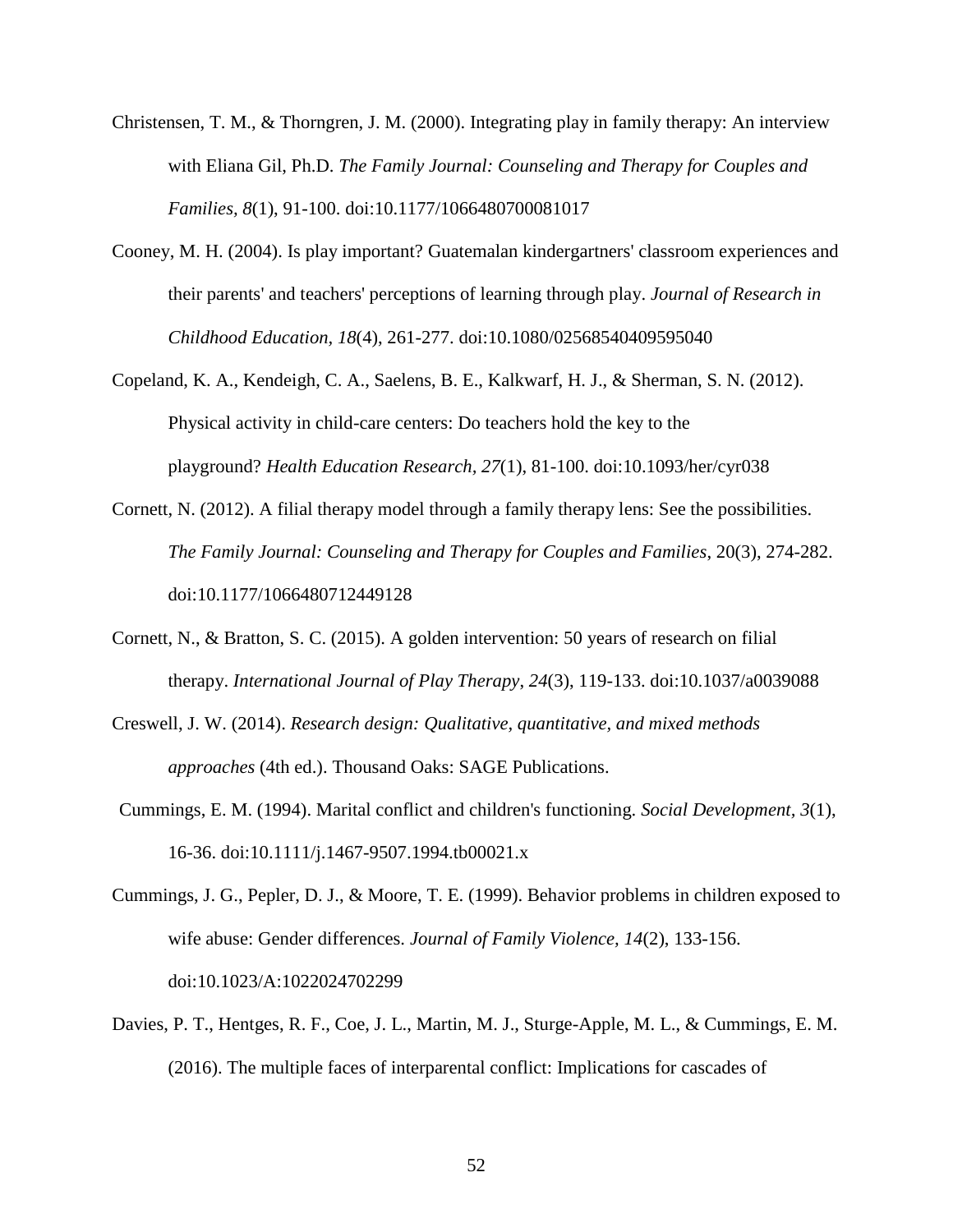children's insecurity and externalizing problems. *Journal of Abnormal Psychology, 125*(5), 664.

- De Coster, S., & Cornell Zito, R. (2010). Gender and general strain theory: The gendering of emotional experiences and expressions. *Journal of Contemporary Criminal Justice, 26*(2), 224-245. doi:10.1177/1043986209359853
- Downey, G., & Coyne, J. C. (1990). Children of depressed parents: An integrative review. *Psychological Bulletin, 108*(1), 50-76. doi:10.1037/0033-2909.108.1.50
- Dube, S. R., Williamson, D. F., Thompson, T., Felitti, V. J., & Anda, R. F. (2004). Assessing the reliability of retrospective reports of adverse childhood experiences among adult HMO members attending a primary care clinic. *Child Abuse & Neglect, 28*(7), 729-737. doi:10.1016/j.chiabu.2003.08.009
- Dülmer, H. (2016). The factorial survey: Design selection and its impact on reliability and internal validity. *Sociological Methods & Research, 45(2),* 304-347. doi:10.1177/0049124115582269
- Edwards, M. E. (2001). Uncertainty and the rise of the work-family dilemma. *Journal of Marriage and Family,* 63(1), 183-196. doi:10.1111/j.1741-3737.2001.00183.x
- Edwards, R. C., & Hans, S. L. (2015). Infant risk factors associated with internalizing, externalizing, and co-occurring behavior problems in young children. *Developmental Psychology*, 51(4), 489-499. doi:10.1037/a0038800
- Fisher, K. R., Hirsh-Pasek, K., Golinkoff, R. M., & Gryfe, S. G. (2008). Conceptual split? Parents' and experts' perceptions of play in the 21st century. *Journal of Applied Developmental Psychology, 29*(4), 305-316. doi:10.1016/j.appdev.2008.04.006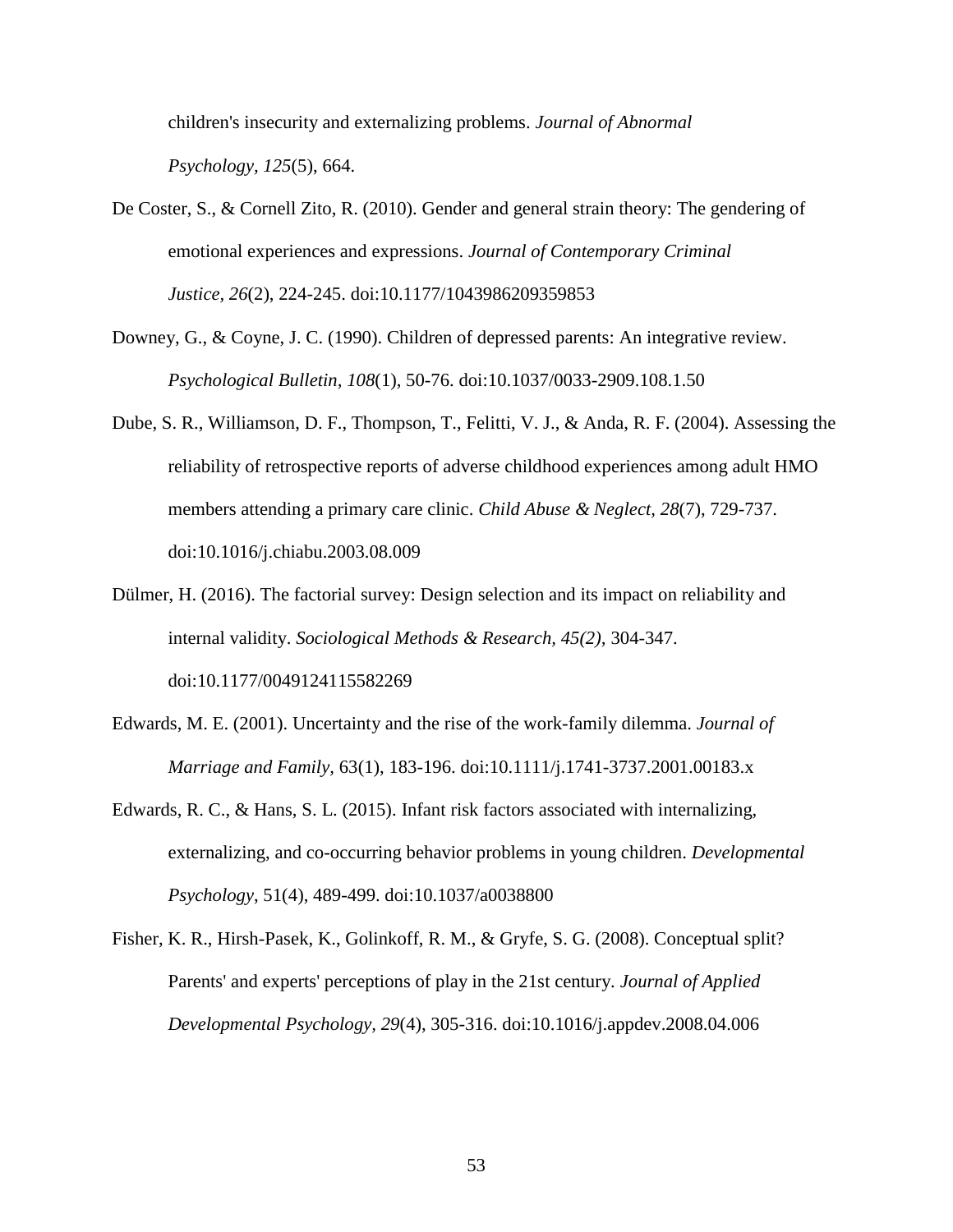- Francis, K. A. (2014). General strain theory, gender, and the conditioning influence of negative internalizing emotions on youth risk behaviors. *Youth Violence and Juvenile Justice, 12*(1), 58-76. doi:10.1177/1541204013477428
- Garb, H.N. (1997). Race bias, social class bias, and gender bias in clinical judgment. *Clinical Psychology: Science and Practice, 4*(2), 99-120.
- Ginsberg, B. G. (2002). The power of filial relationship enhancement therapy as an intervention in child abuse and neglect. *International Journal of Play Therapy, 11*(1), 65-78. doi:10.1037/h0088857
- Goleman, D. (1998). Foreward. In J. Gottman & J. DeClaire. *Raising an emotionally intelligent child*. (pp. 13-14). New York: NY: Simon & Schuster.
- Graziano, P. A., Bagner, D. M., Slavec, J., Hungerford, G., Kent, K., Babinski, D., Derefinko K., Pasalich, D. (2015). Feasibility of intensive parent–child interaction therapy (I-PCIT): Results from an open trial. J*ournal of Psychopathology and Behavioral Assessment*, *37*(1), 38-49. doi:10.1007/s10862-014-9435-0
- Gruhn, M. A., Dunbar, J. P., Watson, K. H., Reising, M. M., McKee, L., Forehand, R., . . . Compas, B. E. (2016). Testing specificity among parents' depressive symptoms, parenting, and child internalizing and externalizing symptoms. *Journal of Family Psychology : JFP : Journal of the Division of Family Psychology of the American Psychological Association (Division 43), 30*(3), 309-319. doi:10.1037/fam0000183
- Guerney, L. (2000). Filial therapy into the 21st century. *International Journal of Play Therapy*, *9(2),* 1-17. doi:10.1037/h0089433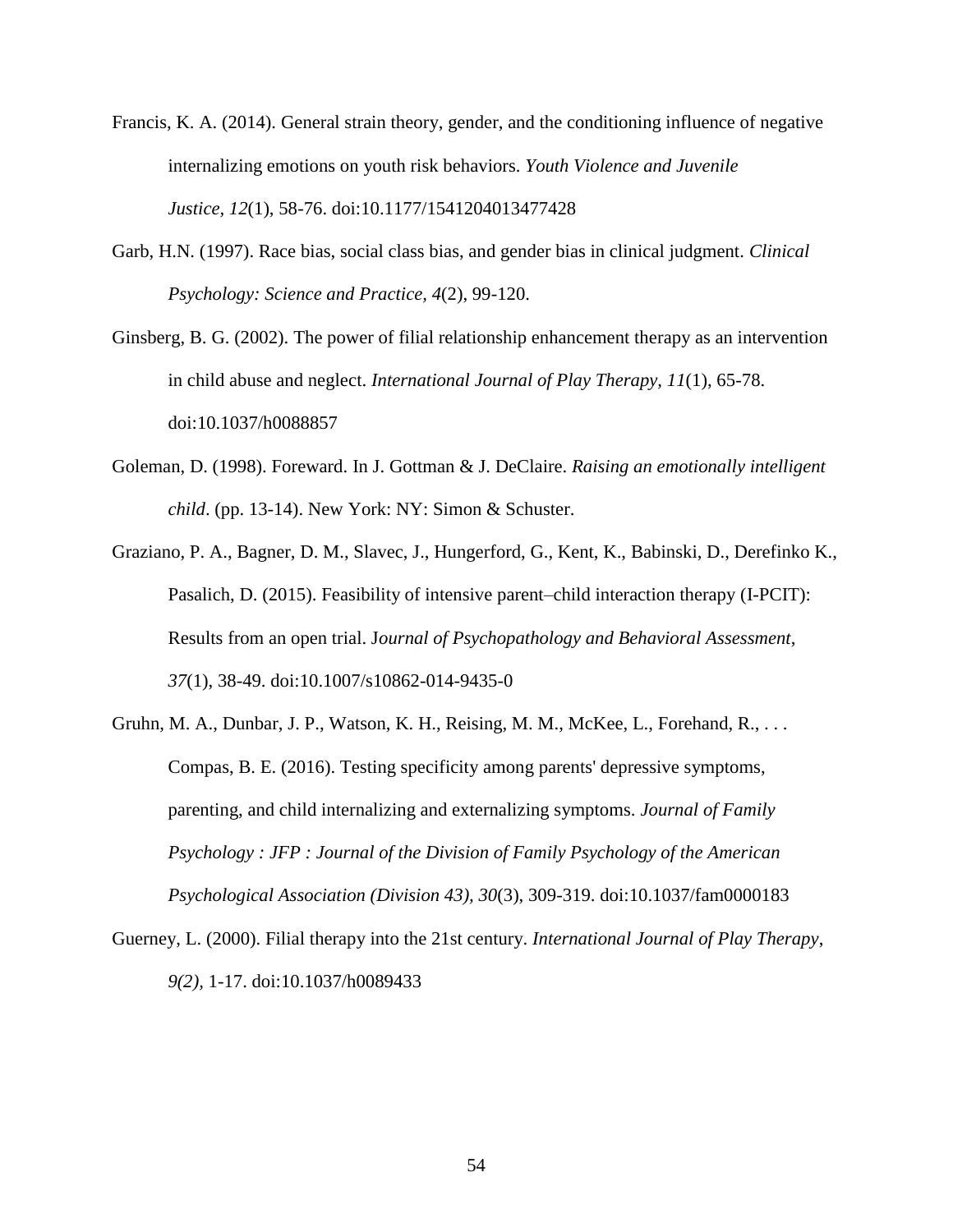- Heymann, S. J., & Earle, A. (2001). The impact of parental working conditions on school-age children: The case of evening work. *Community, Work & Family, 4*(3), 305-325. doi:10.1080/01405110120089369
- Hinshaw, S. P., Han, S. S., Erhardt, D., & Huber, A. (1992). Internalizing and externalizing behavior problems in preschool children: Correspondence among parent and teacher ratings and behavior observations. *Journal of Clinical Child Psychology*, *21*(2), 143-150. doi:10.1207/s15374424jccp2102\_6
- Hofferth, S. L., & Sandberg, J. F. (2001). How American children spend their time. *Journal of Marriage and Family, 63*(2), 295-308. doi:10.1111/j.1741-3737.2001.00295.x
- Jabbour, M., Reid, S., Polihronis, C., Cloutier, P., Gardner, W., Kennedy, A., . . . Cappelli, M. (2016). Improving mental health care transitions for children and youth: A protocol to implement and evaluate an emergency department clinical pathway. *Implementation Science: IS, 11*(1), 90. doi:10.1186/s13012-016-0456-9
- Javo, C., Heyerdahl, S., & Rønning, J. A. (2000). Parent reports of child behavior problems in young Sami children: A cross-cultural comparison. *European Child & Adolescent Psychiatry,9*(3), 202-211. doi:10.1007/s007870070044
- Jenkins, N., Bloor, M., Fischer, J., Berney, L., & Neale, J. (2010). Putting it in context: The use of vignettes in qualitative interviewing. *Qualitative Research, 10*(2), 175-198. doi:10.1177/1468794109356737
- Jordans, M., Tol, W., & Komproe, I. (2011). Mental health interventions for children in adversity: Pilot-testing a research strategy for treatment selection in low-income settings. *Social Science & Medicine, 73*(3), 456-466. doi:10.1016/j.socscimed.2011.06.004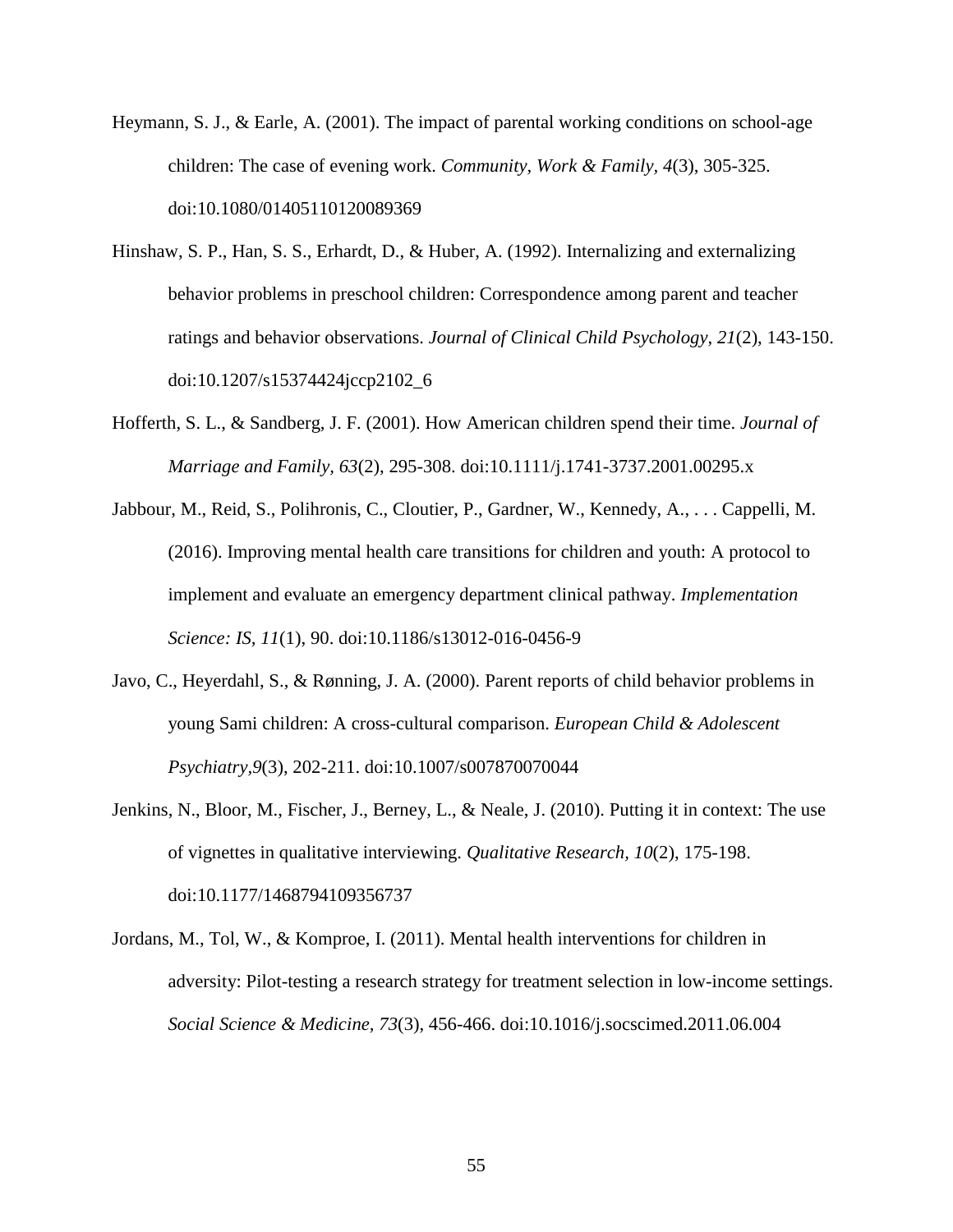- Kane, N. (2016). The play-learning binary: U.S. parents' perceptions on preschool play in a neoliberal age. *Children & Society, 30*(4), 290-301. doi:10.1111/chso.12140
- Karcher, M. J., & Lewis, S. S. (2002). Pair counseling: The effects of a dyadic developmental play therapy on interpersonal understanding and externalizing behaviors. *International Journal of Play Therapy*, *11*(1), 19-41. doi:10.1037/h0088855
- Kumpulainen, K., Räsänen, E., Henttonen, I., Moilanen, I., Piha, J., Puura, K., . . . Almqvist, F. (1999). Children's behavioural/emotional problems: A comparison of parents' and teachers' reports for elementary school-aged children. *European Child & Adolescent Psychiatry*, *8(S4),* S041-S047. doi:10.1007/BF03159641
- Laskey, B. J., & Cartwright-Hatton, S. (2009). Parental discipline behaviours and beliefs about their child: Associations with child internalizing and mediation relationships. *Child: Care, Health and Development, 35*(5), 717-727. doi:10.1111/j.1365-2214.2009.00977.x
- Mac an Ghaill, M., & Haywood, C. (2012). Understanding boys': Thinking through boys, masculinity and suicide. *Social Science & Medicine, 74*(4), 482-489. doi:10.1016/j.socscimed.2010.07.036
- Madigan, S., Brumariu, L. E., Villani, V., Atkinson, L., & Lyons-Ruth, K. (2016). Representational and questionnaire measures of attachment: A meta-analysis of relations to child internalizing and externalizing problems. *Psychological Bulletin, 142*(4), 367- 399. doi:10.1037/bul0000029
- Maguire, S. A., Williams, B., Naughton, A. M., Cowley, L. E., Tempest, V., Mann, M. K., ... Kemp, A. M. (2015). A systematic review of the emotional, behavioural and cognitive features exhibited by school-aged children experiencing neglect or emotional abuse: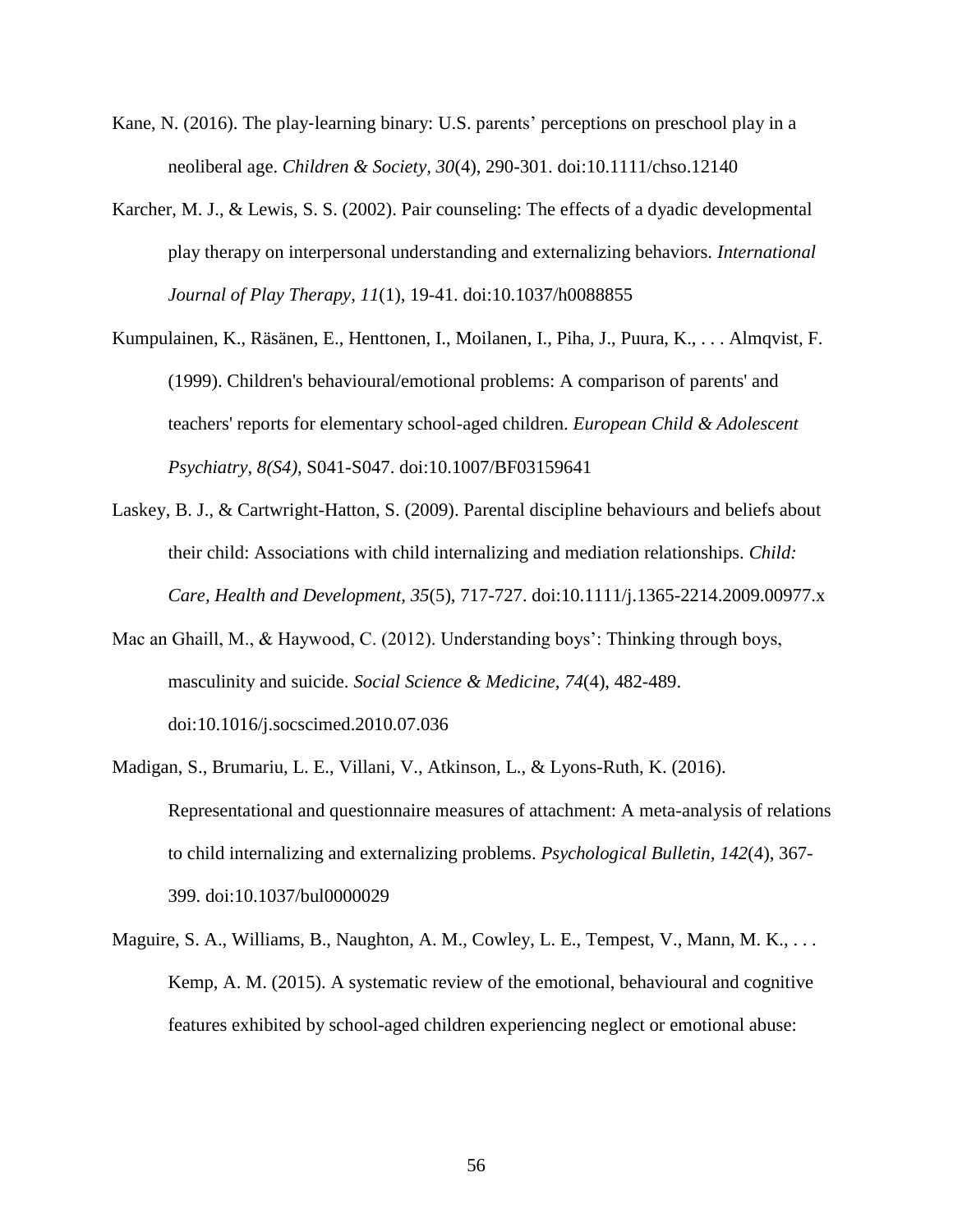Systematic review of school-aged neglect/emotional abuse. *Child: Care, Health and Development, 41*(5), 641-653. doi:10.1111/cch.12227

- Marshall, N. A., Arnold, D. H., Rolon-Arroyo, B., & Griffith, S. F. (2015). The association between relational aggression and internalizing symptoms: A review and meta-analysis. *Journal of Social and Clinical Psychology, 34*(2), 135-160. doi:10.1521/jscp.2015.34.2.135
- Meany-Walen, K. K., Kottman, T., Bullis, Q., & Dillman Taylor, D. (2015). Effects of Adlerian play therapy on children's externalizing behavior. *Journal of Counseling & Development*, *93*(4), 418-428. doi:10.1002/jcad.12040
- Menaghan, E. G. (1991). Work experiences and family interaction processes: The long reach of the job? *Annual Review of Sociology, 17*(1), 419-444. doi:10.1146/annurev.so.17.080191.002223
- Mistry, R. S., Vandewater, E. A., Huston, A. C., & McLoyd, V. C. (2002). Economic well-being and children's social adjustment: The role of family process in an ethnically diverse lowincome sample. *Child Development, 73*(3), 935-951. doi:10.1111/1467-8624.00448
- Olson, S.L., Sameroff, A.J., Kerr, D.C.R., Lopez, N.L., & Wellman, H.M. (2005). Developmental foundations of externalizing problems in young children: The role of effortful control. *Development and Psychopathology*, *17*(1), 25-45. doi:10.1017/S0954579405050029
- Peter, T., & Roberts, L. W. (2010). 'Bad' boys and 'sad' girls? Examining internalizing and externalizing effects on parasuicides among youth. *Journal of Youth and Adolescence, 39*(5), 495-503. doi:10.1007/s10964-009-9498-5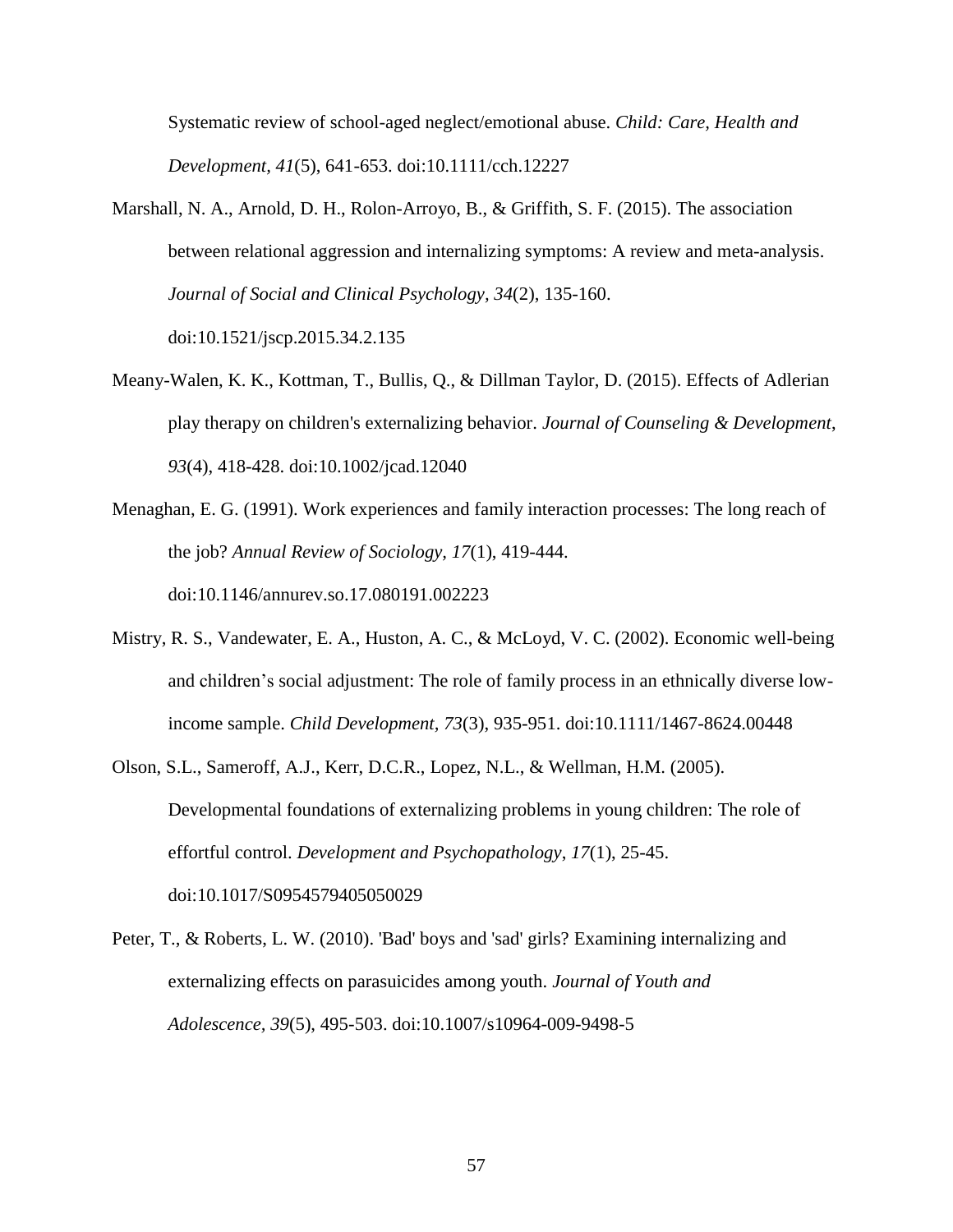- Post, P. B., Ceballos, P. L., & Penn, S. L. (2012). Collaborating with parents to establish behavioral goals in child-centered play therapy. *The Family Journal: Counseling and Therapy for Couples and Families*, *20*(1), 51-57. doi:10.1177/1066480711425472
- Presser, H. B. (2000). Nonstandard work schedules and marital instability. *Journal of Marriage and Family, 62*(1), 93-110. doi:10.1111/j.1741-3737.2000.00093.x
- Ray, D. C., Armstrong, S. A., Balkin, R. S., & Jayne, K. M. (2015). Child-centered play therapy in the schools: Review and meta-analysis. *Psychology in the Schools*, *52(2),* 107-123. doi:10.1002/pits.21798
- Reijneveld, S., Wiegersma, A., Ormel, J., Verhulst, F., Vollebergh, W., & Jansen, D. (2014). Adolescents' use of care for behavioral and emotional problems: Types, trends, and determinants. *Plos One, 9*(4), e93526. doi:10.1371/journal.pone.0093526
- Rothlein, L., & Brett, A. (1987). Children's, teachers; and parents' perceptions of play. *Early Childhood Research Quarterly, 2*(1), 45-53. doi:10.1016/0885-2006(87)90012-3
- Sibley, C. G., Fischer, R., & Liu, J. H. (2005). Reliability and validity of the revised experiences in close relationships (ECR-R) self-report measure of adult romantic attachment. *Personality and Social Psychology Bulletin, 31*(11), 1524-1536. doi:10.1177/0146167205276865
- Sibley, C. G., & Liu, J. H. (2004). Short-term temporal stability and factor structure of the revised experiences in close relationships (ECR-R) measure of adult attachment. *Personality and Individual Differences, 36*(4), 969-975. doi:10.1016/S0191- 8869(03)00165-X
- Socarras, K., Smith-Adcock, S., & Shin, S. M. (2015). A qualitative study of an intensive filial intervention using child–parent relationship therapy (CPRT). *The Family Journal:*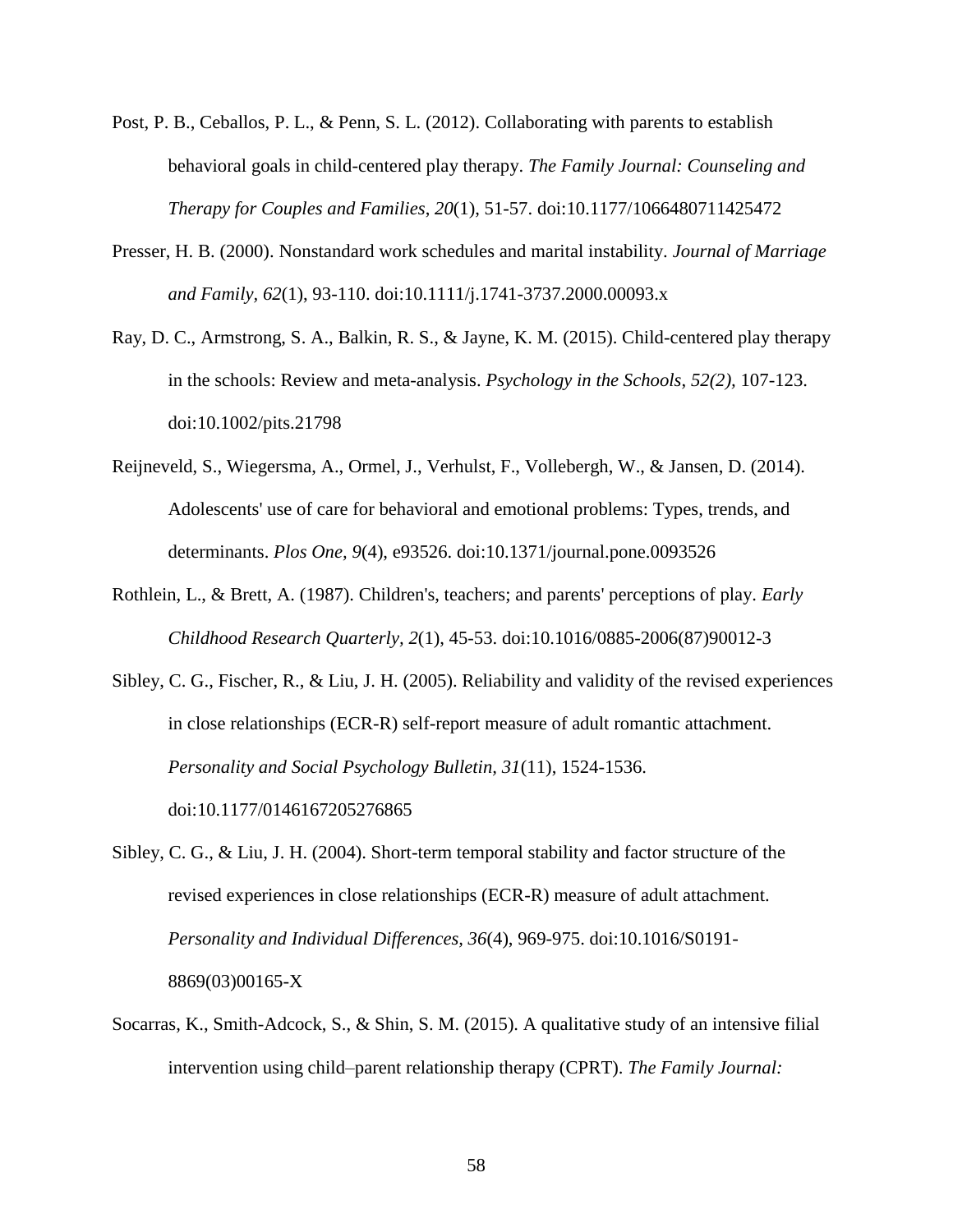*Counseling and Therapy for Couples and Families, 23*(4), 381-391. doi:10.1177/1066480715601681

- Sourander, A., Helstelä, L., & Helenius, H. (1999). Parent-adolescent agreement on emotional and behavioral problems. *Social Psychiatry and Psychiatric Epidemiology, 34*(12), 657- 663. doi:10.1007/s001270050189
- Strazdins, L., Clements, M. S., Korda, R. J., Broom, D. H., & D'Souza, R. M. (2006). Unsociable work? Nonstandard work schedules, family relationships, and children's wellbeing. *Journal of Marriage and Family, 68*(2), 394-410. doi:10.1111/j.1741- 3737.2006.00260.x
- Silverman, W. K., & Carter, R. (2006). Anxiety disturbance in girls and women. In J. Worell & C.D. Goodheart (Eds.), *Handbook of girls' and women's psychological health*. Oxford: Oxford University Press.
- Tamis-LeMonda, C. S., Sze, I. N., Ng, F. F., Kahana-Kalman, R., & Yoshikawa, H. (2013). Maternal teaching during play with four-year-olds: Variation by ethnicity and family resources. *Merrill-Palmer Quarterly, 59*(3), 361-398.

doi:10.13110/merrpalmquar1982.59.3.0361

- Turns, B. A., & Kimmes, J. (2014). "I'm NOT the problem!" Externalizing children's "Problems" using play therapy and developmental considerations. *Contemporary Family Therapy*, *36(1),* 135-147. doi:10.1007/s10591-013-9285-z
- VanFleet, R. (2000). Understanding and overcoming parent resistance to play therapy. *International Journal of Play Therapy*, *9(1),* 35-46. doi:10.1037/h0089439
- Vieira, J. M., Matias, M., Ferreira, T., Lopez, F. G., & Matos, P. M. (2016). Parents' workfamily experiences and children's problem behaviors: The mediating role of the parent–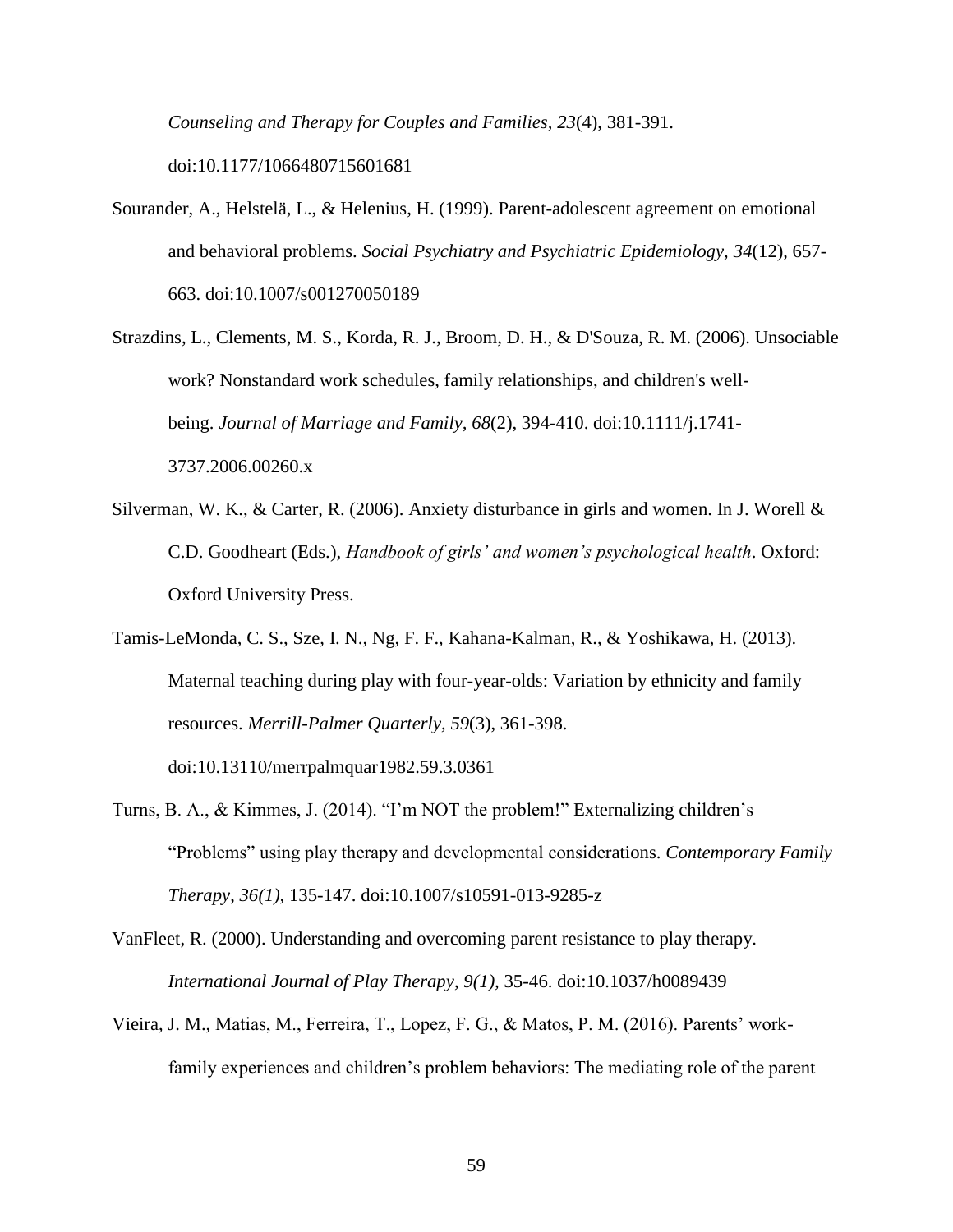child relationship. *Journal of Family Psychology, 30*(4), 419-430. doi:10.1037/fam0000189

- Wade, T.J., Cairney, J., & Pevalin, D. (2002). Emergence of gender differences in depression during adolescence: National panel results from three countries. *Journal of the American Academy of Child & Adolescent Psychiatry*, *41*. 190-198.
- Wickstrom, M. F. T. A. (2009). The process of systemic change in filial therapy: A phenomenological study of parent experience. *Contemporary Family Therapy, 31*(3), 193-208. doi:10.1007/s10591-009-9089-3
- Wilens, T. E., Biederman, J., Brown, S., Monuteaux, M., Prince, J., & Spencer, T. J. (2002). Patterns of psychopathology and dysfunction in clinically referred preschoolers. *Development and Behavioral Pediatrics*, *23*, S31-S36. http://dx.doi.org/10.1097/00004703-200202001-00006
- Willis, A. B., Walters, L. H., & Crane, D. R. (2014). Assessing play-based activities, child talk, and single session outcome in family therapy with young children. *Journal of Marital and Family Therapy, 40*(3), 287-301. doi:10.1111/jmft.12048
- Wright, J. C., Zakriski, A. L., & Drinkwater, M. (1999). Developmental psychopathology and the reciprocal patterning of behavior and environment: distinctive situational and behavioral signatures of internalizing, externalizing, and mixed-syndrome children. *Journal of Consulting and Clinical Psychology*, *67*(1), 95-107. doi:10.1037//0022- 006X.67.1.95
- Wyatt Kaminski, J., Valle, L. A., Filene, J. H., & Boyle, C. L. (2008). A meta-analytic review of components associated with parent training program effectiveness. *Journal of Abnormal Child Psychology, 36*(4), 567-589. doi:10.1007/s10802-007-92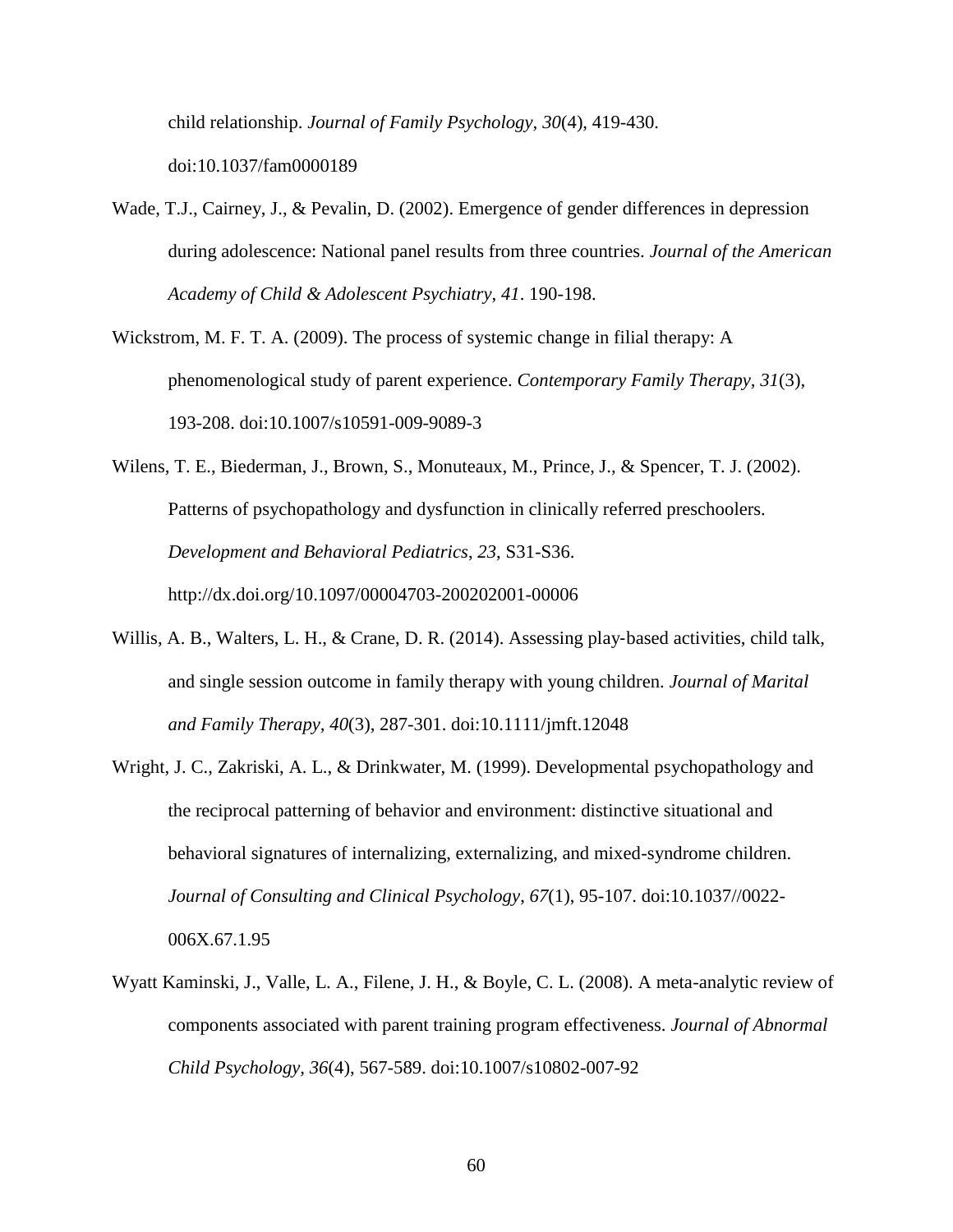## **APPENDIX A: IRB APPROVAL**



Notification of Exempt Certification

From: Social/Behavioral IRB

To: [Andrew Brimhall](https://epirate.ecu.edu/App/Personalization/MyProfile?Person=com.webridge.account.Person%5bOID%5b904852DB04BF234F8105F6AF8E2C50EA%5d%5d)

 $CC:$ 

Date: 1/31/2017

[UMCIRB 16-002210](https://epirate.ecu.edu/App/Rooms/DisplayPages/LayoutInitial?Container=com.webridge.entity.Entity%5bOID%5bB26C2CC119B3FE4DADAEC402791D2C3C%5d%5d)

Re: Exploring parents' perceptions of externalizing and internalizing behaviors and their choice of therapy

I am pleased to inform you that your research submission has been certified as exempt on 1/31/2017. This study is eligible for Exempt Certification under category #2.

It is your responsibility to ensure that this research is conducted in the manner reported in your application and/or protocol, as well as being consistent with the ethical principles of the Belmont Report and your profession.

This research study does not require any additional interaction with the UMCIRB unless there are proposed changes to this study. Any change, prior to implementing that change, must be submitted to the UMCIRB for review and approval. The UMCIRB will determine if the change impacts the eligibility of the research for exempt status. If more substantive review is required, you will be notified within five business days.

The UMCIRB office will hold your exemption application for a period of five years from the date of this letter. If you wish to continue this protocol beyond this period, you will need to submit an Exemption Certification request at least 30 days before the end of the five year period.

The Chairperson (or designee) does not have a potential for conflict of interest on this study.

| IRB00000705 East Carolina U IRB #1 (Biomedical) IORG0000418    |
|----------------------------------------------------------------|
| IRB00003781 East Carolina U IRB #2 (Behavioral/SS) IORG0000418 |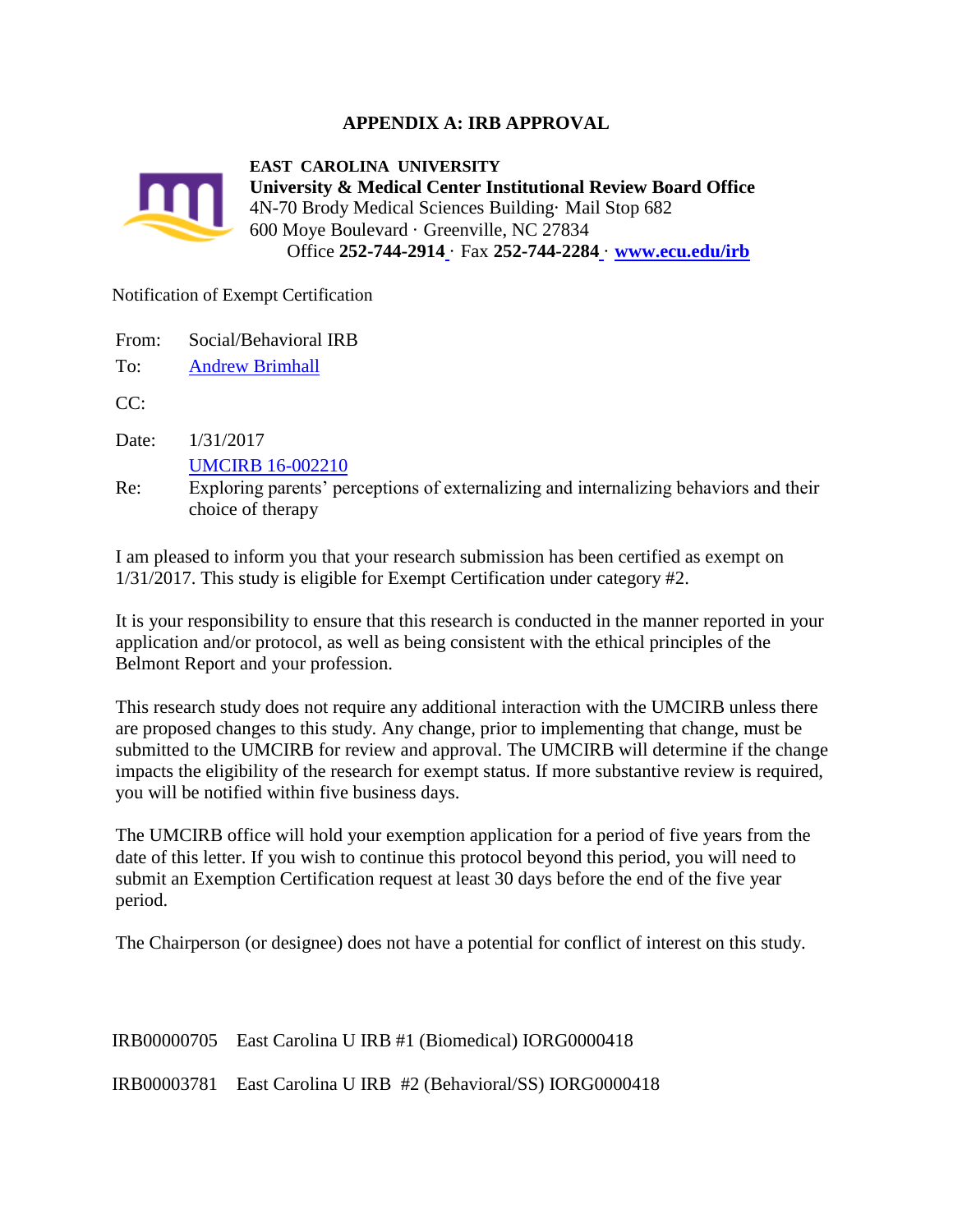#### **APPENDIX B: VIGNETTE 1 – MALE EXTERNALIZING**

George is a four-year-old male. George attends a local daycare center every day from mid-morning to late afternoon. One afternoon during outdoor playtime, a classmate takes away the ball that George is playing with. George runs after his classmate, shoves the child to the ground, and calls the child, "Stupid." George's teacher has often reported that he does not follow the class rules, disturbs his classmates, and is highly aggressive. George also frequently displays these behaviors at home. He is often aggressive towards his two-year-old brother. George yells at him and hits him when he becomes upset. George also uses aggressive language towards his parents.

## **Please answer the following questions:**

1. Based upon the vignette you read, how concerned are you about the child's behavior? ( $0 = not$ ) concerned at all,  $10 =$  extremely concerned).  $\qquad \qquad$ 

Explain:

2. Based on your level of concern over the child's behavior, how likely would you be to seek treatment to correct the behaviors? (0 = not likely at all, 10 = extremely likely). \_\_\_\_\_\_\_\_\_\_ Explain:

3) When people decide to seek therapy there typically are several options available. Please rate how likely you are to pick the following type of treatment  $(0 = not$  likely at all,  $10 =$  extremely likely); a) therapy where the therapist meets individually with your child and talks to a therapist about their behaviors/concerns; b) therapy where the therapist meets with both you and your child and talks about your behavior/concerns; c) therapy based on common play based treatments where your child attends session and plays with a therapist; d) filial play therapy where you, as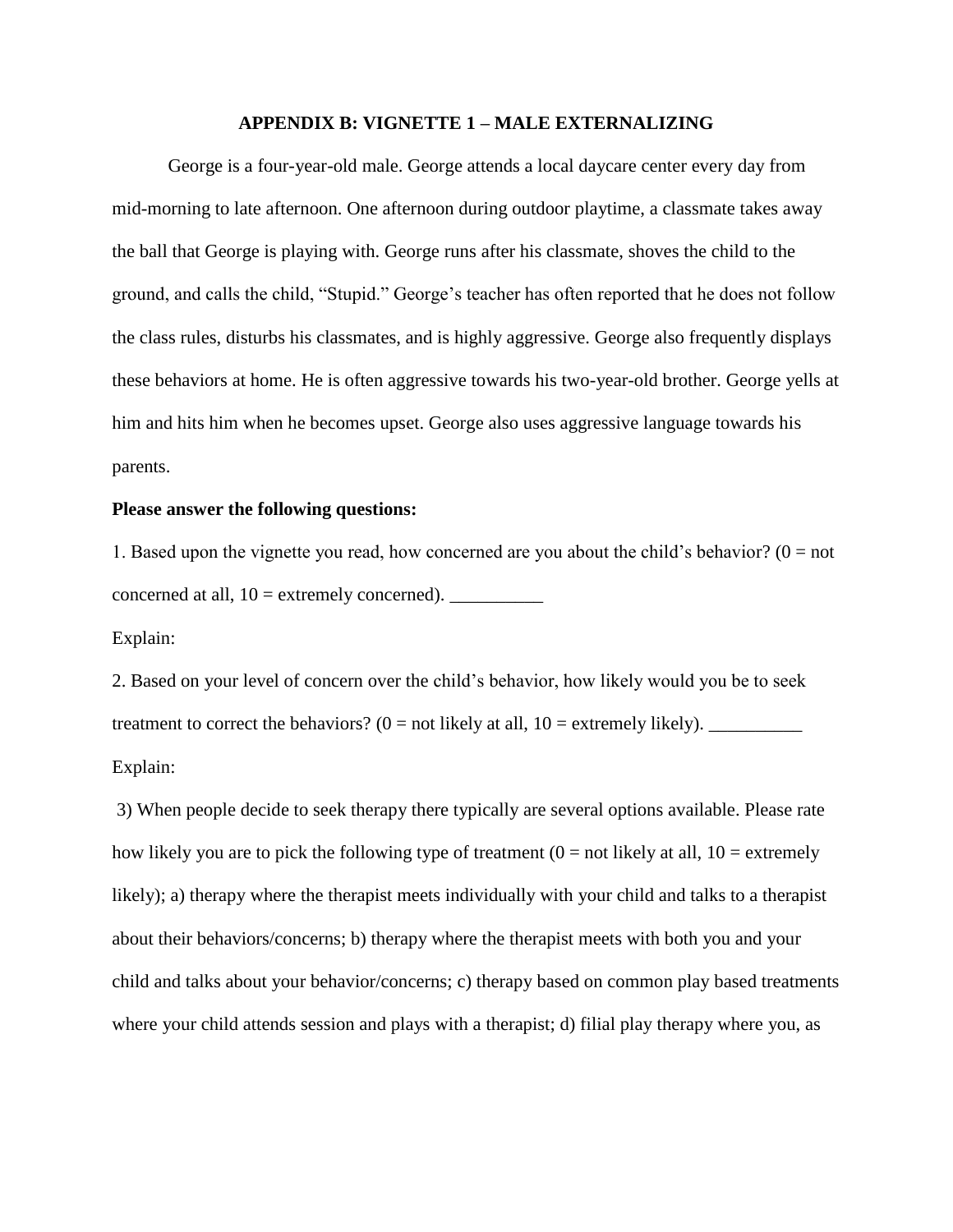the parent, are taught the skills necessary to engage in therapeutic play with your child and then you and your child go to therapy together to work through the child's behaviors/concerns.

4) Which of the four types of therapy would you choose if the child in the vignette were your child? In detail, please explain the reason for your answer.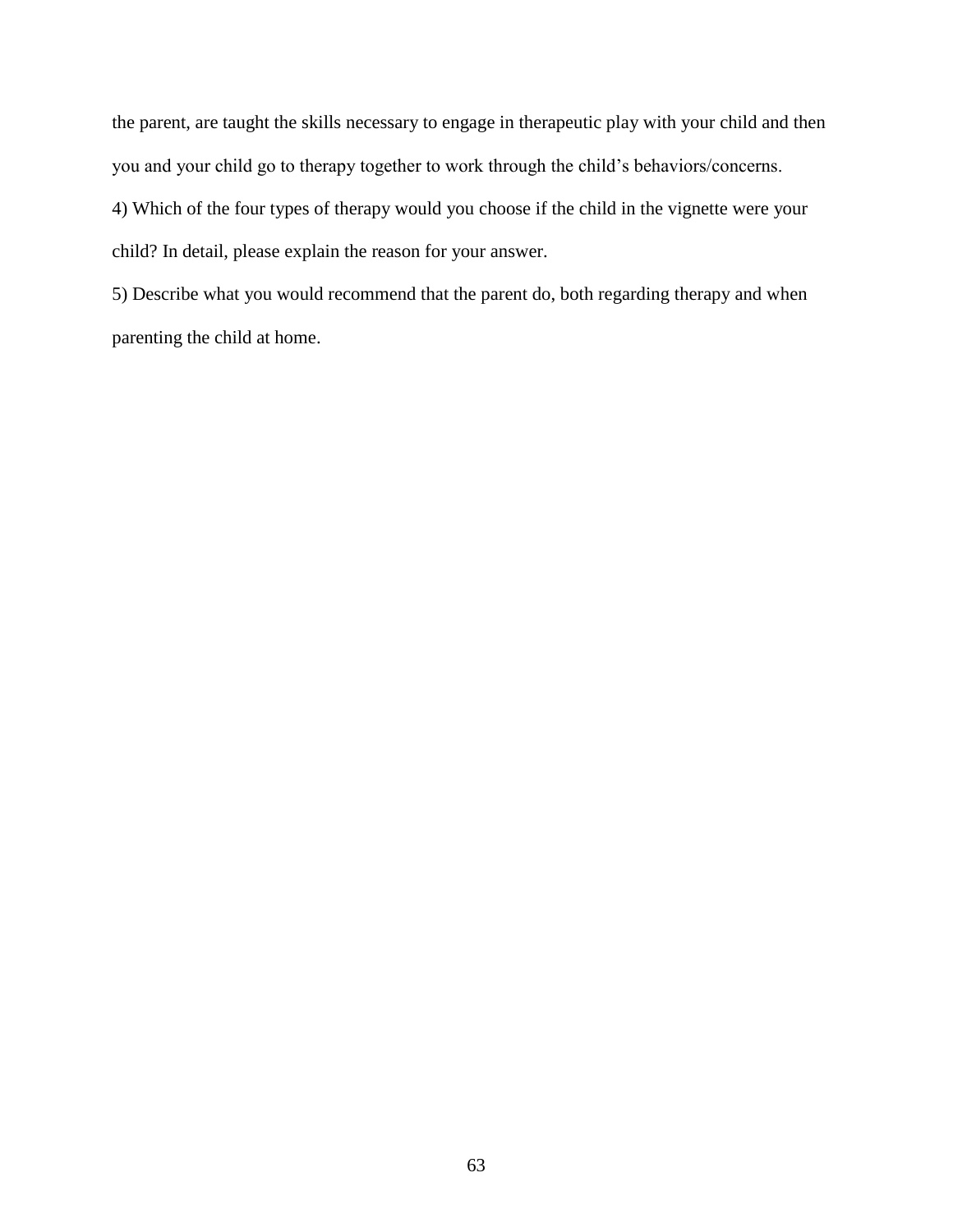### **APPENDIX C: VIGNETTE 2 – FEMALE EXTERNALIZING**

Elizabeth is a four-year-old female. She attends a local daycare center every day from mid-morning to late afternoon. One afternoon during outdoor playtime, a classmate takes away the ball that Elizabeth is playing with. Elizabeth runs after her classmate, shoves the child to the ground, and calls the child, "Stupid." Elizabeth's teacher has often reported that she does not follow the class rules, disturbs her classmates, and is highly aggressive. Elizabeth also frequently displays these behaviors at home. She is often aggressive towards her two-year-old brother. Elizabeth yells at him and hits him when she becomes upset. Elizabeth also uses aggressive language towards her parents.

## **Please answer the following questions:**

1. Based upon the vignette you read, how concerned are you about the child's behavior? ( $0 = not$ ) concerned at all,  $10 =$  extremely concerned).  $\qquad \qquad$ 

Explain:

2. Based on your level of concern over the child's behavior, how likely would you be to seek treatment to correct the behaviors? (0 = not likely at all, 10 = extremely likely). \_\_\_\_\_\_\_\_\_\_ Explain:

3) When people decide to seek therapy there typically are several options available. Please rate how likely you are to pick the following type of treatment  $(0 = not$  likely at all,  $10 =$  extremely likely); a) therapy where the therapist meets individually with your child and talks to a therapist about their behaviors/concerns; b) therapy where the therapist meets with both you and your child and talks about your behavior/concerns; c) therapy based on common play based treatments where your child attends session and plays with a therapist; d) filial play therapy where you, as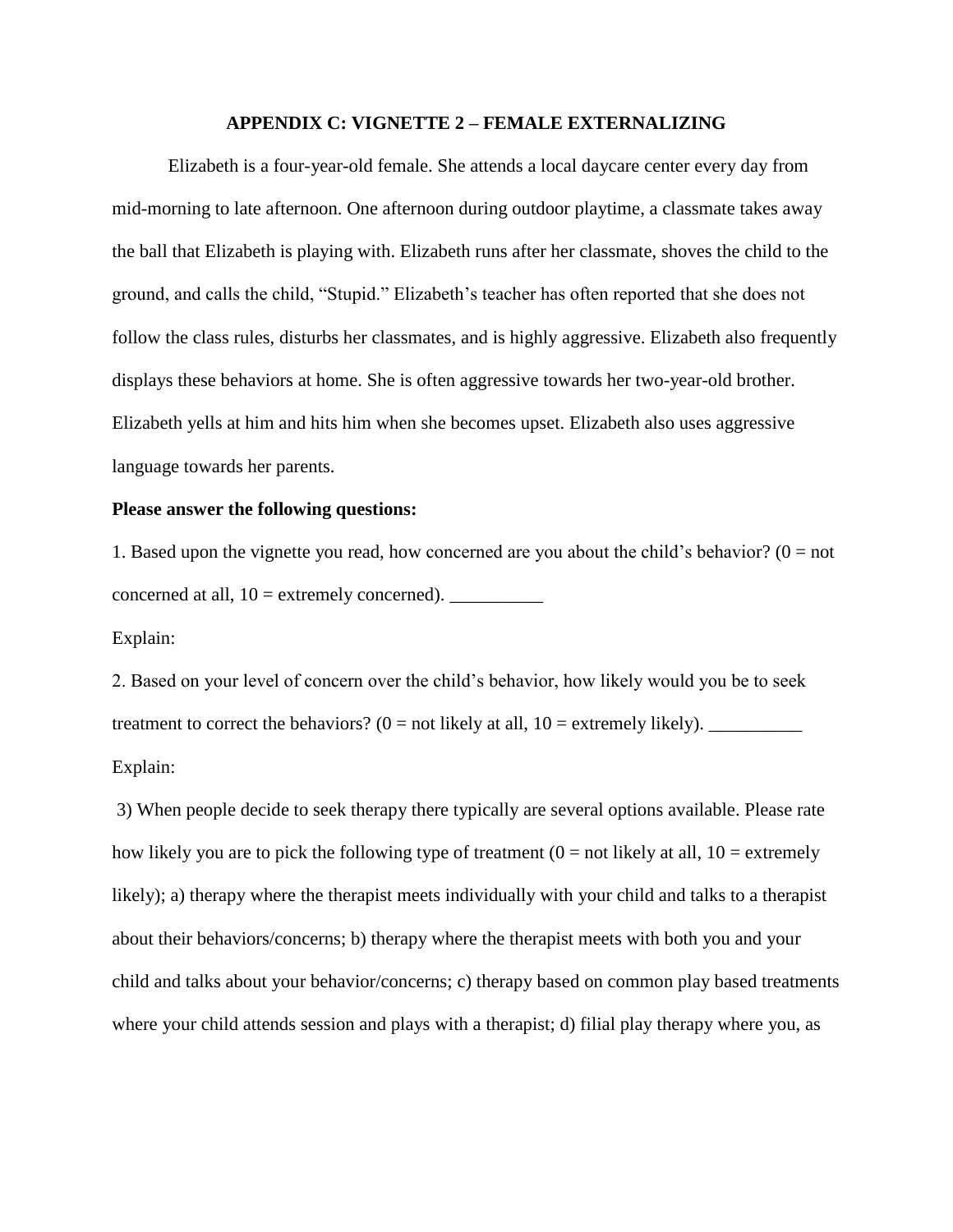the parent, are taught the skills necessary to engage in therapeutic play with your child and then you and your child go to therapy together to work through the child's behaviors/concerns.

4) Which of the four types of therapy would you choose if the child in the vignette were your child? In detail, please explain the reason for your answer.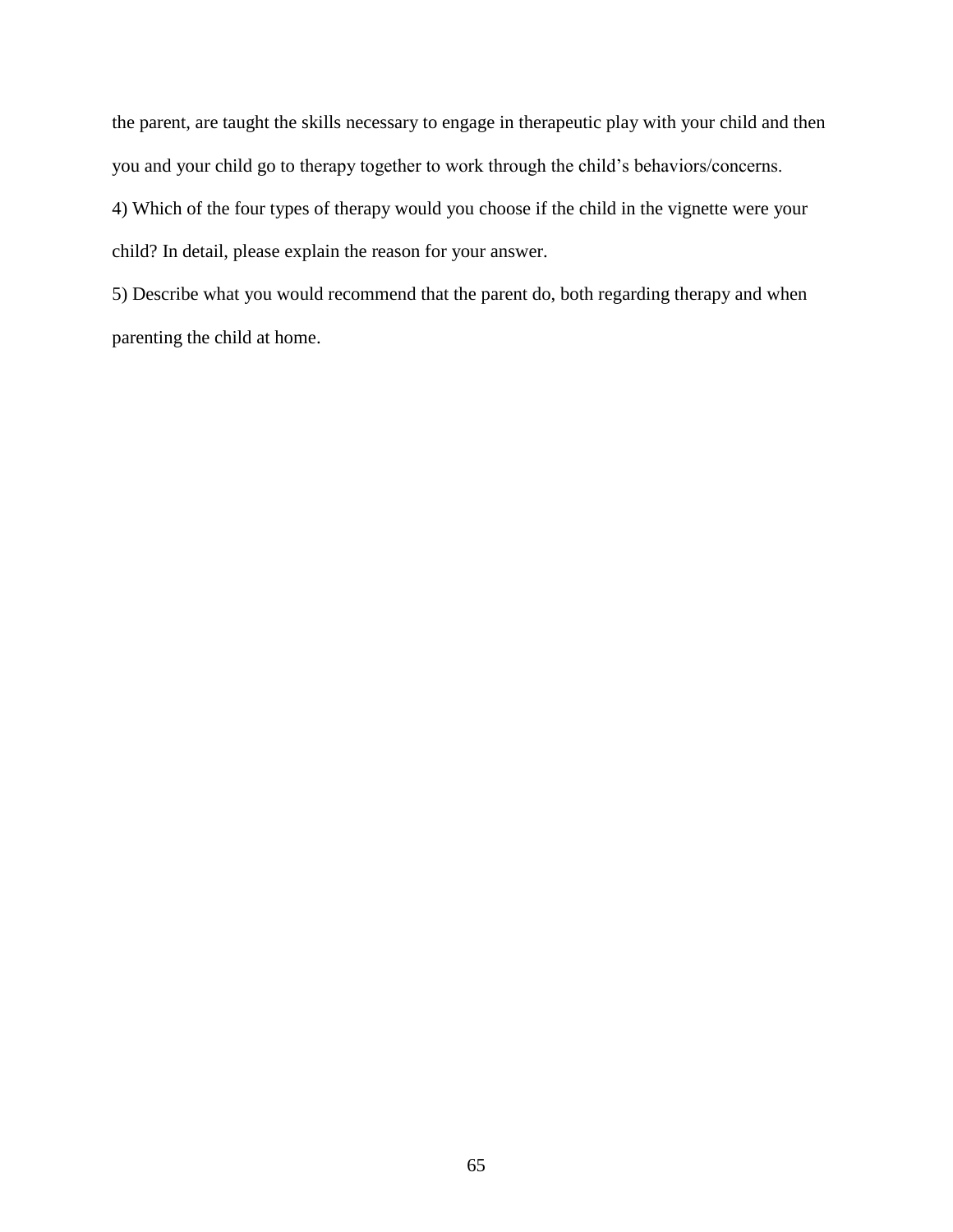### **APPENDIX D: VIGNETTE 3 – MALE INTERNALIZING**

William is a four-year-old male. He attends a local daycare center every day from midmorning to late afternoon. William usually plays alone at the daycare and does not initiate play with his classmates. He often appears sad and has difficulty concentrating during the class circle time. William frequently complains of headaches and stomachaches to his parents and teacher. He also displays similar behaviors at home on a regular basis. While at home, William often plays alone and runs to hide when he is upset. He chooses not to spend time with his parents or younger sister and appears fearful often.

## **Please answer the following questions:**

1. Based upon the vignette you read, how concerned are you about the child's behavior? ( $0 = not$ ) concerned at all,  $10 =$  extremely concerned).  $\qquad \qquad$ 

## Explain:

2. Based on your level of concern over the child's behavior, how likely would you be to seek treatment to correct the behaviors?  $(0 = not likely at all, 10 = extremely likely)$ .

# Explain:

3) When people decide to seek therapy there typically are several options available. Please rate how likely you are to pick the following type of treatment  $(0 = not$  likely at all,  $10 =$  extremely likely); a) therapy where the therapist meets individually with your child and talks to a therapist about their behaviors/concerns; b) therapy where the therapist meets with both you and your child and talks about your behavior/concerns; c) therapy based on common play based treatments where your child attends session and plays with a therapist; d) filial play therapy where you, as the parent, are taught the skills necessary to engage in therapeutic play with your child and then you and your child go to therapy together to work through the child's behaviors/concerns.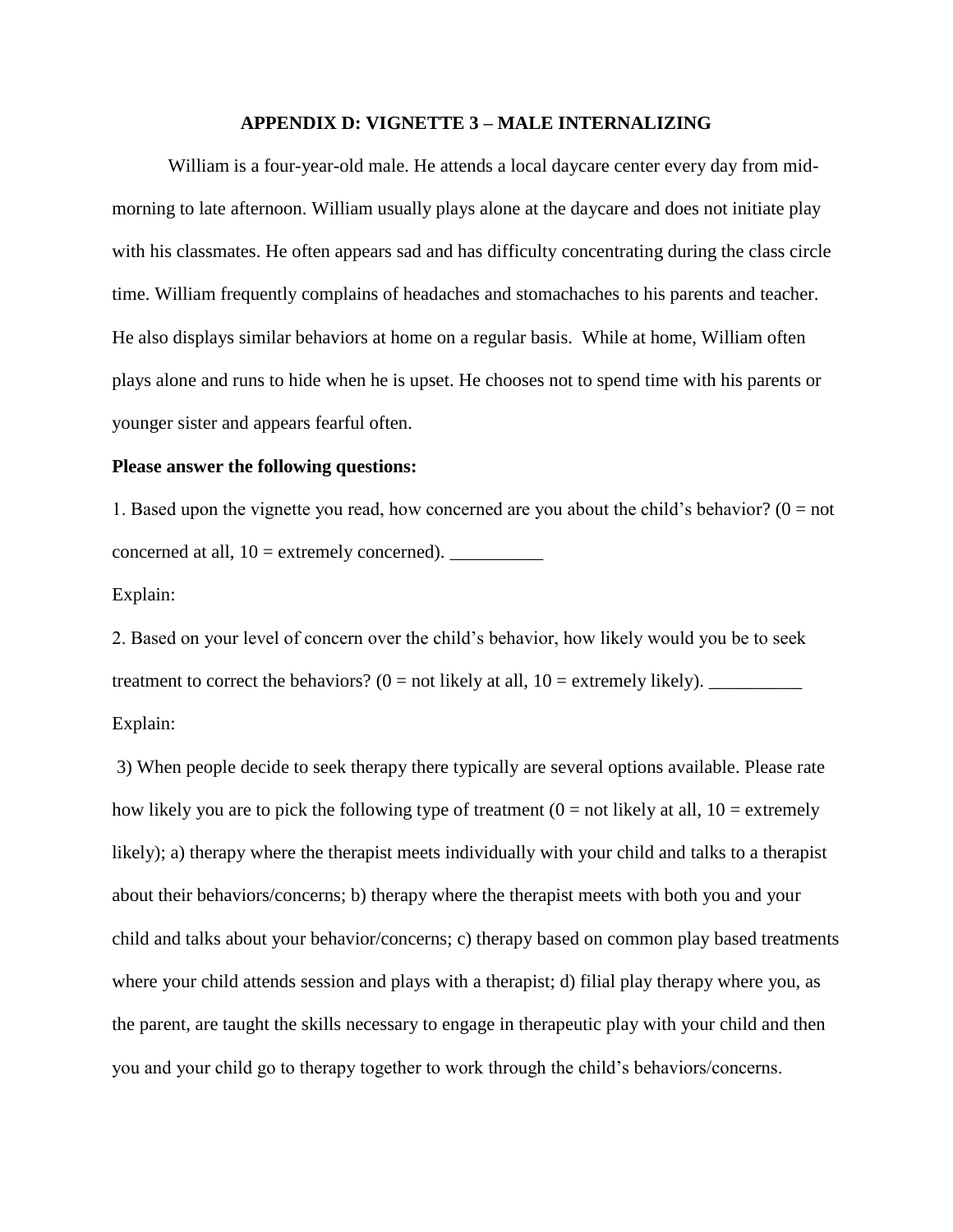4) Which of the four types of therapy would you choose if the child in the vignette were your child? In detail, please explain the reason for your answer.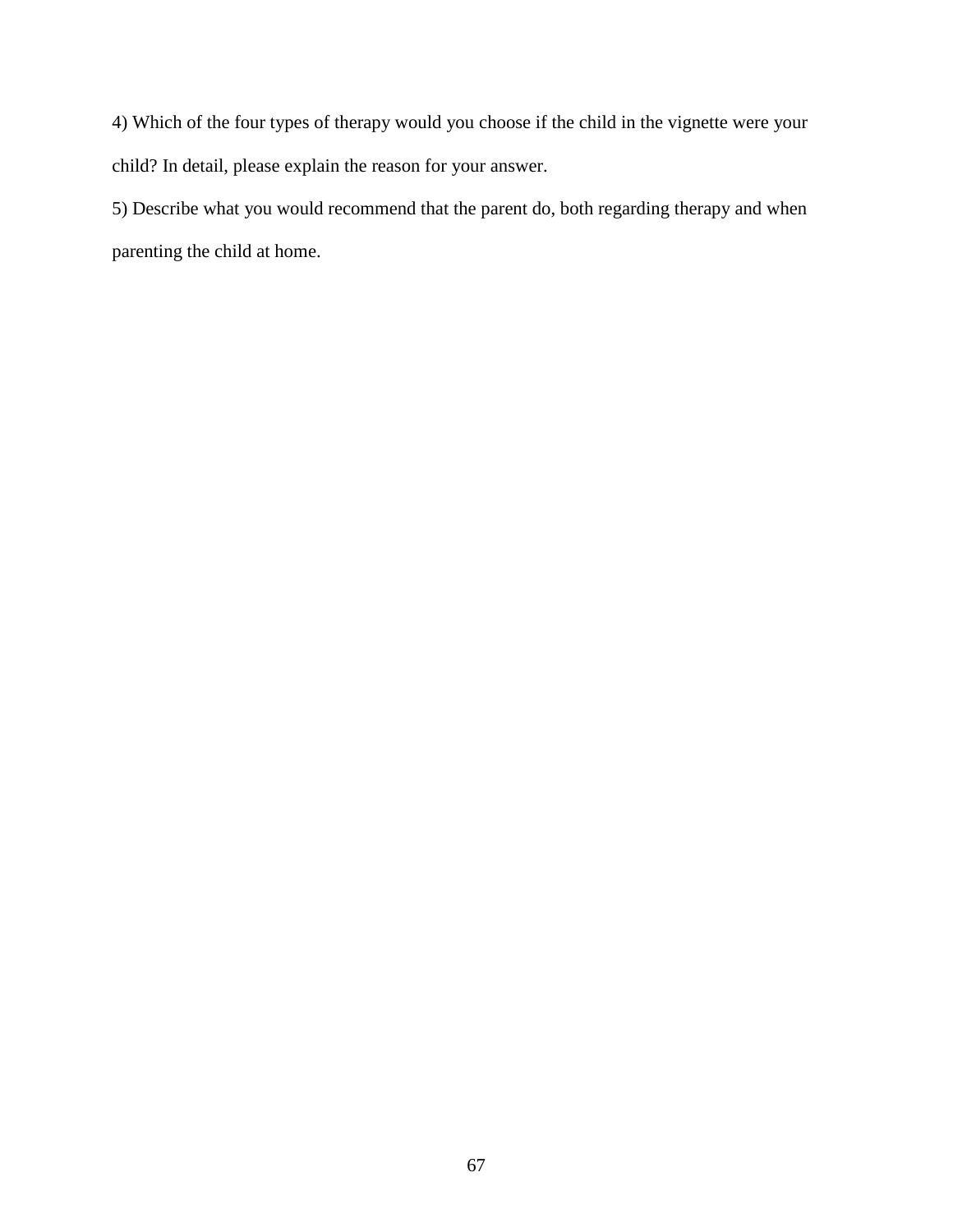### **APPENDIX E: VIGNETTE 4 – FEMALE INTERNALIZING**

Charlotte is a four-year-old female. She attends a local daycare center every day from mid-morning to late afternoon. Charlotte usually plays alone at the daycare and does not initiate play with her classmates. She often appears sad and has difficulty concentrating during the class circle time. Charlotte frequently complains of headaches and stomachaches to her parents and teacher. She also displays similar behaviors at home on a regular basis. While at home, Charlotte often plays alone and runs to hide when she is upset. She chooses not to spend time with her parents or younger brother and appears fearful often.

## **Please answer the following questions:**

1. Based upon the vignette you read, how concerned are you about the child's behavior? ( $0 = not$ ) concerned at all,  $10 =$  extremely concerned).  $\qquad \qquad$ 

## Explain:

2. Based on your level of concern over the child's behavior, how likely would you be to seek treatment to correct the behaviors? (0 = not likely at all, 10 = extremely likely). \_\_\_\_\_\_\_\_\_\_

Explain:

3) When people decide to seek therapy there typically are several options available. Please rate how likely you are to pick the following type of treatment  $(0 = not$  likely at all,  $10 =$  extremely likely); a) therapy where the therapist meets individually with your child and talks to a therapist about their behaviors/concerns; b) therapy where the therapist meets with both you and your child and talks about your behavior/concerns; c) therapy based on common play based treatments where your child attends session and plays with a therapist; d) filial play therapy where you, as the parent, are taught the skills necessary to engage in therapeutic play with your child and then you and your child go to therapy together to work through the child's behaviors/concerns.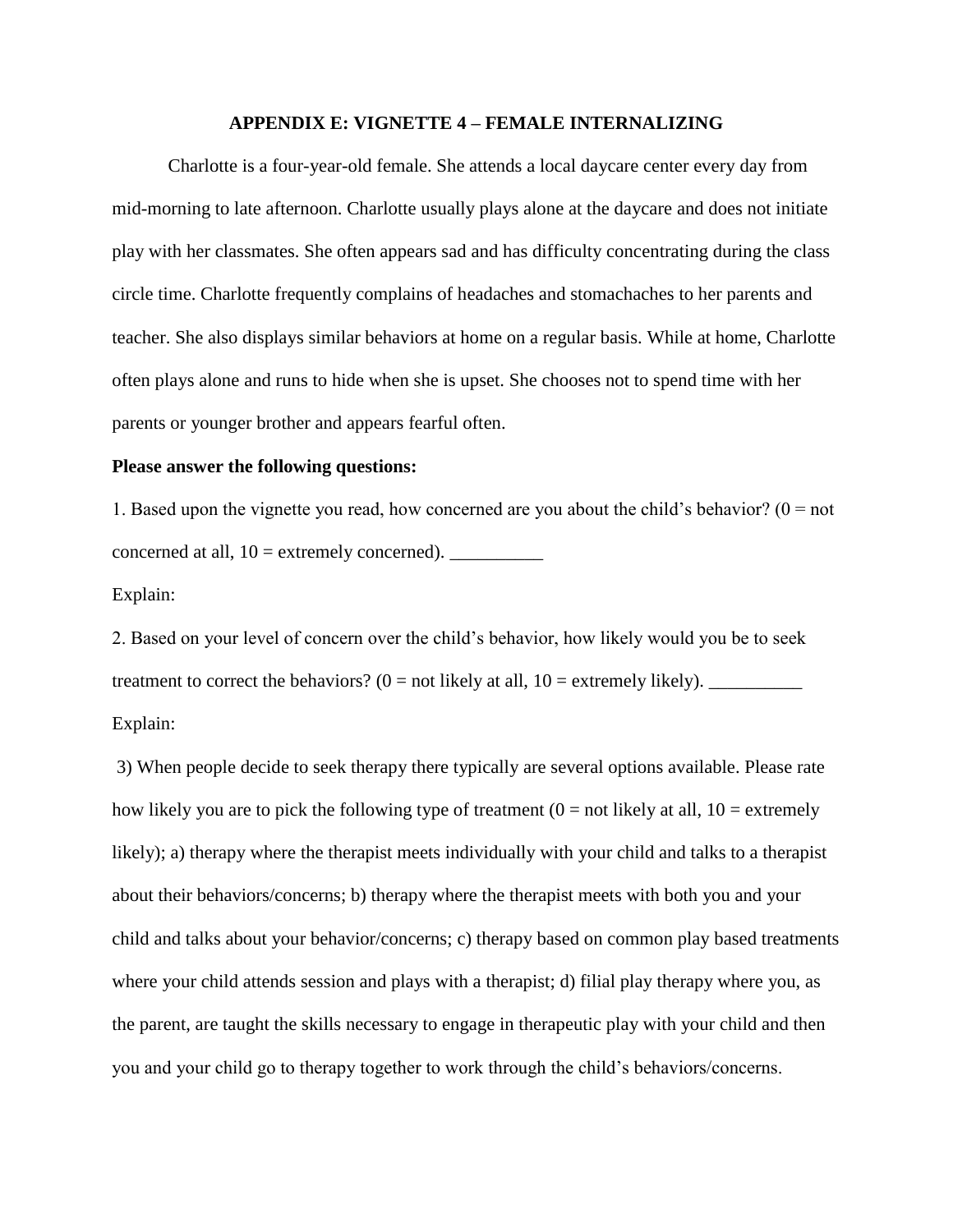4) Which of the four types of therapy would you choose if the child in the vignette were your child? In detail, please explain the reason for your answer.